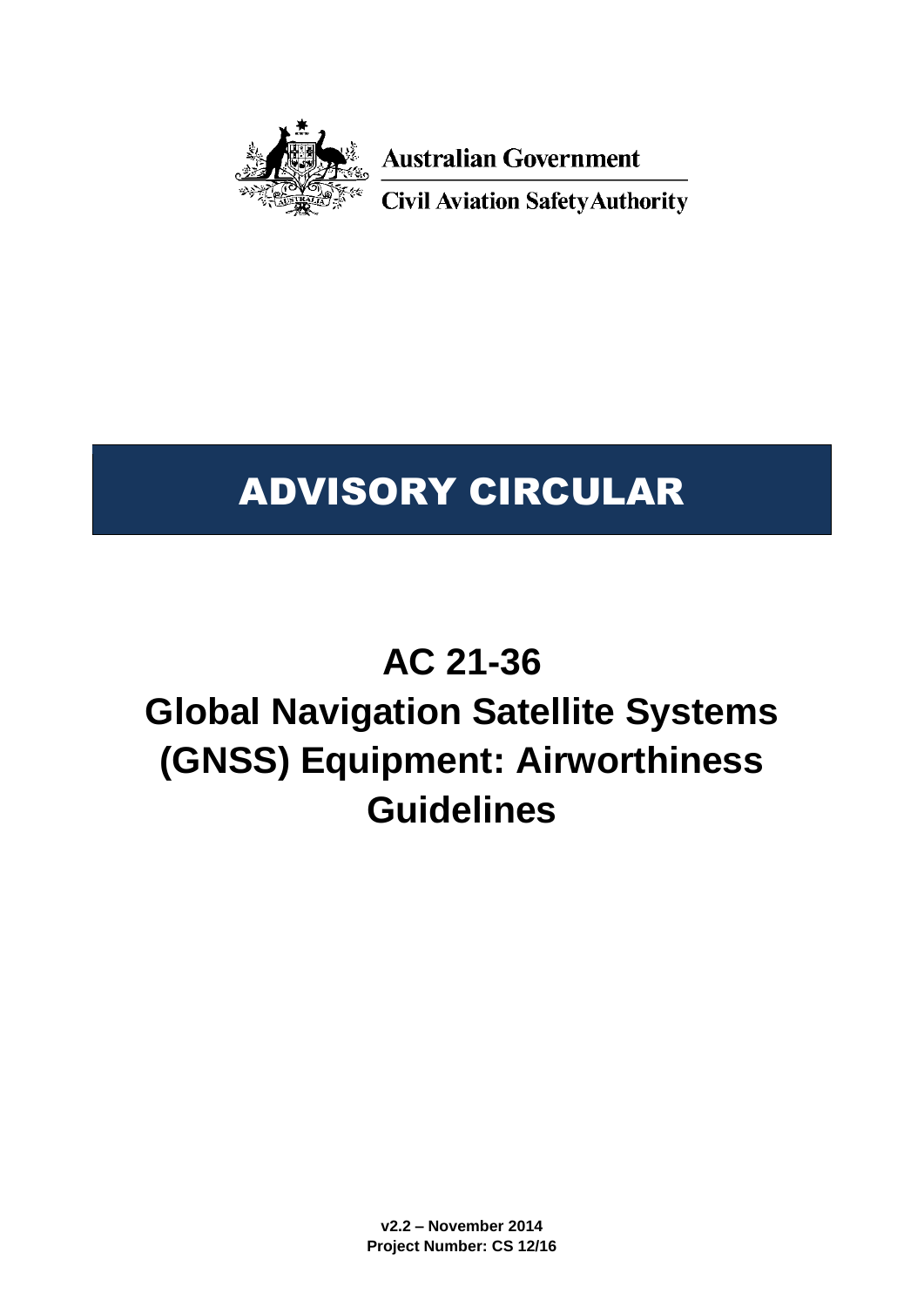Advisory Circulars are intended to provide advice and guidance to illustrate a means, but not necessarily the only means, of complying with the Regulations, or to explain certain regulatory requirements by providing informative, interpretative and explanatory material.

**Advisory Circulars should always be read in conjunction with the relevant regulations.**

## Audience

This Advisory Circular (AC) applies to:

- Subpart 21.M authorised persons
- Subpart 21.J approved design organisations.

## Purpose

The purpose of this AC is to provide guidance information on design, development and subsequent airworthiness approval of Global Navigation Satellite Systems equipment installations.

## For further information

For further information on this AC, contact CASA's Airworthiness and Engineering Standards Branch (telephone 131 757).

Unless specified otherwise, all subregulations, regulations, divisions, subparts and parts referenced in this AC are references to the *Civil Aviation Safety Regulations 1998 (CASR)*.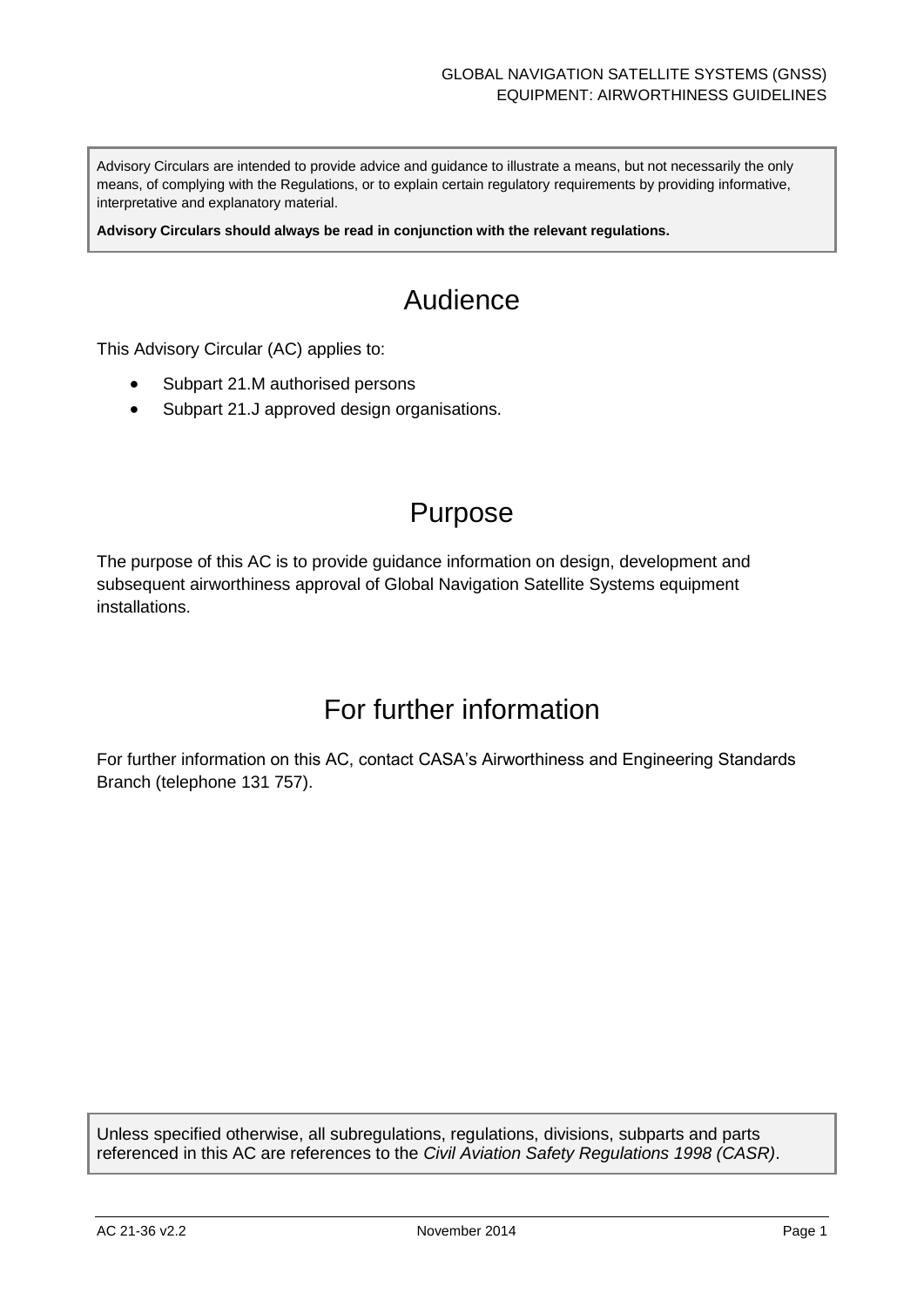## **Status**

| <b>Version</b> | <b>Date</b>      | <b>Details</b>                                                        |
|----------------|------------------|-----------------------------------------------------------------------|
| 2.2            | Nov 2014         | Error corrected in Table 3 to match RTCA/DO-229D                      |
| 2.1            | <b>July 2014</b> | Updated reference to FAA AC 20-138D and clarification of requirements |
| (1)            | Jan 2013         | Updated reference to FAA AC 20-138C and updated diagrams              |
| (0)            | April 2005       | Initial release of the AC                                             |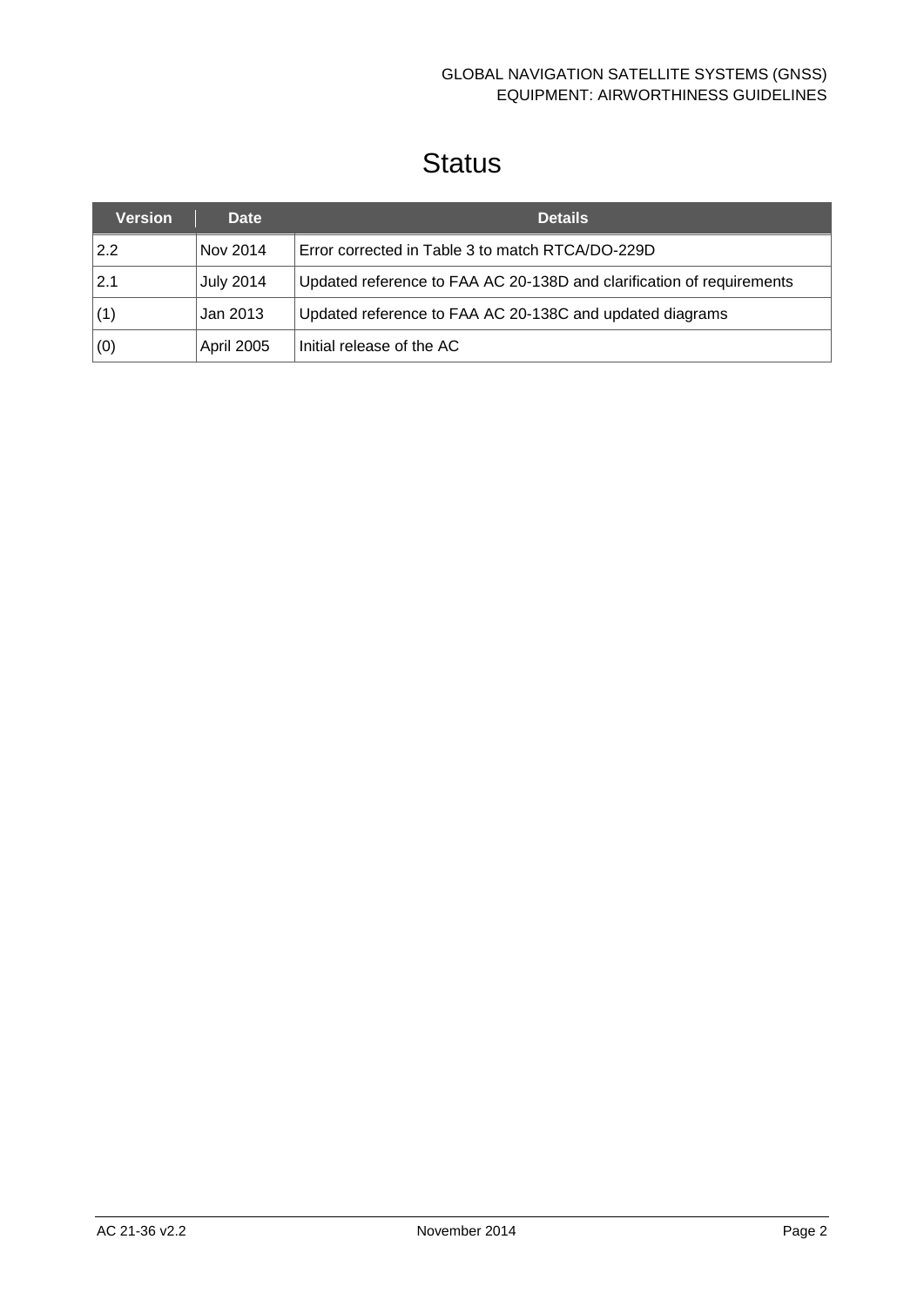## **Contents**

| 1           |     | <b>Reference material</b>                                               | 5              |
|-------------|-----|-------------------------------------------------------------------------|----------------|
|             | 1.1 | Acronyms                                                                | 5              |
|             | 1.2 | <b>Definitions</b>                                                      | $\overline{7}$ |
|             | 1.3 | References                                                              | 8              |
| $\mathbf 2$ |     | <b>GNSS usage</b>                                                       | 10             |
|             | 2.1 | Operational uses of GNSS                                                | 10             |
| 3           |     | <b>Equipment standards</b>                                              | 11             |
|             | 3.1 | Introduction                                                            | 11             |
|             | 3.2 | <b>TSO-C129(AR)</b>                                                     | 11             |
|             | 3.3 | TSO-C145(AR)/TSO-C146(AR)                                               | 13             |
|             | 3.4 | TSO-C161a/C162a(AR)                                                     | 13             |
|             | 3.5 | <b>TSO-C196(AR)</b>                                                     | 14             |
|             | 3.6 | <b>TSO-C115(AR)</b>                                                     | 14             |
| 4           |     | Design, Development and approval of modifications                       | 15             |
|             | 4.1 | Application of guidance material                                        | 15             |
| 5           |     | <b>Human Factors considerations</b>                                     | 15             |
|             | 5.1 | Further guidance on human factors                                       | 15             |
| 6           |     | <b>General design considerations</b>                                    | 16             |
|             | 6.1 | <b>PBN</b>                                                              | 16             |
|             | 6.2 | Deviations from the Basic T configuration                               | 16             |
|             | 6.3 | Pilot field of view                                                     | 16             |
|             | 6.4 | Course deviation indicator                                              | 17             |
|             | 6.5 | Remote annunciators                                                     | 18             |
|             | 6.6 | Installations in Electronic Flight Instrument Systems Equipped Aircraft | 26             |
|             | 6.7 | <b>Multi-Function Displays</b>                                          | 26             |
|             | 6.8 | <b>Autopilot Interfaces</b>                                             | 26             |
|             | 6.9 | Installations in Aircraft Operated by Two Crew                          | 26             |
|             |     | 6.10 Alternative Installations                                          | 27             |
|             |     | 6.11 Performance-Based Navigation                                       | 27             |
|             |     | 6.12 Automatic Dependent Surveillance Broadcasting                      | 27             |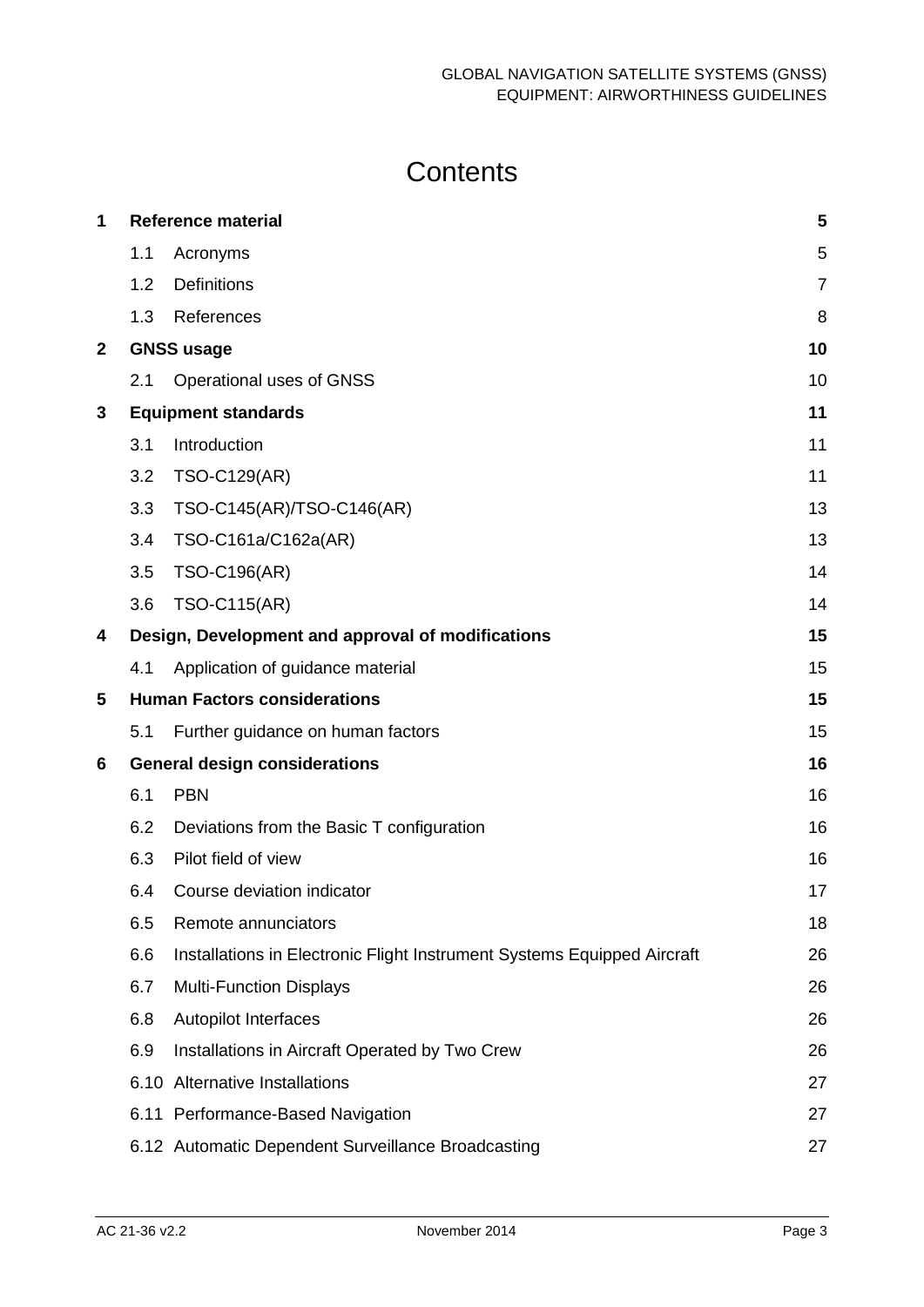| $\mathbf{7}$      | Aircraft Flight Manual Supplement (AFM Supp) | 28                                        |    |
|-------------------|----------------------------------------------|-------------------------------------------|----|
|                   | 7.1                                          | <b>AFM Supp requirements</b>              | 28 |
|                   | 7.2                                          | Layout                                    | 28 |
|                   | 7.3                                          | <b>Evaluation of Installed Equipment</b>  | 29 |
| 8                 |                                              | <b>Continued Airworthiness</b>            | 30 |
|                   | <b>Appendix A</b>                            | <b>Approved GNSS equipment</b>            | 31 |
|                   | <b>Appendix B</b>                            | <b>Post installation evaluation sheet</b> | 33 |
| <b>Appendix C</b> |                                              | <b>Installation Checks</b>                | 35 |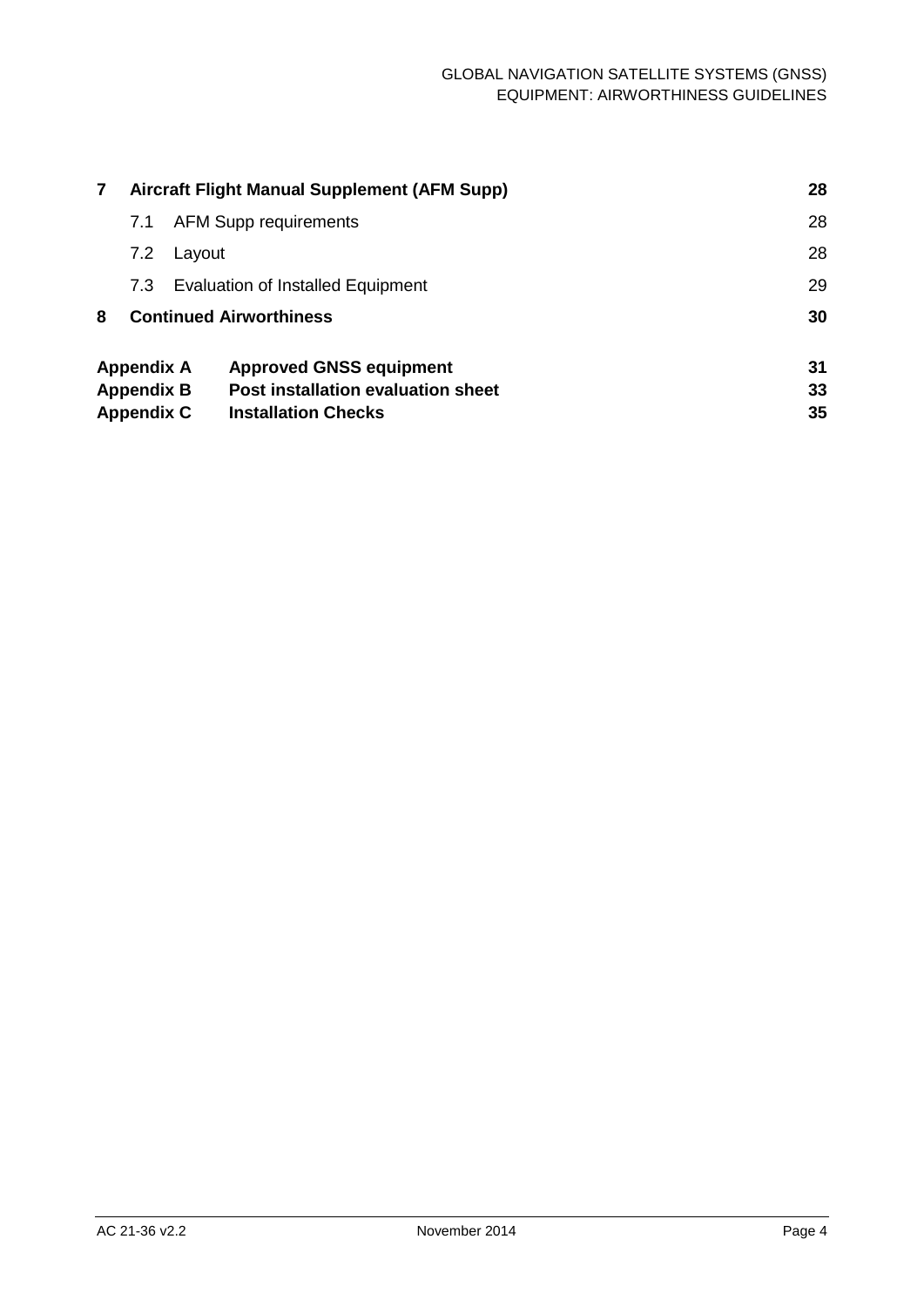## <span id="page-5-0"></span>**1 Reference material**

### <span id="page-5-1"></span>**1.1 Acronyms**

The acronyms and abbreviations used in this AC are listed in the table below.

| <b>Acronym</b>  | <b>Description</b>                            |
|-----------------|-----------------------------------------------|
| ABAS            | Aircraft Based Augmentation System            |
| AC              | <b>Advisory Circular</b>                      |
| ADS-B           | Automatic Dependent Surveillance Broadcasting |
| <b>AFM</b>      | Aircraft Flight Manual                        |
| <b>AFM Supp</b> | Aircraft Flight Manual Supplement             |
| Al              | Attitude Indicator                            |
| <b>ALT</b>      | Altitude                                      |
| AR              | All revisions                                 |
| CAO             | <b>Civil Aviation Order</b>                   |
| <b>CASA</b>     | Civil Aviation Safety Authority               |
| <b>CASR</b>     | Civil Aviation Safety Regulations 1998        |
| <b>CDI</b>      | <b>Course Deviation Indicator</b>             |
| CDU             | Control Display Unit                          |
| <b>CFR</b>      | US Government Code of Federal Regulations     |
| dBm             | Decibel milliwatt                             |
| DO              | Document (RTCA Inc)                           |
| <b>EASA</b>     | <b>European Aviation Safety Agency</b>        |
| <b>EFIS</b>     | Electronic Flight Instrument System           |
| <b>ETSO</b>     | European Technical Standard Order             |
| <b>FAA</b>      | <b>Federal Aviation Administration</b>        |
| <b>FAR</b>      | <b>Federal Aviation Regulation</b>            |
| <b>FDE</b>      | <b>Fault Detection and Exclusion</b>          |
| <b>FOV</b>      | Field Of View                                 |
| <b>FRT</b>      | <b>Fixed Radius Transitions</b>               |
| <b>FTE</b>      | <b>Flight Technical Error</b>                 |
| <b>GBAS</b>     | <b>Ground Based Augmentation System</b>       |
| <b>GLS</b>      | <b>GBAS Positioning Landing System</b>        |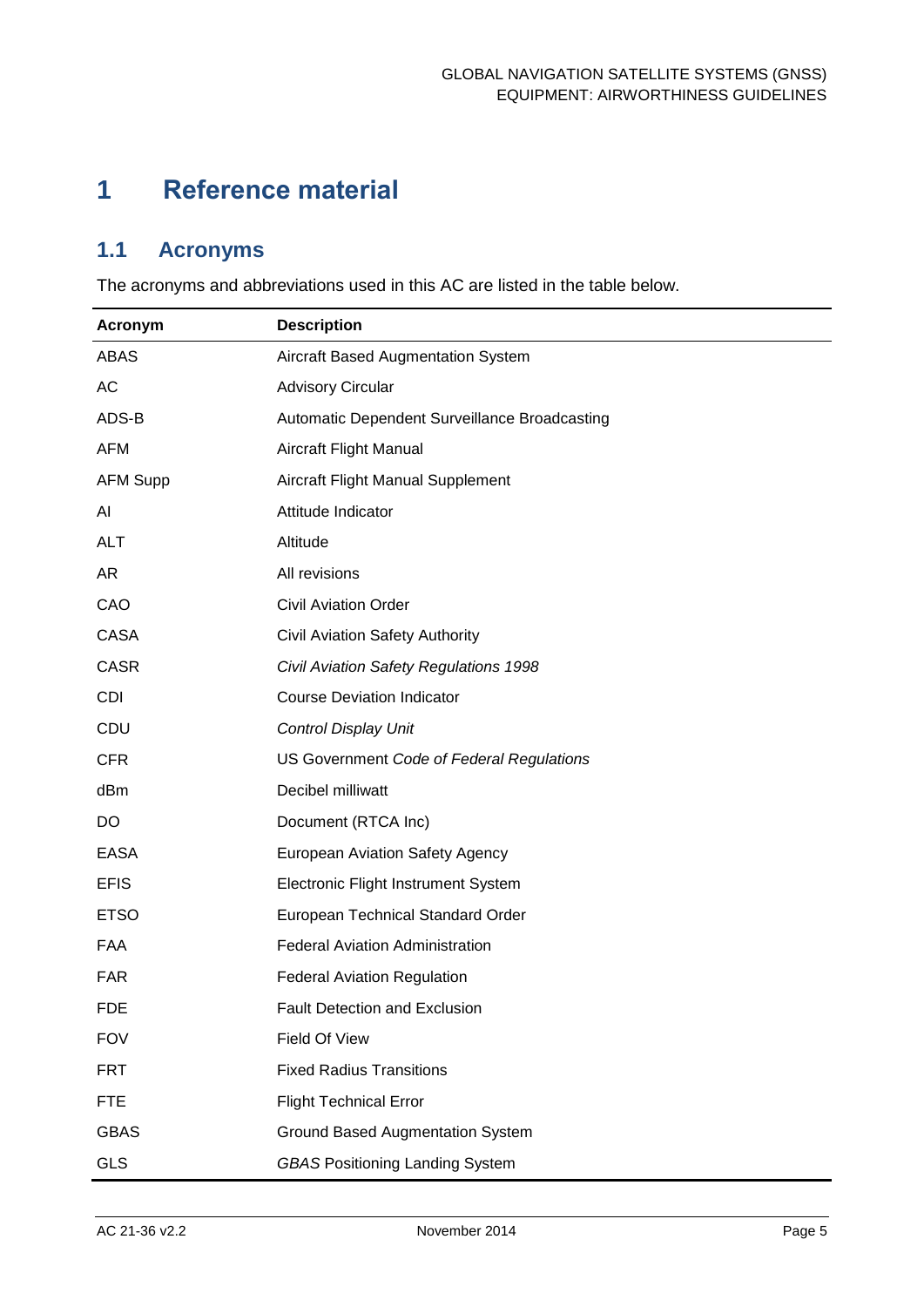| <b>Acronym</b> | <b>Description</b>                           |  |  |  |
|----------------|----------------------------------------------|--|--|--|
| <b>GNSS</b>    | <b>Global Navigation Satellite Systems</b>   |  |  |  |
| <b>GPS</b>     | <b>Global Positioning System</b>             |  |  |  |
| <b>HFOM</b>    | Horizontal Figure Of Merit                   |  |  |  |
| <b>HSI</b>     | Horizontal Situation Indicator               |  |  |  |
| Hz             | Hertz                                        |  |  |  |
| <b>ICA</b>     | Instructions for Continuing Airworthiness    |  |  |  |
| <b>IFR</b>     | Instrument Flight Rules                      |  |  |  |
| <b>ILS</b>     | Instrument Landing System                    |  |  |  |
| <b>INTEG</b>   | Integrity                                    |  |  |  |
| <b>LAAS</b>    | Local Area Augmentation System               |  |  |  |
| <b>LAME</b>    | Licenced Aircraft Maintenance Engineer       |  |  |  |
| <b>LNAV</b>    | <b>Lateral Deviation</b>                     |  |  |  |
| <b>LODA</b>    | Letter Of Deviation Authority (FAA)          |  |  |  |
| LOI            | Loss Of Integrity                            |  |  |  |
| <b>LPV</b>     | Localiser Performance with Vertical Guidance |  |  |  |
| <b>MSG</b>     | Message                                      |  |  |  |
| <b>NAC</b>     | Navigation Accuracy Category                 |  |  |  |
| <b>NAV</b>     | Navigation                                   |  |  |  |
| NM             | <b>Nautical Mile</b>                         |  |  |  |
| <b>NPA</b>     | Non Precision Approach                       |  |  |  |
| <b>NSE</b>     | Navigation System Error                      |  |  |  |
| <b>OBS</b>     | Omni Bearing Selector                        |  |  |  |
| <b>PBN</b>     | Performance Based Navigation                 |  |  |  |
| <b>PVT</b>     | <b>Position Velocity Time</b>                |  |  |  |
| <b>RAIM</b>    | Receiver Autonomous Integrity Monitoring     |  |  |  |
| <b>RFI</b>     | Radio Frequency Interference                 |  |  |  |
| RF Legs        | Radius to Fix path terminators               |  |  |  |
| RMI            | Radio Magnetic Indicator                     |  |  |  |
| <b>RNAV</b>    | Area Navigation                              |  |  |  |
| <b>RNP</b>     | <b>Required Navigation Performance</b>       |  |  |  |
| <b>SA</b>      | Selective Availability                       |  |  |  |
| <b>SBAS</b>    | Satellite Based Augmentation System          |  |  |  |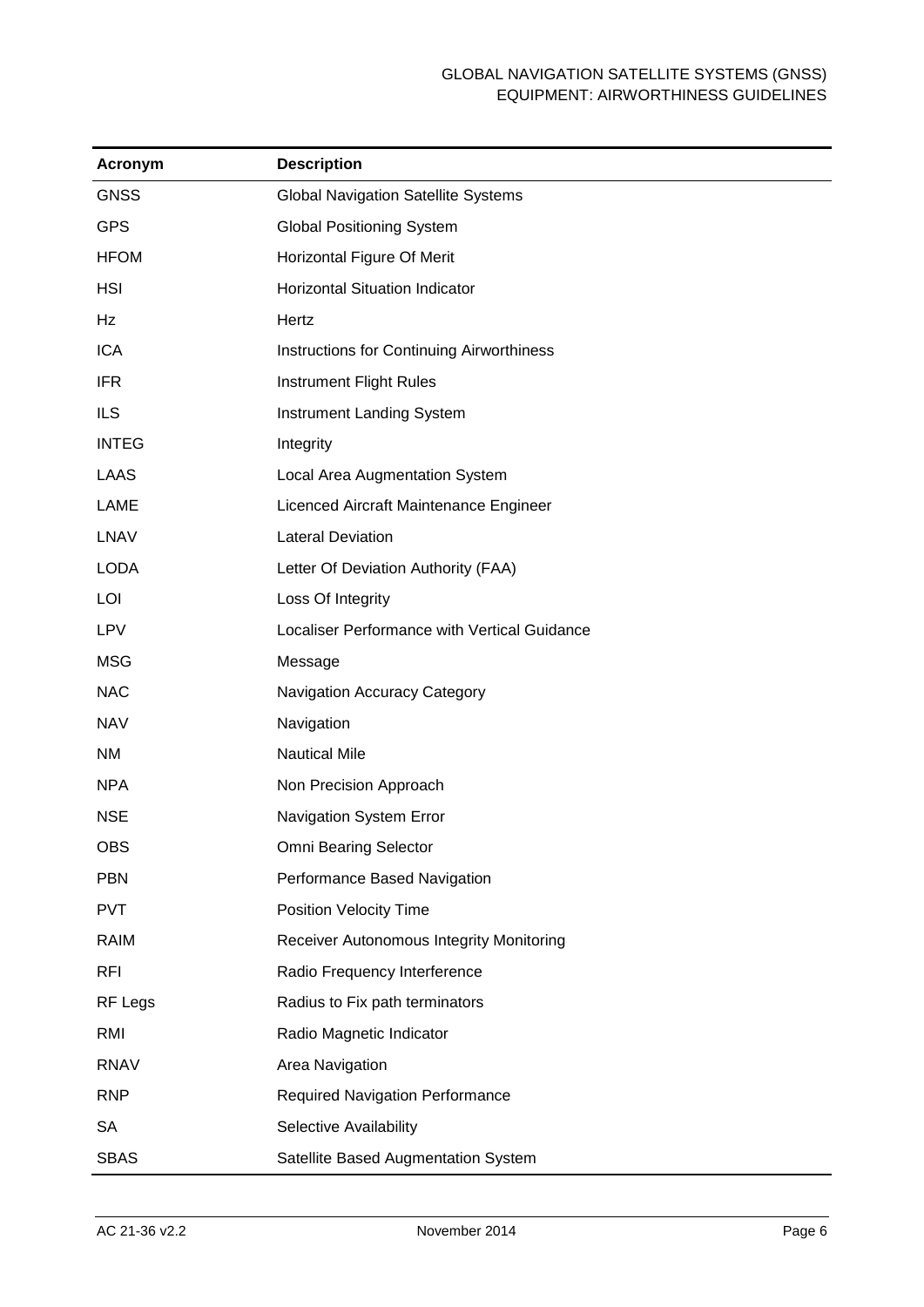| Acronym     | <b>Description</b>                                   |
|-------------|------------------------------------------------------|
| <b>STC</b>  | <b>Supplemental Type Certificates</b>                |
| <b>TAS</b>  | <b>True Airspeed</b>                                 |
| <b>TERM</b> | Terminal                                             |
| <b>TSE</b>  | <b>Total System Error</b>                            |
| <b>TSO</b>  | <b>Technical Standard Order</b>                      |
| <b>TSOA</b> | <b>Technical Standard Orders Authorization (FAA)</b> |
| <b>VFR</b>  | <b>Visual Flight Rules</b>                           |
| <b>VHF</b>  | Very High Frequency                                  |
| <b>VNAV</b> | Vertical Navigation                                  |
| <b>VOR</b>  | <b>VHF Omni-directional Radio Range</b>              |
| <b>WAAS</b> | Wide Area Augmentation System                        |
| <b>WPT</b>  | Way-point                                            |

#### <span id="page-7-0"></span>**1.2 Definitions**

Terms that have specific meaning within this AC are defined in the table below.

| <b>Term</b>                                             | <b>Definition</b>                                                                                                                                                                                                                                                                                                                                                                                                                                                                                                                                                            |  |  |
|---------------------------------------------------------|------------------------------------------------------------------------------------------------------------------------------------------------------------------------------------------------------------------------------------------------------------------------------------------------------------------------------------------------------------------------------------------------------------------------------------------------------------------------------------------------------------------------------------------------------------------------------|--|--|
| Aircraft Based<br><b>Augmentation System</b><br>(ABAS)  | An augmentation system that augments and/or integrates the information<br>obtained from the other GNSS elements with information available on board<br>the aircraft.                                                                                                                                                                                                                                                                                                                                                                                                         |  |  |
| Ground Based<br><b>Augmentation System</b><br>(GBAS)    | An augmentation system in which the user receives augmentation information<br>directly from a ground-based transmitter.                                                                                                                                                                                                                                                                                                                                                                                                                                                      |  |  |
| Satellite Based<br><b>Augmentation System</b><br>(SBAS) | A wide coverage augmentation system in which the user receives<br>augmentation information from a satellite-based transmitter.                                                                                                                                                                                                                                                                                                                                                                                                                                               |  |  |
| Local Area<br><b>Augmentation System</b><br>(LAAS)      | The GBAS provided by the FAA.                                                                                                                                                                                                                                                                                                                                                                                                                                                                                                                                                |  |  |
| Wide Area<br><b>Augmentation System</b><br>(WAAS)       | The SBAS provided by the FAA and is limited to continental USA only.                                                                                                                                                                                                                                                                                                                                                                                                                                                                                                         |  |  |
| <b>Fault Detection and</b><br>Exclusion (FDE)           | A receiver processing scheme that autonomously provides integrity<br>monitoring for the position solution, using redundant range measurements.<br>The FDE consist of two distinct parts: fault detection and fault exclusion. The<br>fault detection part detects the presence of an unacceptably large position<br>error for a given mode of flight. Upon the detection, fault exclusion follows<br>and excludes the source of the unacceptably large position error, thereby<br>allowing navigation to return to normal performance without an interruption in<br>service. |  |  |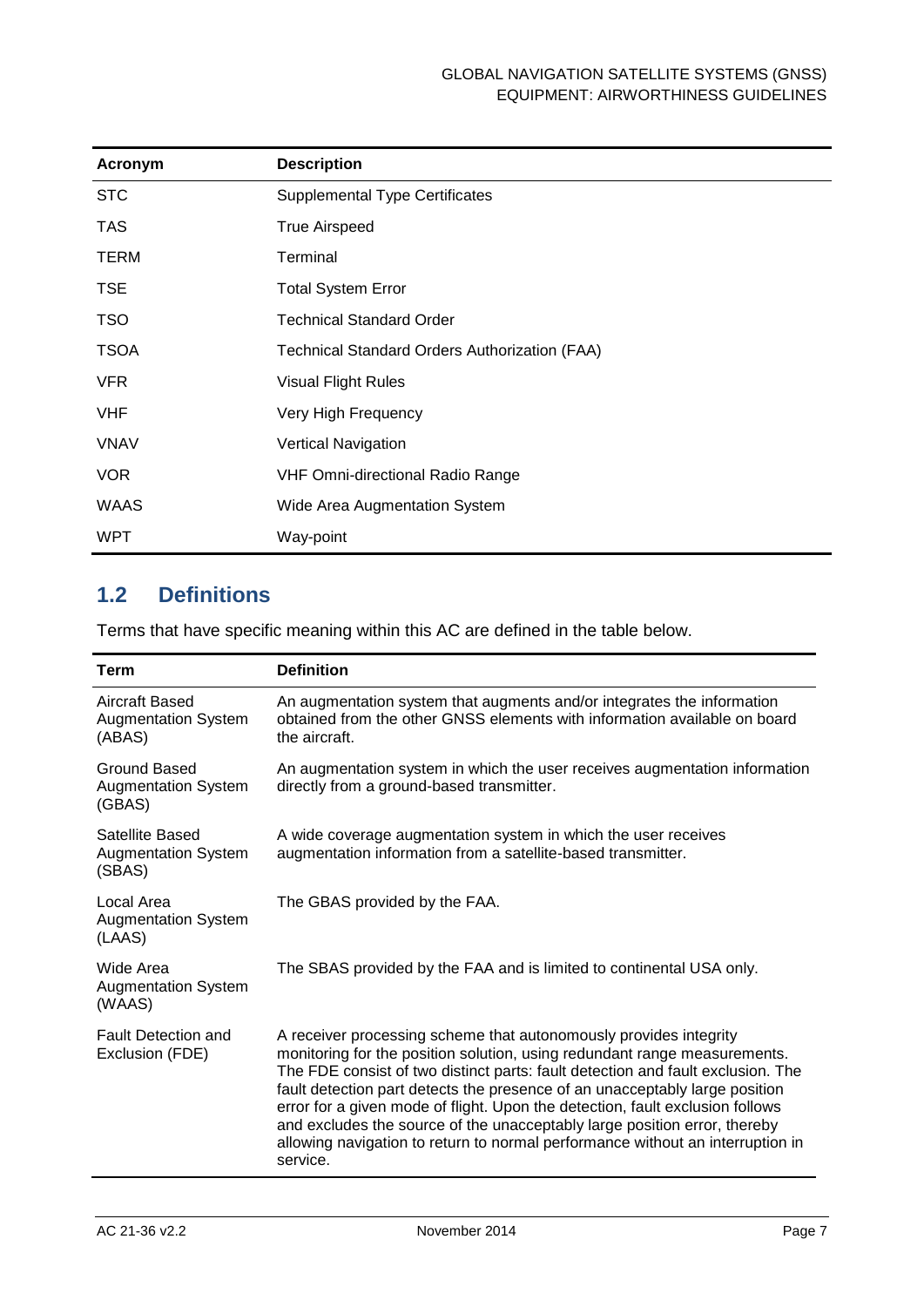| Term                                               | <b>Definition</b>                                                                                                                                                                                                                |
|----------------------------------------------------|----------------------------------------------------------------------------------------------------------------------------------------------------------------------------------------------------------------------------------|
| Galileo                                            | The European Union satellite-based radio navigation system currently under<br>development, which will provide a positioning service anywhere in the world.                                                                       |
| Integrity                                          | A measure of the trust that can be placed in the correctness of the<br>information supplied by the total system. Integrity includes the ability of a<br>system to provide timely and valid warnings to the user (alerts).        |
| <b>Global Positioning</b><br>System (GPS)          | The satellite navigation system operated by the United States.                                                                                                                                                                   |
| Global Navigation<br>Satellite System<br>(GLONASS) | The satellite navigation system operated by the Russian Federation.                                                                                                                                                              |
| Selective Availability<br>(SA)                     | Selective Availability is a requirement for the receiver to properly account for<br>satellite range error if it is reflected in the User Range Accuracy index<br>(commonly referred to as being "Selective Availability aware"). |

#### <span id="page-8-0"></span>**1.3 References**

#### **Regulations**

Regulations are available on the ComLaw website<http://www.comlaw.gov.au/Home>

| <b>Document</b>  | Title                                                                                            |  |  |  |  |
|------------------|--------------------------------------------------------------------------------------------------|--|--|--|--|
| Part 21 of CASR  | Certification and airworthiness requirements for aircraft and parts                              |  |  |  |  |
| Part 23 of CASR  | Airworthiness standards for aeroplanes in the normal, utility, acrobatic or<br>commuter category |  |  |  |  |
| Part 25 of CASR  | Airworthiness standards for aeroplanes in the transport category                                 |  |  |  |  |
| Part 26 of CASR  | Airworthiness standards for aircraft in the primary category or intermediate<br>category         |  |  |  |  |
| Part 27 of CASR  | Airworthiness standards for rotorcraft in the normal category                                    |  |  |  |  |
| Part 29 of CASR  | Airworthiness standards for rotorcraft in the transport category                                 |  |  |  |  |
| MOS Subpart 91.U | Manual of Standards Subpart 91.U Instrument 2005 - navigation<br>authorisations                  |  |  |  |  |
| CASA 80/14       | Instructions – use of Global Navigation Satellite System (GNSS)                                  |  |  |  |  |
| CAO 20.18        | Part B of Appendix XI - ADS-B transmitting equipment — standard for<br>approval                  |  |  |  |  |
| CAO 20.91        | Instructions and directions for performance-based navigation                                     |  |  |  |  |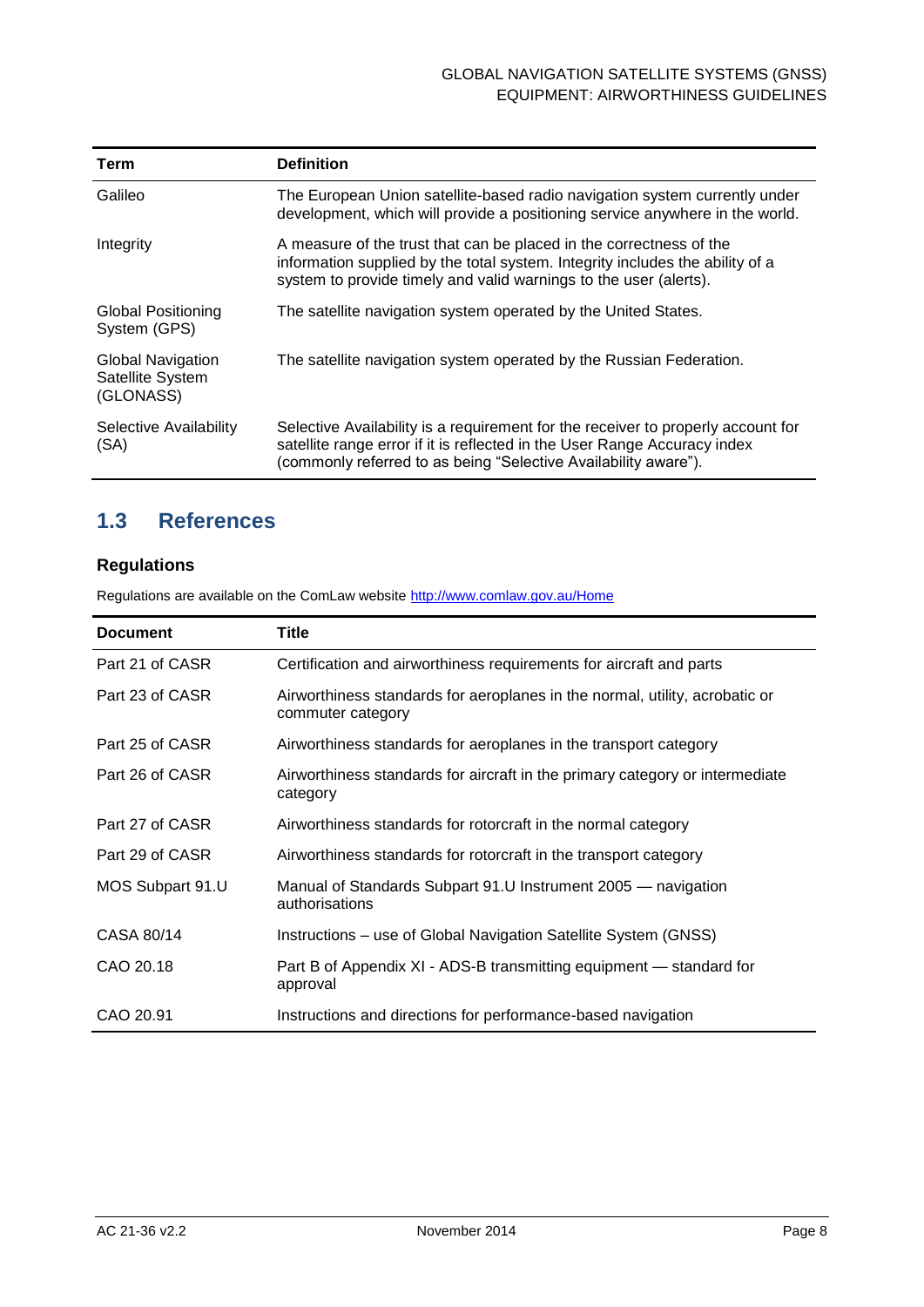#### **Advisory material**

| <b>Document</b> | Title                                                                                                               |
|-----------------|---------------------------------------------------------------------------------------------------------------------|
| AC 21-37        | Airworthiness Approval of Navigation or Flight Management Systems<br><b>Integrating Multiple Navigation Sensors</b> |
| AC 21-38        | Aircraft Electrical Load Analysis and Power Source Capacity                                                         |
| AC 21-99        | Aircraft Wiring and Bonding                                                                                         |
| AC 91U-2        | Required Navigation Performance 10 (RNP 10) Operational Authorisation                                               |
| AC 91U-3        | Required Navigation Performance 4 (RNP 4) Operational Authorisation                                                 |
| AC 91U-II-B-2   | Navigation Authorisations - RNAV 5                                                                                  |
| AC 91U-II-B-3   | Navigation Authorisations - RNAV 1 & 2                                                                              |
| AC 91U-II-C-2   | Navigation Authorisations – RNP 2                                                                                   |
| AC 91U-II-C-3   | Navigation Authorisations - RNP 1                                                                                   |
| AC 91U-II-C-5   | Navigation Authorisations - RNP APCH                                                                                |

CASA's advisory material is available at [http://www.casa.gov.au/scripts/nc.dll?WCMS:STANDARD::pc=PC\\_90902](http://www.casa.gov.au/scripts/nc.dll?WCMS:STANDARD::pc=PC_90902)

#### **Guidance material**

| <b>Document</b>   | Title                                                                                                                                                                   |
|-------------------|-------------------------------------------------------------------------------------------------------------------------------------------------------------------------|
| AN10-V1           | Volume 1 - Radio Navigation Aids of Annex 10 Aeronautical<br>Telecommunications, of the Chicago Convention                                                              |
| ICAO Doc 9613 v4  | Performance-Based Navigation Manual                                                                                                                                     |
| FAA AC 20-138D    | Airworthiness Approval of Positioning and Navigation Systems                                                                                                            |
| FAA AC 23-1311-1C | Installation of Electronic Displays in Part 23 Airplanes                                                                                                                |
| PSACE100-2001-004 | FAA Public Statement Number PSACE100-2001-004 on Guidance for<br>Reviewing Certification Plans to Address Human Factors for Certification of<br>Part 23 Small Airplanes |
| TC 523-008        | Transport Canada Policy Letter 523-008, "Design Guidelines and Human<br><b>Factors Considerations for Installation of IFR GPS/GNSS Receivers</b>                        |
| RTCA DO-208       | Minimum Operational Performance Standards for Airborne Supplemental<br>Navigation Equipment Using Global Positioning System (GPS)                                       |
| RTCA DO-229D      | Minimum Operational Performance Standards for Global Positioning<br>System/Wide Area Augmentation System Airborne Equipment                                             |
| RTCA DO-253C      | Minimum Operational Performance Standards for GPS Local Area<br><b>Augmentation System Airborne Equipment</b>                                                           |
| RTCA DO-316       | Minimum Operational Performance Standards for Global Positioning<br>System/Aircraft Base Augmentation System                                                            |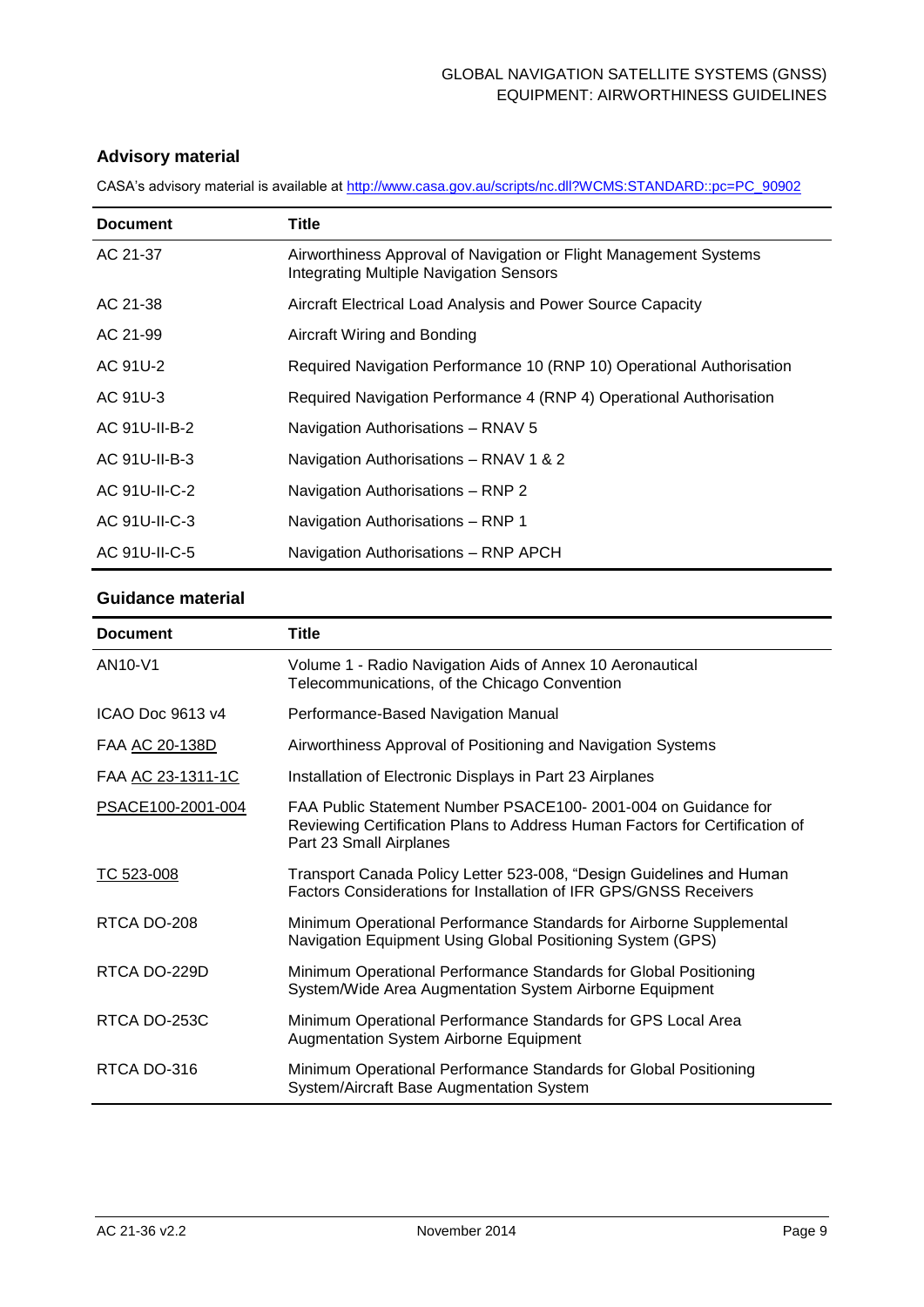## <span id="page-10-0"></span>**2 GNSS usage**

#### <span id="page-10-1"></span>**2.1 Operational uses of GNSS**

#### 2.1.1 GNSS installations

2.1.1.1 This AC is designed to expand on installation requirements of GNSS equipment in conjunction with [FAA AC 20-138D.](http://rgl.faa.gov/Regulatory_and_Guidance_Library/rgAdvisoryCircular.nsf/0/87bee4061f1c8d4086257caf006b0c2c/$FILE/20-138D.pdf) This equipment may be either of the following:

- GNSS stand-alone equipment that provides deviations (steering commands) for enroute, terminal or approach operations (including Localizer Performance with Vertical Guidance (LPV))
- GNSS sensors integrated into a multi-sensor navigation or flight management system.
- 2.1.1.2 The GNSS equipment may be used in the following situations:
	- Navigation under the Visual Flight Rules (VFR):
		- Visual Navigation and
		- Night VFR Area Navigation
	- Navigation under the Instrument Flight Rules (IFR):
		- Dead Reckoning (DR) Substitute
	- Performance Based Navigation (PBN):
		- RNAV 10 (authorised as RNP 10)
		- RNAV 5
		- RNAV 1 and RNAV 2
		- RNP 4 (dual independent systems required)
		- RNP 2
		- RNP 1
		- RNP 0.3 (primarily for helicopter operations)
		- RNP APCH (LNAV, LNAV/VNAC, LP and LPV)
		- RNP AR APCH and
		- APV Baro-VNAV
	- Supplemental Performance-Based Navigation specifications:
		- APV Baro-VNAV
		- Radius to Fix path terminators (RF Legs)
		- Fixed Radius Transitions
		- Oceanic area navigation outside RNP 10 and RNP 4 designated airspace
		- North Atlantic Minimum Navigation Performance Specification and
		- GBAS Landing System (GLS).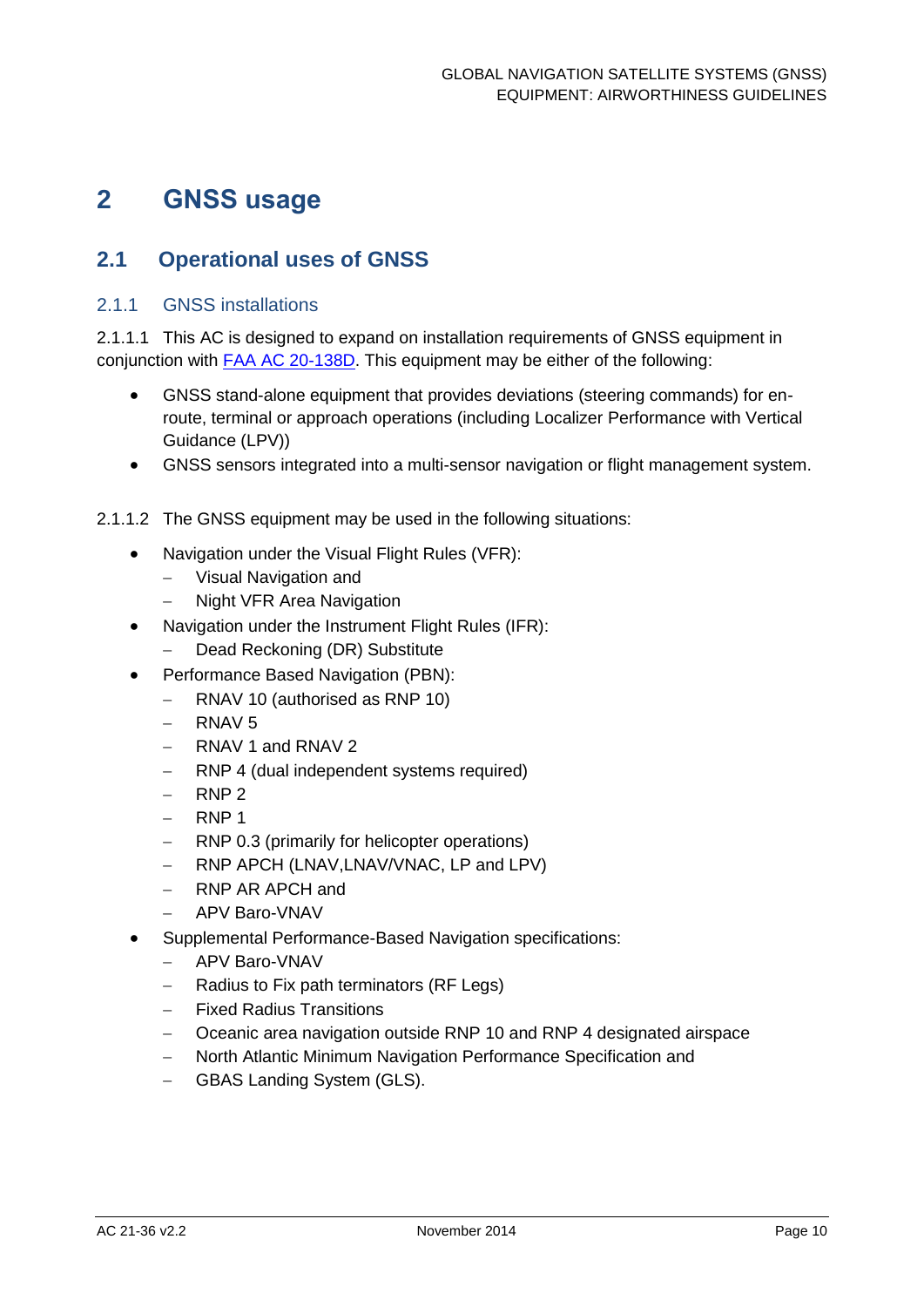## <span id="page-11-0"></span>**3 Equipment standards**

#### <span id="page-11-1"></span>**3.1 Introduction**

3.1.1 Since the initial approval of GNSS in Australia (1993) as an en-route supplemental means of navigation, ongoing developments to receiver design, and improved accuracy guarantee together with the gathering of an extensive knowledge base has increased the applicability and acceptance of GNSS navigation. This includes the development and deployment of augmentation systems that enhance the accuracy and availability of GNSS navigation data.

### <span id="page-11-2"></span>**3.2 TSO-C129(AR)**

#### 3.2.1 Equipment cancellation

3.2.1.1 TSO-C129(AR) Class A equipment is a sensor/navigation computer combination. The provision of pressure altitude data from an approved source (i.e. barometric aiding) is a mandatory requirement for approval of the installation of TSO-129a A1 or A2 based GNSS equipment intended for IFR area navigation operations as detailed in CAO 20.91.

3.2.1.2 TSO-C129a has been cancelled, but this does not affect existing equipment. Equipment produced under FAA TSO-C129(AR) is still eligible for installation in accordance with the guidance in this AC. For further information on alternatives to TSO-C129 equipment see paragraph [3.3.2](#page-13-1) of this AC.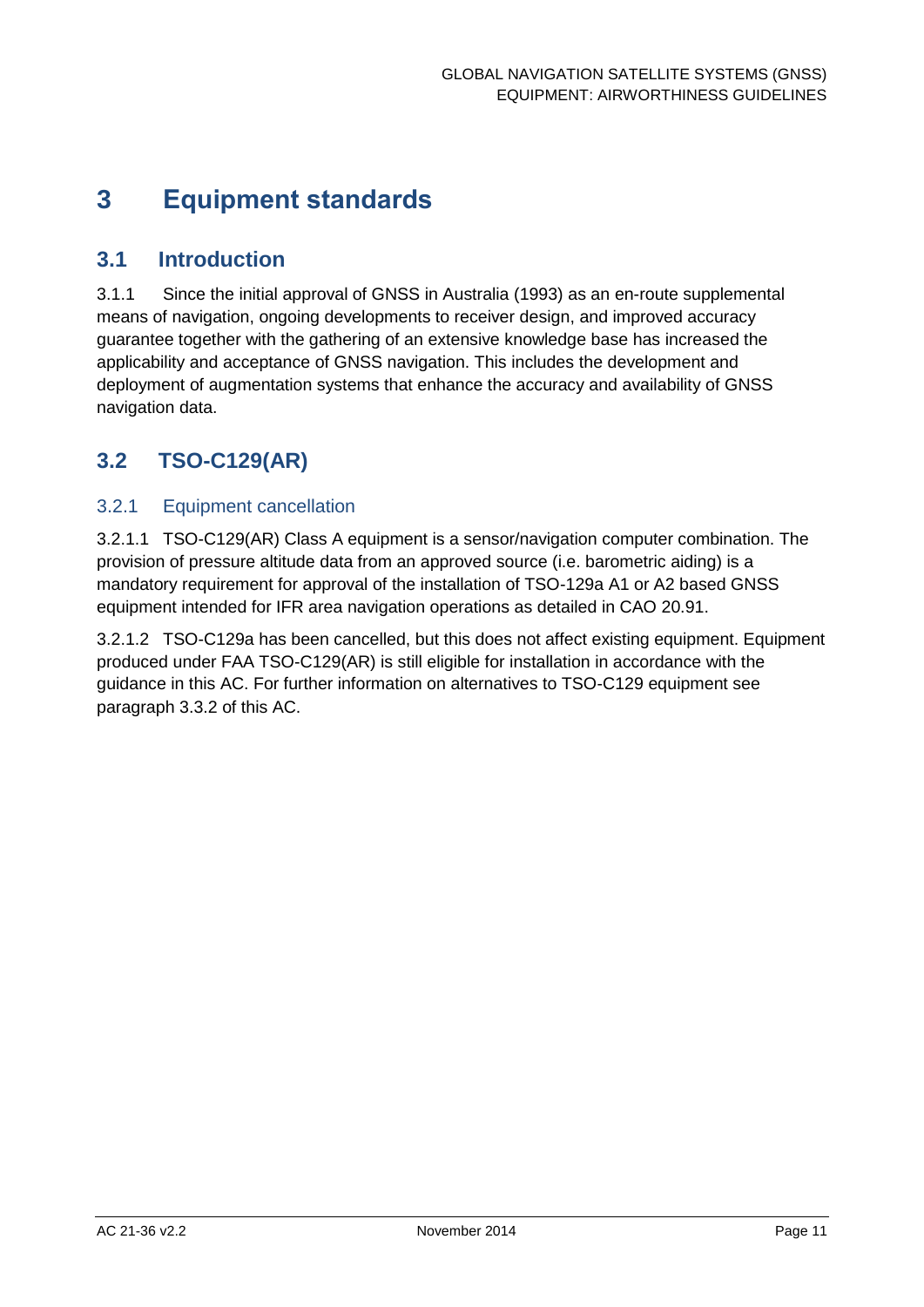3.2.1.3 There are no re-use or replacement possibilities for antennae certified under TSO-C129/C129a.

|                              | <b>Equipment</b><br><b>Characteristics</b> |                     |                       |             | <b>Equipment</b><br><b>Capability</b> |                           |          |                           |
|------------------------------|--------------------------------------------|---------------------|-----------------------|-------------|---------------------------------------|---------------------------|----------|---------------------------|
| <b>Class</b>                 | Stand Alone                                | <b>Multi-Sensor</b> | <b>Auto Pilot Req</b> | $\leq$ RAIM | RAIM Equiv                            | $\overline{\leq}$ Enroute | Terminal | Non Precision<br>Approach |
|                              |                                            |                     |                       |             |                                       |                           |          | $\checkmark$              |
|                              |                                            |                     |                       |             |                                       | $\overline{\check{}}$     |          |                           |
|                              |                                            |                     |                       |             |                                       | $\overline{\check{}}$     |          |                           |
|                              |                                            |                     |                       |             |                                       | $\overline{\mathbf{v}}$   |          |                           |
|                              |                                            |                     |                       |             | ✓                                     |                           |          |                           |
|                              |                                            |                     |                       |             | ✓                                     | $\overline{\check{}}$     |          |                           |
|                              |                                            | ✓                   | ✓                     |             |                                       | $\checkmark$              |          | ✓                         |
|                              |                                            |                     | ✓                     |             |                                       | $\checkmark$              |          |                           |
| <u>A A B B B B C C C C A</u> |                                            | ✓                   | ✓                     |             | ✓                                     | v                         |          | v                         |
|                              |                                            |                     |                       |             |                                       |                           |          |                           |

**Table 1 - TSO-C129(AR) - Equipment Classes**

Notes:

- 1. Intended to provide data to an integrated navigation system which provides enhanced guidance to an autopilot/flight director to reduce flight technical error and limited to CASR Part 121 aircraft.
- 2. Requirement for the integrated navigation system to provide a level of GNSS integrity equivalent to Receiver Autonomous Integrity Monitor (RAIM).

#### 3.2.2 Effective Noise Density

3.2.2.1 Equipment not meeting the effective noise density e.g. TSO-C129(AR) may experience performance degradation as more GNSS satellites are launched. Equipment intended for use beyond 2020 in applications such as Automatic Dependent Surveillance Broadcasting (ADS-B) should be qualified using the effective noise density as below in Table 2 below.

| <b>Receiver Function</b>             | <b>Effective Noise</b><br><b>Density</b> |
|--------------------------------------|------------------------------------------|
| Initial Acquisition (GPS Only)       | $-172.2$ (dBm/Hz)                        |
| GPS Tracking and Re-<br>acquisition  | -171.9 (dBm/Hz)                          |
| SBAS Tracking and Re-<br>acquisition | $-172.8$ (dBm/Hz)                        |

<span id="page-12-0"></span>

|  |  | <b>Table 2 - Effective Noise Density</b> |  |  |
|--|--|------------------------------------------|--|--|
|--|--|------------------------------------------|--|--|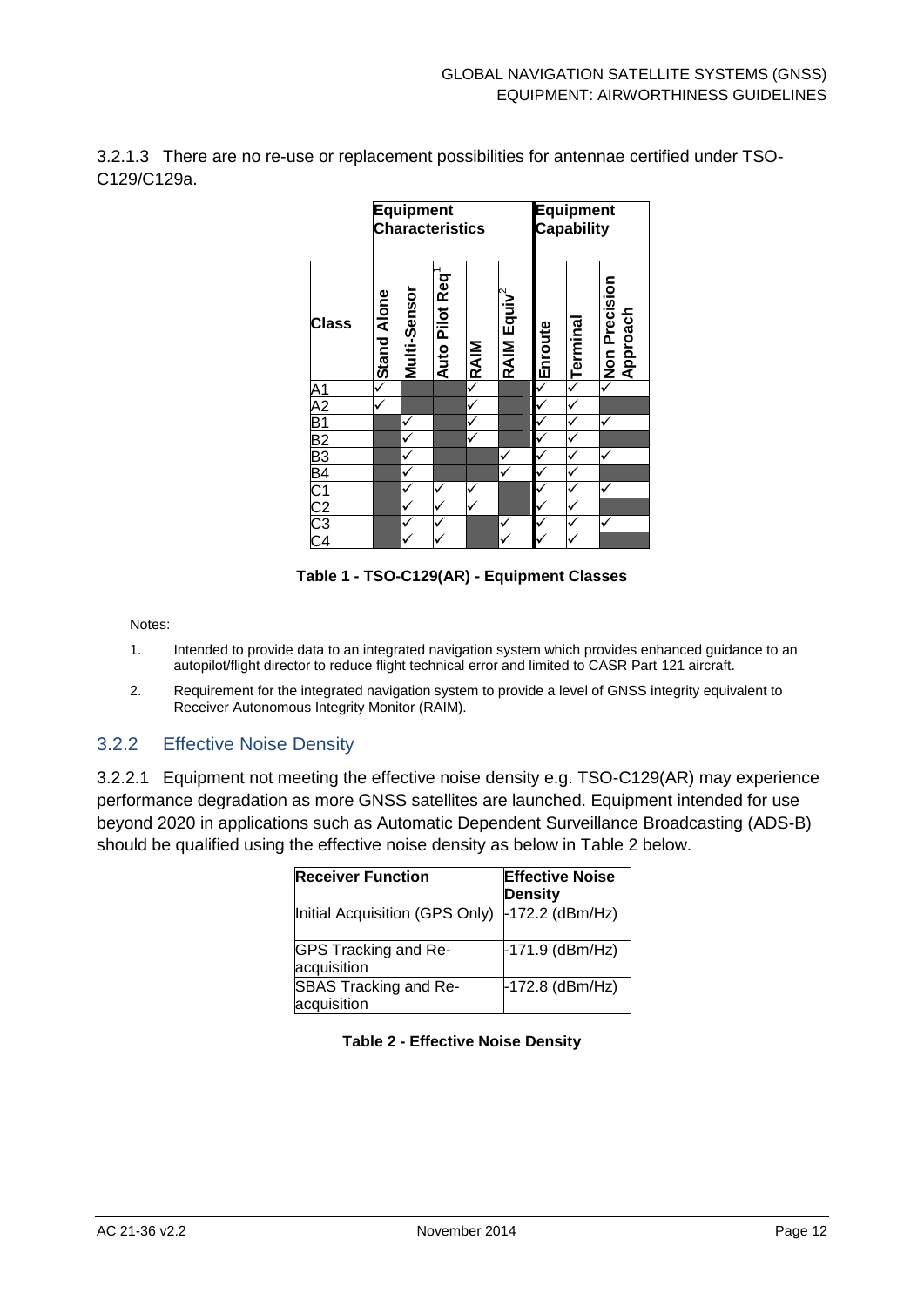### **3.3 TSO-C145(AR)/TSO-C146(AR)**

3.3.1 TSO-C145c defines an acceptable standard for Airborne Navigation Sensors using GPS augmentation by WAAS. TSO-C146c defines an acceptable standard for Stand-Alone Airborne Navigation Equipment using GPS augmentation by WAAS. There are no equipment performance limitations for GPS/SBAS equipped aircraft to have other positioning and navigation systems on-board. There are no plans to withdraw authorisations for TSO-C145a/C146a or TSO-C145b/C146b equipment.

#### <span id="page-13-1"></span>3.3.2 TSO-C129 equipment alternatives

3.3.3 TSO-C129a was cancelled effective 21 November 2011 as it did not provide sufficient performance for all operational applications. Airborne navigation equipment previously approved under all revisions of TSO-Cl29(AR) may still be installed under the provisions of their original approval.

3.3.4 GPS/SBAS TSO-C146(AR) Class Gamma equipment is considered the direct replacement for a Class A sensor/navigation computer combination certified to TSO-C129(AR). Additionally, TSO-C145(AR) equipment can also replace TSO-C129(AR) Class B & C sensors.

3.3.5 Applicants will have to establish sensor/antenna compatibility when replacing TSO-C129(AR) sensors with TSO-C145(AR) sensors.

3.3.6 The items of equipment listed in Table 3 meet the functional Class Gamma or Class Delta of FAA TSO-C145/145c.



**Table 3 - TSO-C145(AR) and TSO-C146(AR) - Equipment Classes**

#### <span id="page-13-0"></span>**3.4 TSO-C161a/C162a(AR)**

3.4.1 TSO-C161a defines an acceptable standard for GPS/GBAS that provides precision approach capability and Position, Velocity and Time (PVT) information. TSO-C162a defines an acceptable standard for GPS/GBAS equipment designed to receive Very High Frequency (VHF) data broadcast.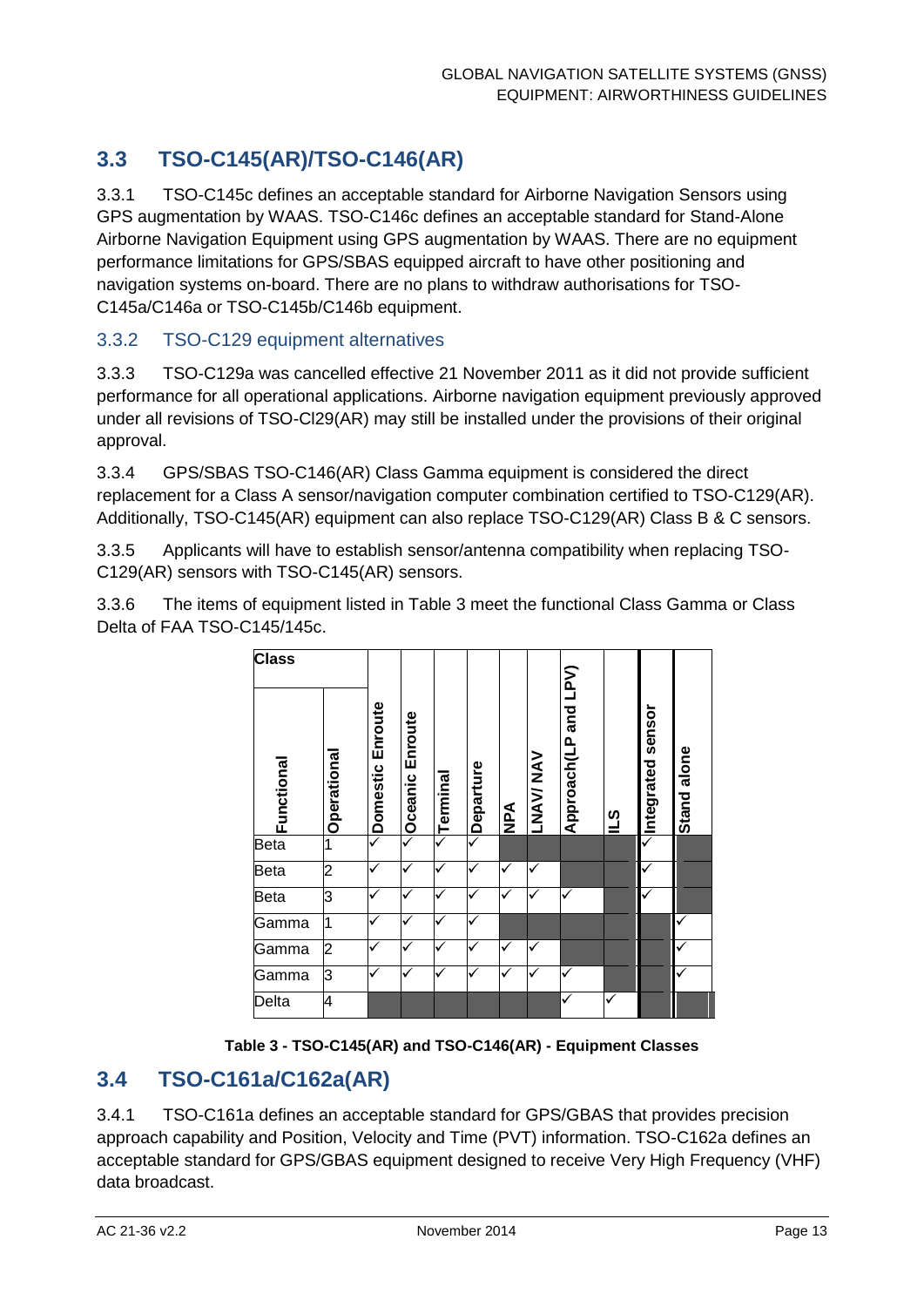### <span id="page-14-0"></span>**3.5 TSO-C196(AR)**

3.5.1 TSO-C196b defines an acceptable standard for an Airborne Navigation Sensor using GPS equipment without ground-based or space-based augmentation. TSO-C196a will remain effective for new equipment manufactured until 20 June 2015.

3.5.2 The TSO has been updated to revision "b" to allow applicants to optionally use TSO-C206 GPS Circuit Card Assembly (CCA) (see FAA TSO-C196b for further details). TSO-C196(AR) GPS sensors are intended for use in multi-sensor navigation systems

(refer to Table 4). TSO-C196a equipment is intended as a direct replacement for Class B & C sensors certified to TSO-C129(AR). The basis for this TSO is Class Beta 1 without SBAS requirements.



**Table 4 - TSO-C196 Equipment Class**

3.5.3 Improvements with TSO-C196 are:

- Selective Availability aware
- fault detection and exclusion
- improve interference rejection
- ensure no degradation due to other satellite systems.

3.5.4 It is acceptable for TSO-C145b/c sensors to simply disable GPS/SBAS tracking loops to qualify as a TSO-C196a.

3.5.5 TSO-C196 equipment still requires other navigation equipment to be available unless operating in oceanic and remote areas, provided the operator obtains a Fault Detection and Exclusion (FDE) prediction program. These limitations must be documented in the installation/instruction manual.

3.5.6 Applicants will have to establish sensor/antenna compatibility when replacing TSO-129(AR) sensors with TSO-C196 sensors. See paragraph 5-5.4 of FAA AC [20-138D](http://rgl.faa.gov/Regulatory_and_Guidance_Library/rgAdvisoryCircular.nsf/0/87bee4061f1c8d4086257caf006b0c2c/$FILE/20-138D.pdf) for antenna compatibility.

#### <span id="page-14-1"></span>**3.6 TSO-C115(AR)**

3.6.1 TSO-C115c defines an acceptable standard for Flight Management System (FMS) using Multi-Sensor inputs. It is not acceptable to use systems certified to TSO-C115 revisions for GNSS sensor integration, unless they are at revision "b" or later.

3.6.2 There are no plans to withdraw TSO-C115b or earlier versions. For more information on TSO-C115(AR) see FAA AC 20-138(AR).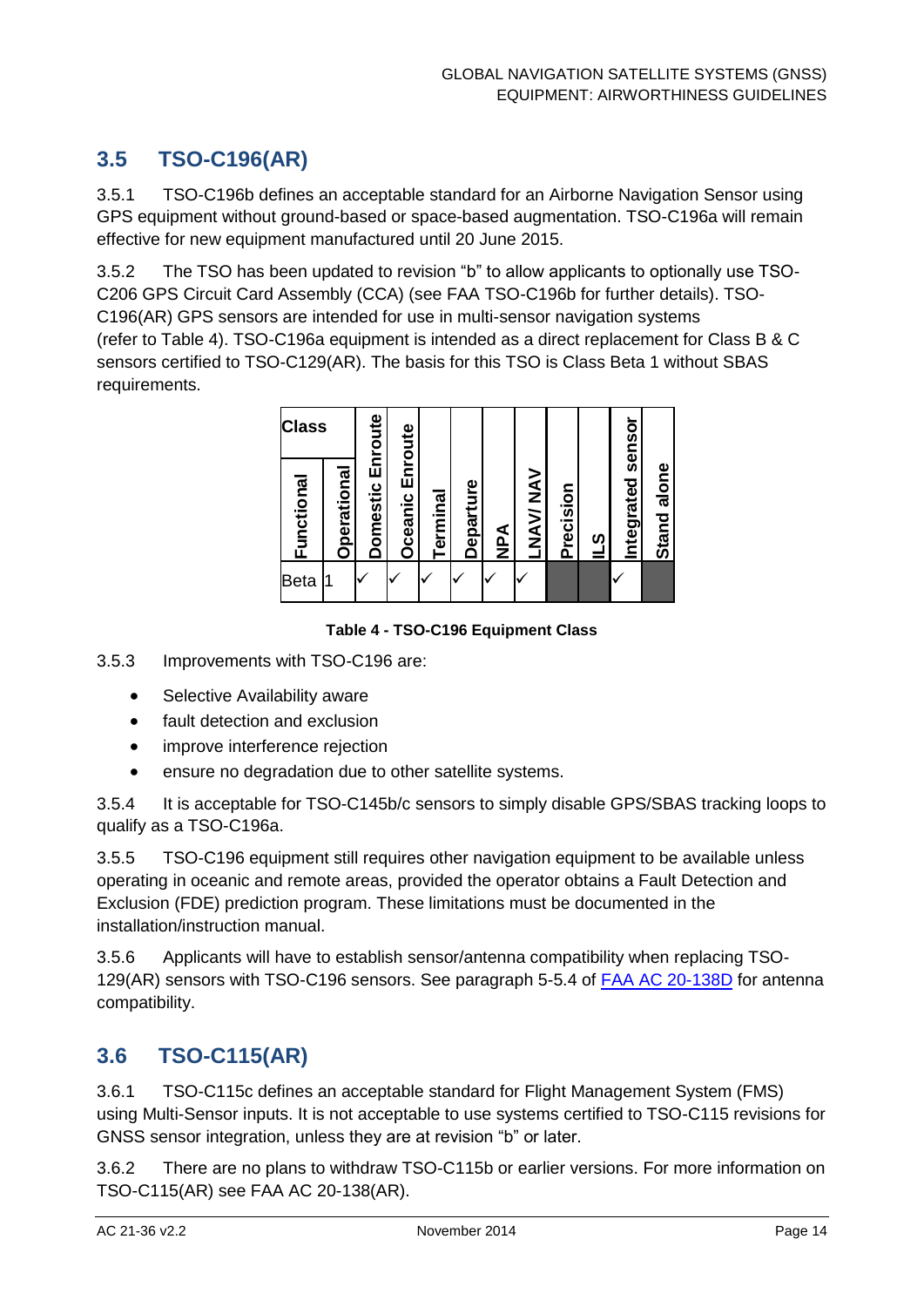## <span id="page-15-0"></span>**4 Design, Development and approval of modifications**

#### <span id="page-15-1"></span>**4.1 Application of guidance material**

4.1.1 FAA [AC 20-138D](http://rgl.faa.gov/Regulatory_and_Guidance_Library/rgAdvisoryCircular.nsf/0/87bee4061f1c8d4086257caf006b0c2c/$FILE/20-138D.pdf) is endorsed by CASA as appropriate guidance material for the design, development and approval of modifications intended for Australian registered aircraft involving the installation of GNSS equipment. Copies of this AC may be obtained from the FAA website at<http://rgl.faa.gov/>

4.1.2 References to the FAA procedures, documentation and regulatory requirements contained in [FAA AC 20-138D](http://rgl.faa.gov/Regulatory_and_Guidance_Library/rgAdvisoryCircular.nsf/0/87bee4061f1c8d4086257caf006b0c2c/$FILE/20-138D.pdf) are not applicable to Australian registered aircraft. All modifications to Australian registered aircraft must comply with Australian regulations.

4.1.3 CASA related ACs - [AC 21-38](http://www.casa.gov.au/wcmswr/_assets/main/rules/1998casr/021/021c38.pdf) – *Aircraft Electrical Load Analysis and Power Source Capacity* and [AC 21-99](http://casa.gov.au/scripts/nc.dll?WCMS:STANDARD:521912480:pc=PC_91003) – *Aircraft Wiring and Bonding* provide additional guidance material for consideration during design and installation.

### <span id="page-15-2"></span>**5 Human Factors considerations**

#### <span id="page-15-3"></span>**5.1 Human factors guidance**

5.1.1 Concerns have been expressed that there is insufficient and sometimes conflicting guidance material with respect to the human factors issues of GNSS receiver installations. This section is intended to provide guidance, in practical terms, in identifying acceptable locations for IFR installations of GNSS receivers installed without remote annunciators, the associated Course Deviation Indicators (CDI) and when required, the remote annunciators and/or indicators that are to be installed.

5.1.2 The goal is to ensure an efficient and concise instrument scan. The principles explained below, whilst primarily aimed at installations into normal category aircraft, may be applied to other aircraft.

5.1.3 For further information on human factors considerations refer to:

- FAA [AC 20-138D](http://rgl.faa.gov/Regulatory_and_Guidance_Library/rgAdvisoryCircular.nsf/0/87bee4061f1c8d4086257caf006b0c2c/$FILE/20-138D.pdf) Section 12-11- *General Human Factors Considerations*
- FAA Public Statement Number [PSACE100-2001-004](http://rgl.faa.gov/Regulatory_and_Guidance_Library/rgPolicy.nsf/0/ad52dc6379f1e4e786256c40004a0128/$FILE/polmen.pdf) on *Guidance for Reviewing Certification Plans to Address Human Factors for Certification of Part 23 Small Airplanes*.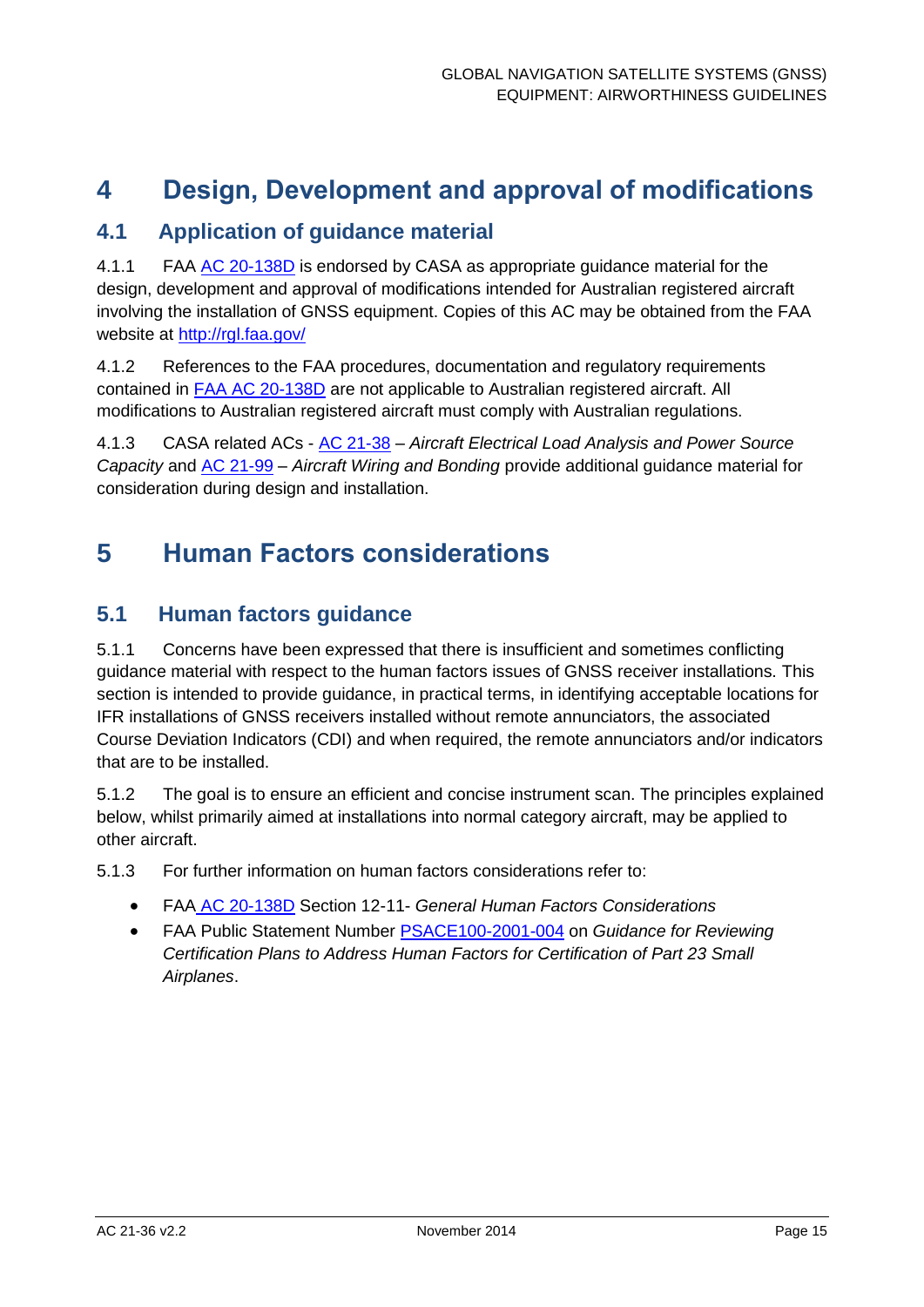## <span id="page-16-0"></span>**6 General design considerations**

#### <span id="page-16-1"></span>**6.1 PBN**

6.1.1 In planning an IFR GNSS installation in an existing aircraft, there are a number of interrelated design considerations, all of which are dependent on the existing instrument panel of the aircraft in question. The PBN requirements are in addition to the other airworthiness installation requirements. The PBN requirements are detailed in the relevant CASA ACs that are listed in the References section of this AC.

#### <span id="page-16-2"></span>**6.2 Deviations from the Basic T configuration**

6.2.1 Deviations from the basic T-configuration (14 CFR 23.1321) have been approved for individual instrument arrangements if the droop angle (angle below the 14 CFR 23.1321(d) position) is 15° or less, or if the elevated angle is 10° or less, see [Figure 1:](#page-16-4) *Basic T configuration -horizontal reference line.* These angles are measured from a horizontal reference line that passes through the centre of the attitude reference data with lines passing through the centre of the airspeed and altitude data.



**Figure 1 - Basic T configuration - horizontal reference line**

#### <span id="page-16-4"></span><span id="page-16-3"></span>**6.3 Pilot field of view**

6.3.1 The pilot should be able to use all the required instruments with "minimum head and eye movement". Primary optimum (Field Of View) (FOV) is based on the vertical and horizontal visual fields from the design eye reference point that can be accommodated with eye rotation only.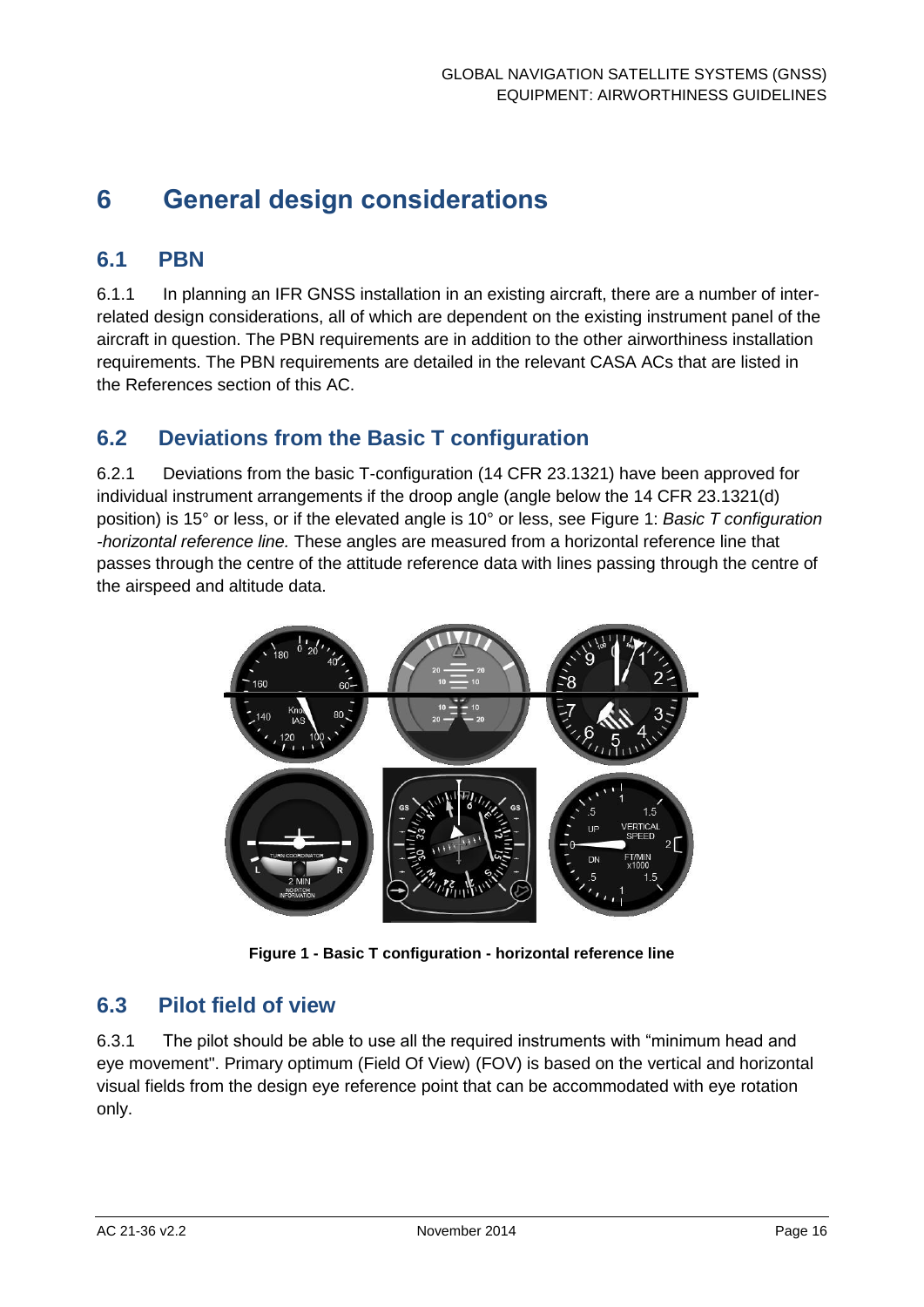6.3.2 With the normal line-of-sight established at 15° below the horizontal plane, the values for the vertical and horizontal (relative to normal line-of-sight forward of the aircraft) are  $\pm 15^{\circ}$ , as shown in [Figure 2.](#page-17-1) This area is normally reserved for primary flight information and high priority alerts.



**Figure 2 - Optimum FOV**

#### <span id="page-17-1"></span><span id="page-17-0"></span>**6.4 Course deviation indicator**

6.4.1 Installation of a GNSS receiver certified for IFR operations requires that the GNSS be connected to a remote CDI or Horizontal Situation Indicator (HSI), either conventional or electronic. This CDI/HSI is to be part of the pilot's primary instrument scan during approach and other IFR operations, and thus should be located to ensure an efficient and concise scan.

6.4.2 Paragraph 12-11b. (1) - *General Human Factors Considerations* - of [FAA AC 20-138D,](http://rgl.faa.gov/Regulatory_and_Guidance_Library/rgAdvisoryCircular.nsf/0/87bee4061f1c8d4086257caf006b0c2c/$FILE/20-138D.pdf) requires each display element (including the CDI) be located clearly visible to the pilot. The CDI connected to a GNSS receiver to be within the pilot's primary FOV.

6.4.3 By assuming a typical minimum eye-to-instrument panel distance of 600 mm, the 15° FOV figure equates to a circle with a radius of approximately 160 mm. This would mean that the CDI would need to be within approximately a 160 mm radius of the centre of the Attitude Indicator (AI) on most aircraft. The only means to achieve this on most conventional instrument panels would be to use an HSI. However, it is presumed that the intention of [FAA AC 20-138D](http://rgl.faa.gov/Regulatory_and_Guidance_Library/rgAdvisoryCircular.nsf/0/87bee4061f1c8d4086257caf006b0c2c/$FILE/20-138D.pdf) was not to mandate a HSI in every GNSS equipped aircraft, as experience has shown that a CDI external to the basic "T" may be acceptable.

6.4.4 Depending on the layout of other instruments and indicators that are to be included in the scan, including the GNSS receiver that is normally installed in the centre radio stack, an external CDI is usually best located at the top of the instrument panel as close as possible to the altimeter. Based on experience however, the locations identified in [Figure 3](#page-18-1) for an external CDI may be considered acceptable.

6.4.5 The acceptable locations identified in [Figure 3](#page-18-1) are considered appropriate for aircraft that do not have a HSI. Aircraft that use a HSI to show track deviation for a *VHF Omnidirectional Radio Range/ Instrument Landing System* VOR/ILS should also show GNSS track deviation on the same HSI, for the primary GNSS receiver. CDI for a secondary GNSS receiver, or a back-up indicator for the primary GNSS receiver, does not need to meet the constraints described in this section.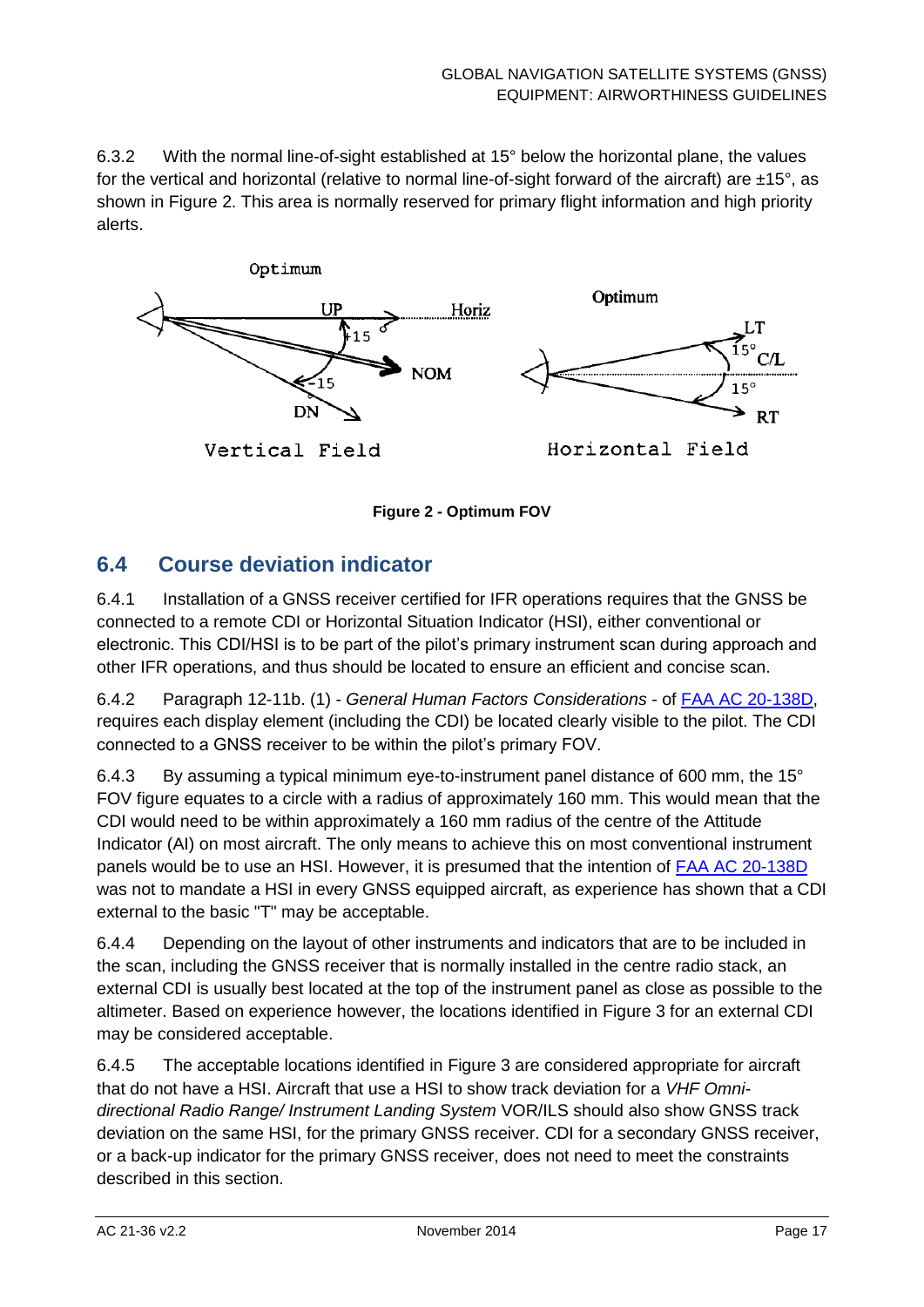6.4.6 The CDI is to be visible and unobstructed from the pilot's view with the pilot's hands on the control column, regardless of the pilot's sitting position. If movement of the upper torso from a normal seated position is required to see the CDI, its location is not acceptable.



**Figure 3 - Acceptable locations for remote CDI**

#### <span id="page-18-0"></span>**6.5 Remote annunciators**

6.5.1 In the early days of GNSS IFR approvals, it was generally accepted that certain remote annunciators were required for an IFR approach approval.

6.5.2 Foremost amongst these was a requirement that when it was possible to display navigation information from more than one source on the same CDI/HSI, the navigation source driving that CDI/HSI was to be annunciated.

Note: See paragraph 14.3a - Navigation Source Selection of FAA AC 20-138D*.*

6.5.3 Remote annunciators were also common for Message (MSG), Way-point (WPT), GNSS Approach ARM/ACT and Omni Bearing Selector OBS/LEG, though the requirement for these annunciators was somewhat open to interpretation. Paragraph 12-11b - General Human Factors Considerations - Display Visibility of [FAA AC 20-138D,](http://rgl.faa.gov/Regulatory_and_Guidance_Library/rgAdvisoryCircular.nsf/0/87bee4061f1c8d4086257caf006b0c2c/$FILE/20-138D.pdf) clearly required navigation source annunciation, but there is also a requirement for failure annunciation to be located within the pilot's primary FOV.

6.5.4 Since all annunciators must be clearly visible under all lighting conditions, some annunciators incorporated into GNSS equipment may not meet the requirements. It is recommended that remote annunciators be installed within the primary FOV.

<span id="page-18-1"></span>Note: As some manufacturers do not recommend that their receivers be installed without remote CDIs, the designer should consider this fact and justify any deviation.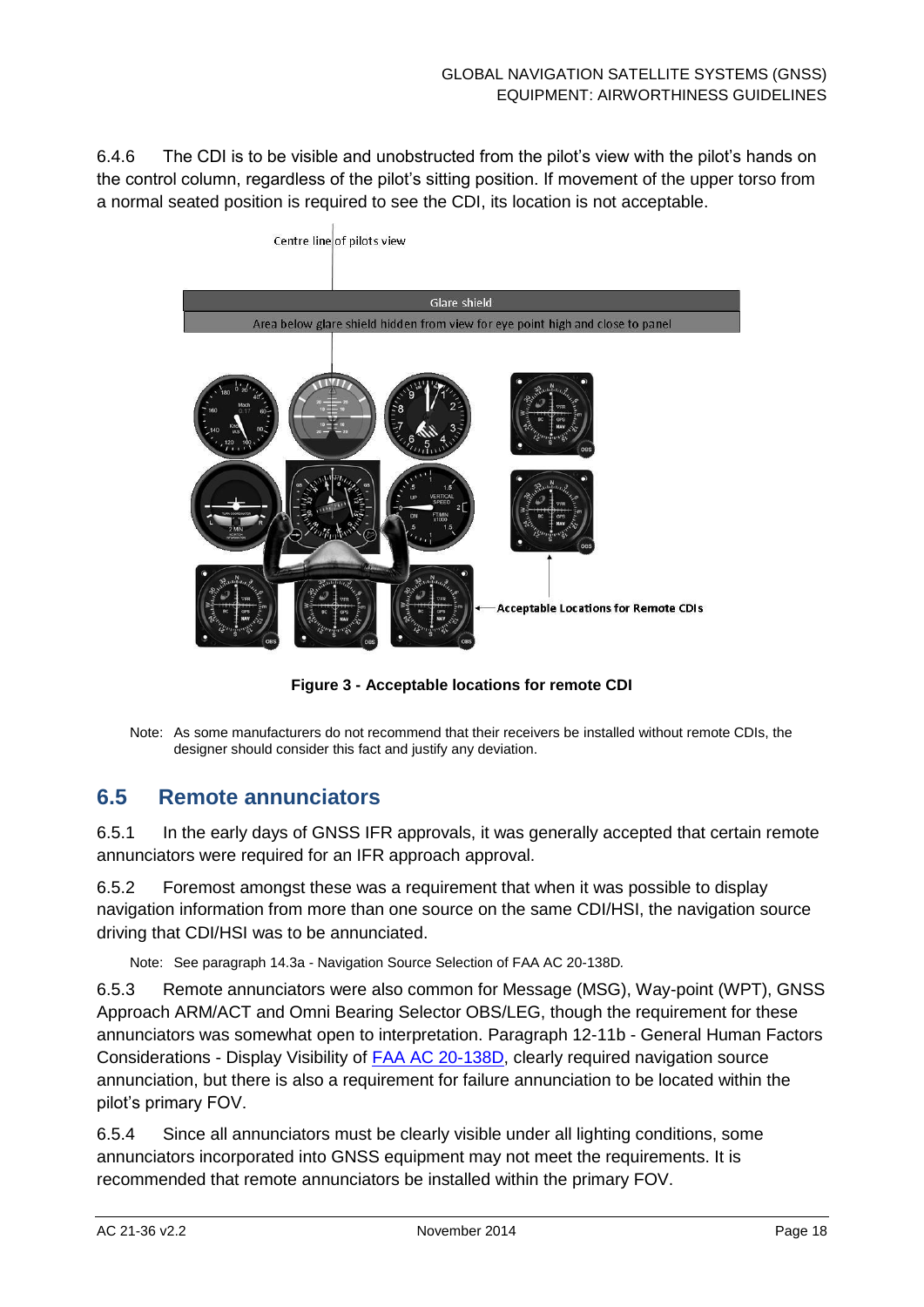6.5.5 In the early development of GNSS in Australia, the design of an installation that featured automatic override of the GNSS navigation source by ILS data was not recommended. This was due in part to the possible differences between the published ILS and GNSS approaches. As the deactivation of this feature could only be done at the hardware level and involved wiring changes, it was considered prudent to have the installation designed with this consideration in mind.

6.5.6 However, some examples of modern equipment have this feature available as an internal function and which may be capable of being set by the aircrew. An example is that with the introduction of these integrated GNSS/VOR/ILS systems (e.g. Garmin GNS-430), an external switch is no longer required for a GNSS and VOR/ILS to share a common CDI/HSI, as the switching and annunciations are handled internally. In approving the initial installation of the Garmin GNS-430, the FAA found that many approvals of the GNS-430 could be completed without any remote annunciators.

Note: Installation Memo from Garmin, dated 25 January 1999, and letter from FAA Small Airplane Directorate, also dated 25 January 1999 provide further information. These are included in Appendix B of Garmin GNS-430 Installation Manual at Rev H and later.

6.5.7 This guidance is still applicable, however the design may incorporate the automatic override feature providing sufficient indication is provided to the pilot, together with appropriate procedures in the AFM Supp, to ensure an unambiguous notification of the source of the displayed navigation data. This would be especially important for autopilot/flight director coupled systems.

6.5.8 RTCA, Inc. document, DO-208, titled "Minimum Operational Performance Standards for Airborne Supplemental Navigation Equipment using Global Positioning System (GPS)" is the standard that defines the performance and functional requirements for TSO 129 and 129a equipment. TSO-129a has been cancelled, but this does not affect equipment with existing TSOA/LODA approvals.

6.5.9 RTCA, Inc. document, DO-229, titled "Minimum Operational Performance Standards for Global Positioning System/Wide Area Augmentation System Airborne Equipment", now at Revision D, is the standard that defines the performance and functional requirements TSO-C145, TSO-C146 and TSO-C196 equipment.

6.5.10 RTCA/DO-229 originally stated:

"The horizontal deviation display, displays used for failure annunciation, manoeuvre anticipation, and automatic mode switching shall be located within the pilot's primary field of view (i.e., within 15° of the pilot's primary line of sight), as shall any indication requiring immediate aircrew action."

6.5.11 RTCA/DO-229A was issued in 1998 and introduced the concept of a "normal field of view", making it clear that many annunciations previously required in the pilot's primary FOV did not have to be so prominent.

#### 6.5.12 Location of loss of integrity (LOI) monitoring & other annunciations

6.5.12.1 Displays used for way-point sequencing, start of a turn, turn anticipation, active waypoint, distance to active way-point, desired track and track (or track angle error), and automatic mode switching should be located within the pilot's primary FOV, or, on a readily accessible display page.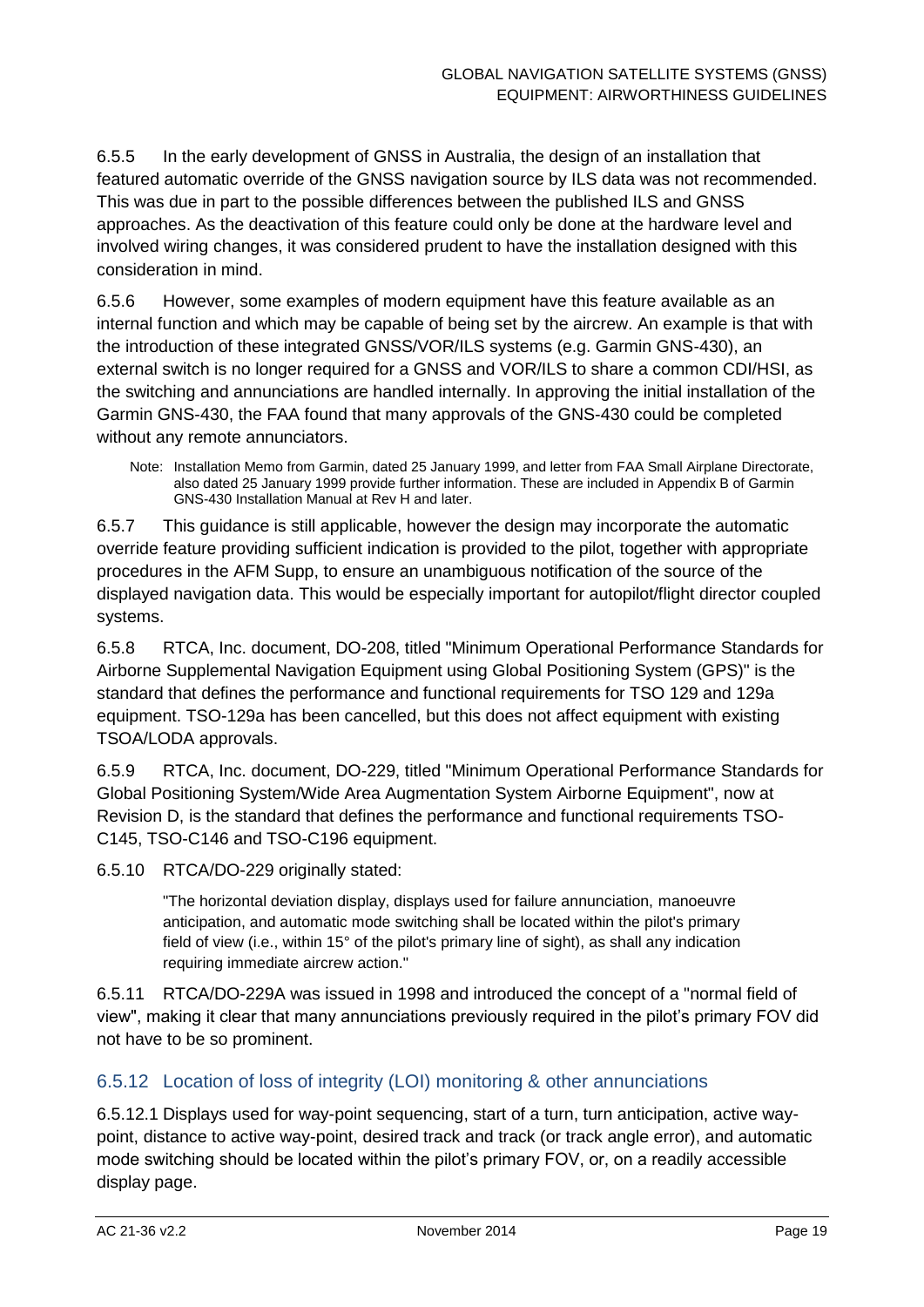6.5.12.2 Displays used for LOI monitoring, TO/FROM indication, approach mode annunciation should be located within the pilots' primary FOV.

6.5.12.3 Traditionally, 14 CFR Part 23 airplanes with "classic" analog instrumentation in the "basic T" arrangement have included the centre radio stack within the allowable FOV to satisfy this guidance.

6.5.12.4 In essence, those annunciations not normally provided on the CDI/HSI, could, per **FAA** [AC 20-138D,](http://rgl.faa.gov/Regulatory_and_Guidance_Library/rgAdvisoryCircular.nsf/0/87bee4061f1c8d4086257caf006b0c2c/$FILE/20-138D.pdf) be provided anywhere between the airspeed indicator on the left, and the centre radio stack on the right.

"The primary field of view definition should be broad enough to include the centre radio stack on FAR Part 23 airplanes with "classic", analog basic 'T'"

6.5.12.5 Operational experience has shown that systems with the system annunciators on the front panel and installed in the radio stack are often not observed by pilots and consideration should be given to optimising the location of these annunciators. Bright cockpit light conditions, particularly with direct sunlight, aggravate the condition. It is therefore strongly recommended that system annunciators are located in the primary FOV for each required pilot.

#### 6.5.13 Definition of centre radio stack

6.5.13.1 [FAA AC 20-138D](http://rgl.faa.gov/Regulatory_and_Guidance_Library/rgAdvisoryCircular.nsf/0/87bee4061f1c8d4086257caf006b0c2c/$FILE/20-138D.pdf) is focused on smaller normal category aircraft, and that fact presumably influenced the development of the definition of "optimum field of view". CASA accepts that many installations are installed without remote annunciators, per [FAA AC 20-138D,](http://rgl.faa.gov/Regulatory_and_Guidance_Library/rgAdvisoryCircular.nsf/0/87bee4061f1c8d4086257caf006b0c2c/$FILE/20-138D.pdf) but the term "centre radio stack" needs constraining.

6.5.13.2 In fact, in the majority of smaller single engine aircraft, the radio stack is displaced to the right of centre; in some cases it is so far to the right that it is directly in front of the right seat pilot/passenger (e.g. older Beech Bonanzas and Barons). Some of these cannot be considered "centre radio stacks". Further, on larger aircraft, the distance from the AI to the "centre radio stack" may be much more than what was envisioned when this wording was developed.

6.5.13.3 On most single engine normal category aircraft, the distance from the AI to the centre of the instrument panel is 250–350 mm. Since it is really the proximity of the radio stack to the AI that is of concern, CASA will accept that any radio stack that is centred within 350 mm of the centreline of the AI qualifies as a "centre radio stack", per [FAA AC 20-138D,](http://rgl.faa.gov/Regulatory_and_Guidance_Library/rgAdvisoryCircular.nsf/0/87bee4061f1c8d4086257caf006b0c2c/$FILE/20-138D.pdf) regardless of whether the radio stack is in the centre of the instrument panel or not. Considering newer radios are a standard 6.25" (~160 mm) wide, this means that if the AI centreline is within 280 mm of the closest edge of the radio stack, that radio stack qualifies as a "centre radio stack".

6.5.13.4 As an example, on most later model Cessna C-172s (refer Figure 4 - [Typical Cessna](#page-21-0)  [172 instrument panel\)](#page-21-0), the centre radio stack is displaced about 75 mm to the right of centre, but the distance from the AI to the edge of the radio stack is ~240 mm. This would qualify as a "centre radio stack".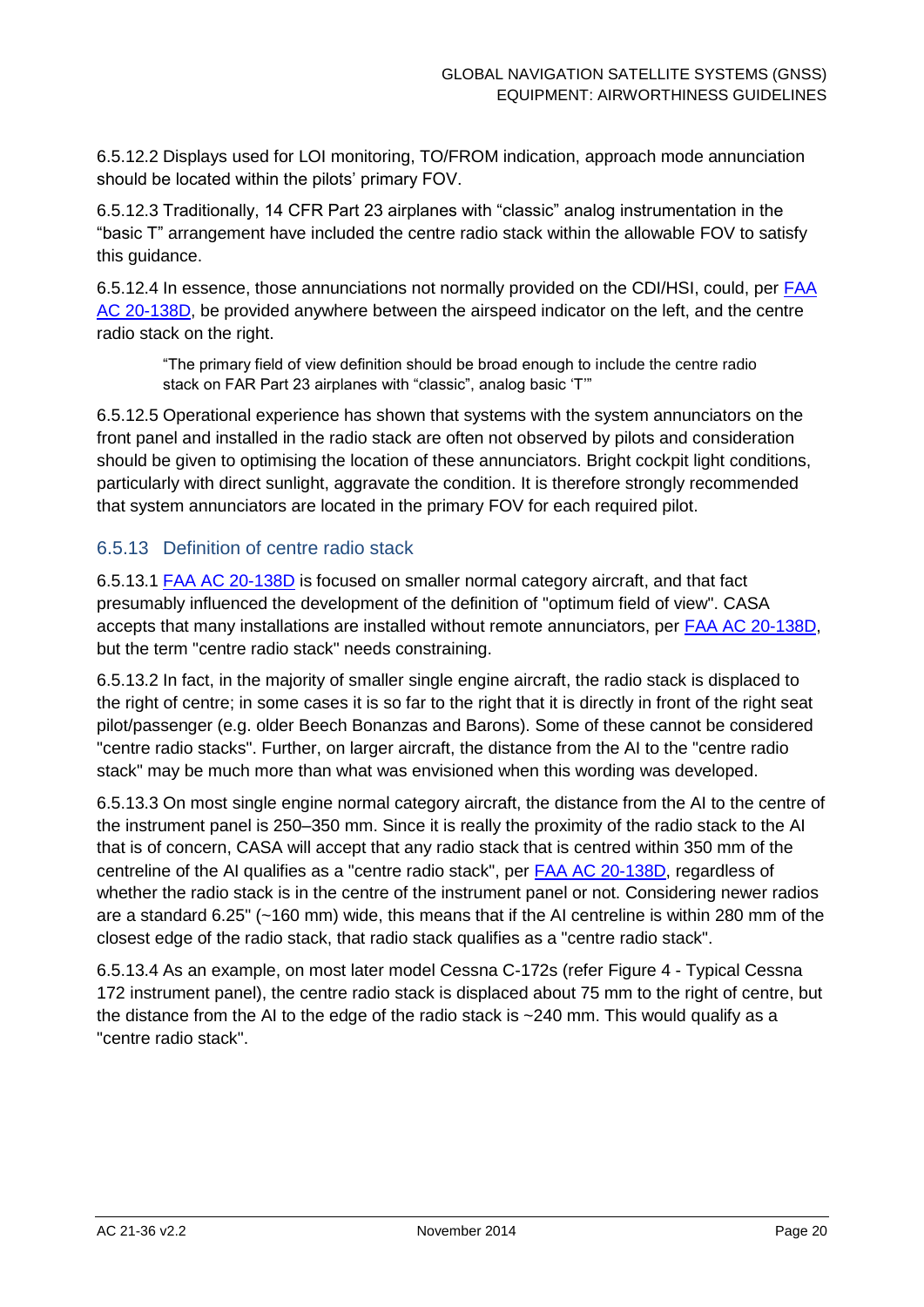

 $\approx$ 75mm



#### <span id="page-21-1"></span><span id="page-21-0"></span>6.5.14 Installations without remote annunciators

6.5.14.1 For GNSS receivers installed in the centre radio stack, as constrained above, CASA will accept the installations without remote annunciators, in accordance with [FAA AC 20-138D,](http://rgl.faa.gov/Regulatory_and_Guidance_Library/rgAdvisoryCircular.nsf/0/87bee4061f1c8d4086257caf006b0c2c/$FILE/20-138D.pdf) provided certain conditions are met.

6.5.14.2 The GNSS receiver is to provide all required annunciations on the front of the receiver and is to be intended for installation without remote annunciators. The entire GNSS receiver and display is to be visible and unobstructed from the pilot's view, regardless of the pilot's sitting position. The annunciators must be visible under all lighting conditions.

6.5.14.3 If movement of the upper torso, from a normal seated position, is required to see all or part of the receiver or display, its location is not acceptable. To facilitate an effective scan, the GNSS receiver should also be located at roughly the same height as the CDI/HSI that it is driving. If the CDI/HSI is level with the directional gyro, the receiver should not be more than 25 mm below the CDI/HSI as shown in [Figure 5.](#page-22-0)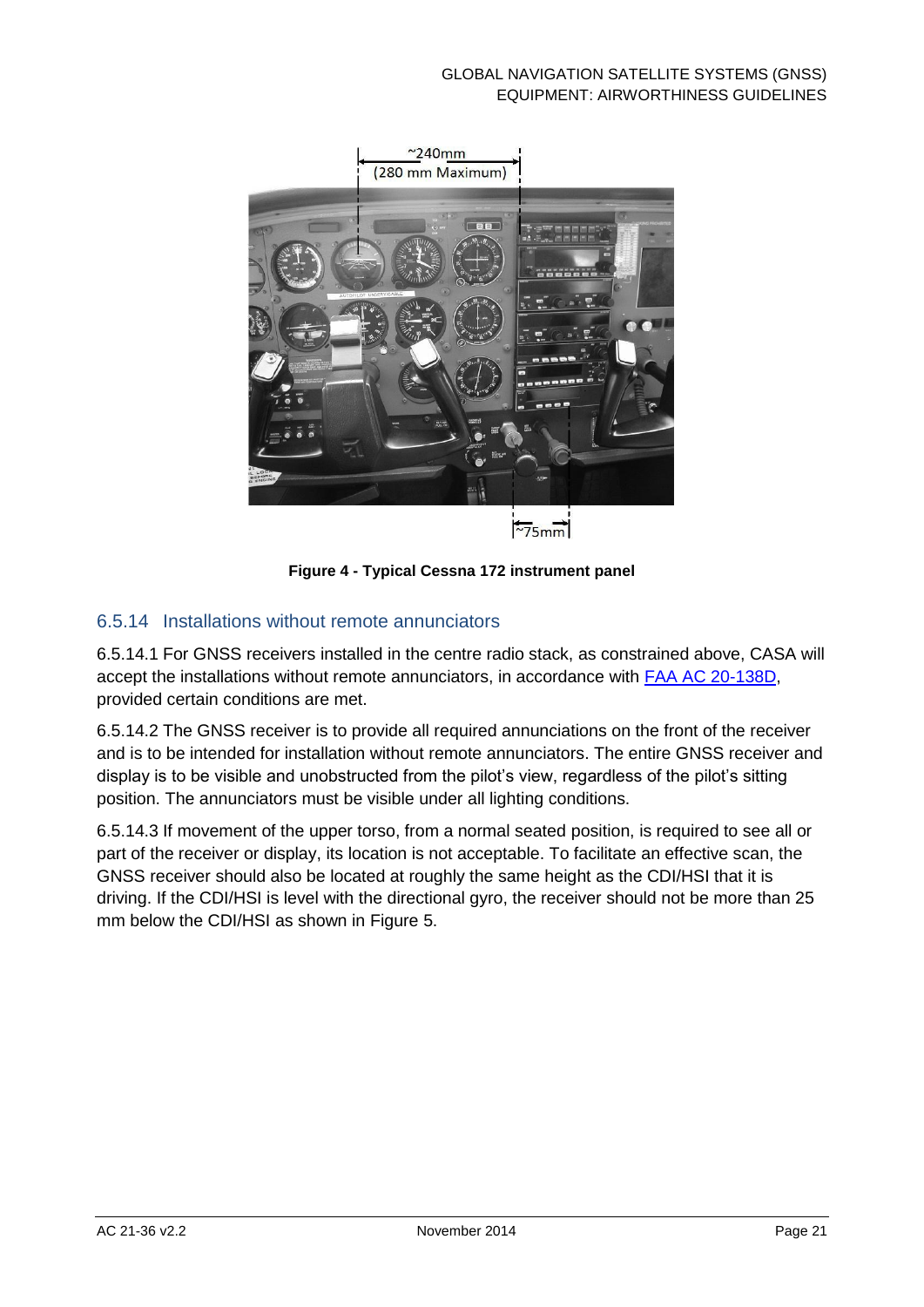

**Figure 5 - Location of GNSS receiver - Position 1**

<span id="page-22-0"></span>6.5.14.4 If the CDI/HSI is below the directional gyro, the receiver should not be below the CDI/HSI, as shown in [Figure 6.](#page-22-1) The centre of the receiver should also be within 75 mm vertically of the centre of the CDI/HSI that it is driving.

<span id="page-22-1"></span>

**Figure 6 - Location of GNSS receiver - Position 2**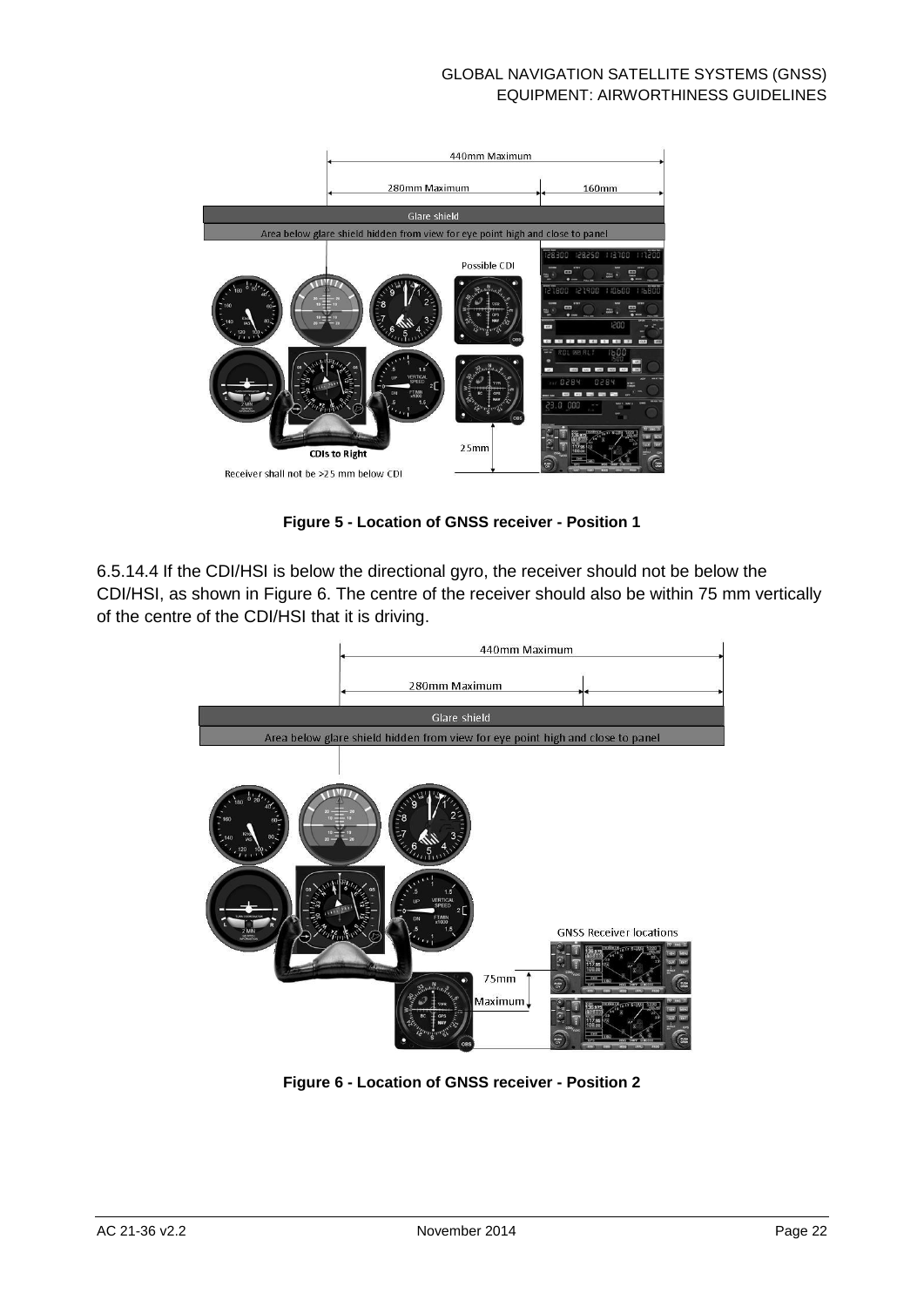6.5.14.5 The above guidance applies to the primary GNSS receiver and the primary CDI/HSI. For aircraft in which two GNSS receivers are installed, it is recommended that the receivers be installed at approximately the same height as the CDIs that they are driving, though it may not be possible to meet the 75 mm constraint. Generally, the primary receiver, which would normally drive the HSI, should be mounted above the secondary receiver.

#### 6.5.15 Installations with Remote Annunciators

6.5.15.1 Even when the constraints of paragraph [6.5.14](#page-21-1) [Installations without remote](#page-21-1)  [annunciators](#page-21-1) are met, remote annunciators can significantly improve a pilot's scan and reduce workload. For that reason, an applicant may choose to install remote annunciators in the pilot's primary FOV. In such a case, the guidelines below are recommended.

6.5.15.2 If GNSS receivers are installed in a location other than the instrument panel (e.g. in the centre pedestal), then these installations are required to have remote annunciators.

6.5.15.3 For installations containing more than one approach navigation source, the navigation source (for example ILS, GPS/GBAS etc.) selected for the approach requires positive indication in the primary FOV. It is important to consider the overall aircraft-level annunciation philosophy.

Note: Aircraft requiring two pilots must have this annunciation at each pilot station.

6.5.15.4 The approach type (GLS) requires annunciation to the flight crew prior to and throughout the entire approach in the primary FOV.

#### 6.5.16 Requirements for installations with Remote Annunciators

6.5.16.1 In other installations, it may prove problematic to meet dimensional constraints for locating receivers. In such situations, remote annunciators and/or indicators are required for IFR approval. The installed location of the GNSS receiver is still required to meet 14 CFR [23.1321,](http://rgl.faa.gov/Regulatory_and_Guidance_Library/rgFAR.nsf/0/C084EC3CA739D74885256687007241EA?OpenDocument) [25.1321,](http://rgl.faa.gov/Regulatory_and_Guidance_Library/rgFAR.nsf/0/282FCC44E87B665485256673004D3FBF?OpenDocument) [27.1321](http://rgl.faa.gov/Regulatory_and_Guidance_Library/rgFAR.nsf/0/B1863527CF6C0B6D852565F6006F5B22?OpenDocument) or [29.1321](http://rgl.faa.gov/Regulatory_and_Guidance_Library/rgFAR.nsf/0/00FC4558077CFF4785256613006D9A8D?OpenDocument) regardless of whether remote annunciators are used.

6.5.16.2 "Head movement" as used in 14 CFR Part 23.1321, is interpreted, in the context of an IFR GNSS receiver approval, to mean movement of the head without movement of the upper torso. If the installed location of the receiver requires a pilot to reposition his/her upper torso, from the normal piloting position, in order to read part of the display, or adjust a control, that location is not acceptable for installation of an IFR GNSS receiver.

6.5.16.3 The following guidance is provided, as FAA AC 20-138C and 138D does not address what remote annunciators/indicators are required when the receiver cannot be located to preclude the need for such remote annunciators.

6.5.16.4 Remote annunciators are defined as annunciators that are external to the GNSS receiver and different configurations are:

- grouped on an annunciator control unit (e.g. MD-41)
- individual annunciators
- integral to the CDI/HSI or
- displayed on an Electronic Flight Instrument System (EFIS) display.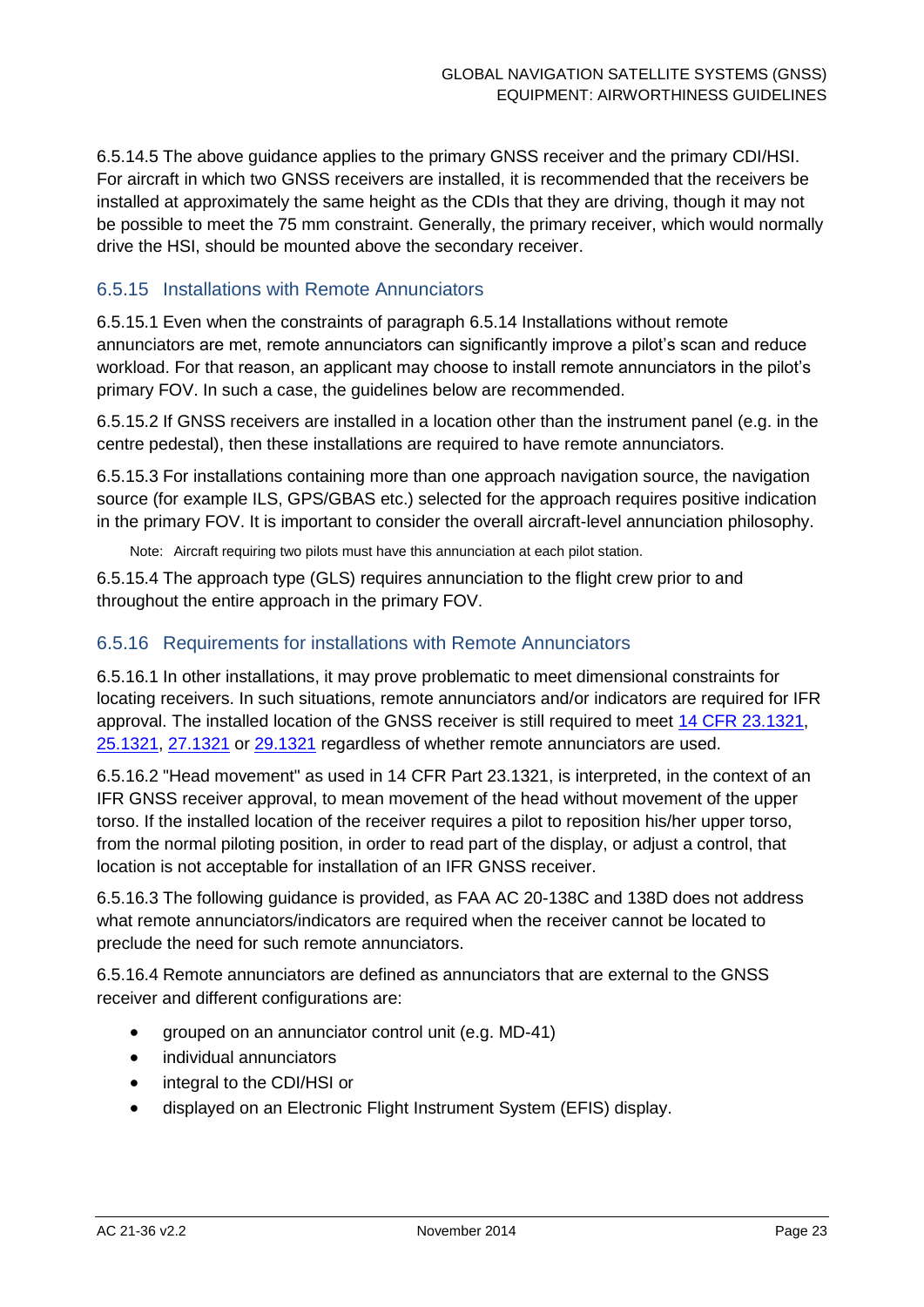#### 6.5.17 Nav Source Selector

6.5.17.1 Annunciation of the navigation source on or next to the affected CDI/HSI has long been considered a requirement as the consequences of the pilot not knowing the navigation source could be hazardous.

6.5.17.2 Annunciation of the navigation source requires locating in the pilot's primary FOV, or immediately adjacent to the CDI/HSI that the GNSS is driving, if remote annunciators are required. This annunciator is typically "NAV/GNSS", "VLOC/GNSS" or "VOR/GNSS", and is typically green, cyan and/or white in colour.

6.5.17.3 The navigation source indicator must show the system actually driving the CDI/HSI and not indicate the system selected with the intent of providing the display (displaying selection switch position rather than the actual source selected is potentially a case of misleading information and is not permitted).

#### 6.5.18 Message Annunciator

6.5.18.1 All newer GNSS receivers provide an array of messages for the pilot's information. If meeting the constraints of paragraph [6.5.14](#page-21-1) of this AC is not possible, a remote "message" annunciator is required to draw the pilot's attention to the existence of such a message. This annunciator is typically "MSG" or "GNSS MSG", and is typically amber in colour. The pilot's primary FOV is the ideal location for the message annunciator.

#### 6.5.19 Way-point Annunciator & Distance-to-Go Indicator

6.5.19.1 All GNSS navigation is predicated on flying to way-points, and pilots will regularly scan the distance-to-go indicator to assist themselves with their situational awareness. If the distanceto-go indicator is not within the pilot's normal scan, the head movement required to observe the distance-to-go indication can significantly disrupt an instrument scan. Some displays can present a lot of information on a small display, and distance to next way-point is sometimes not prominent on a cluttered display.

6.5.19.2 It is recommended that if it is not possible to meet the constraints of paragraph [6.5.14](#page-21-1) of this AC, then it is recommended to install a distance-to-go indicator within the pilot's primary FOV. It is still recommended to consider providing distance-to-go indication within the pilot's primary FOV, even if the constraints of paragraph 6.5.4 of this AC are met.

6.5.19.3 Often it may not be possible or practical to provide such a distance-to-go indicator within the pilot's primary FOV. A way-point annunciator does not provide the same information, nor will it obviate completely the need to scan the GNSS receiver, it may reduce the frequency of scanning the receiver, and will alert the pilot upon arrival.

6.5.19.4 If distance-to-go is within the pilot's primary FOV, a way-point annunciator provides a prominent and timely reminder of way-point arrival. Thus, when it is not possible to meet the constraints of paragraph [6.5.14](#page-21-1) of this AC, as a minimum, consider placing a way-point annunciator within the pilot's primary FOV. This annunciator is typically "WPT" or "GNSS WPT", and is typically amber in colour.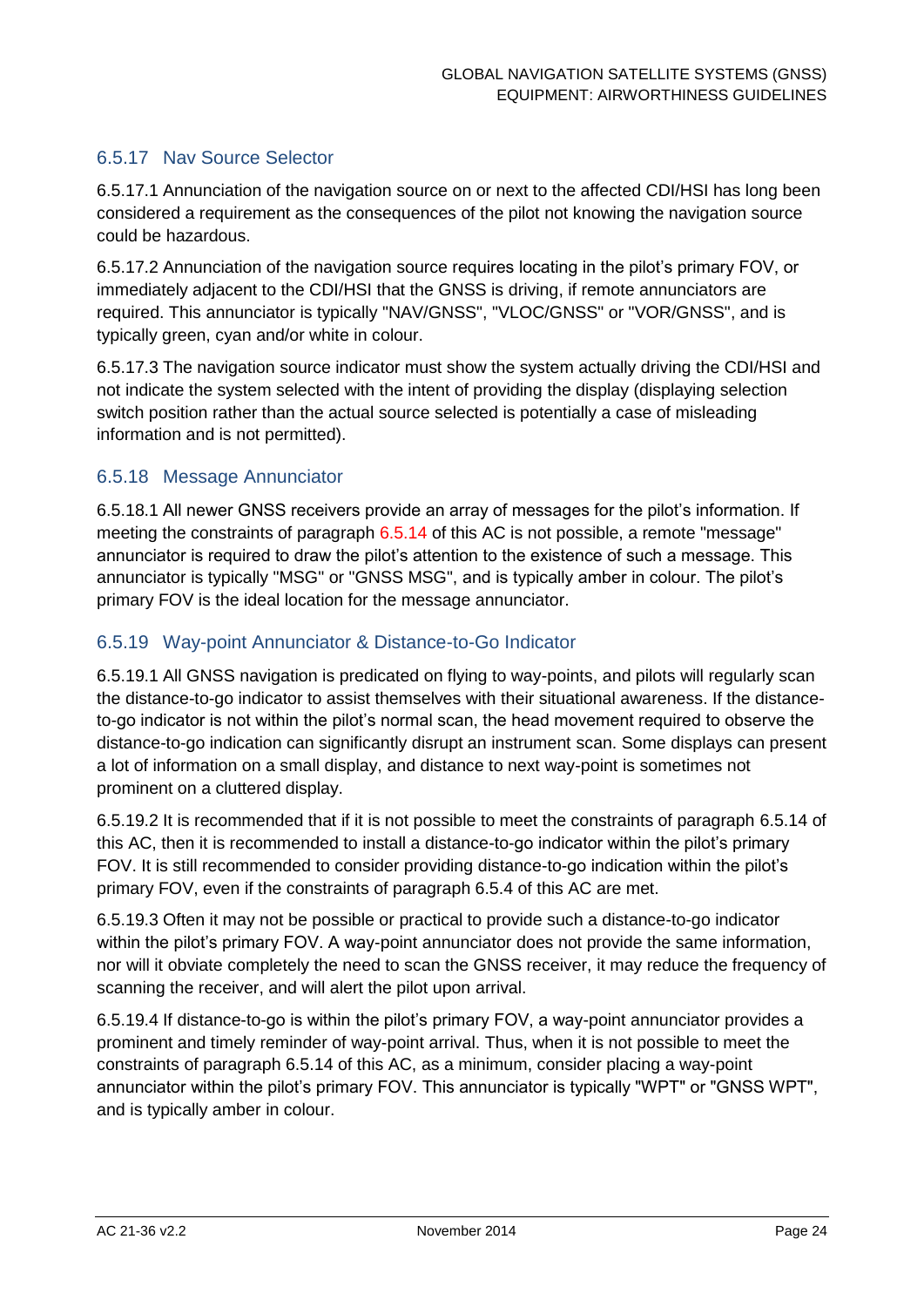#### 6.5.20 Integrity or Receiver Autonomous Integrity Monitor (RAIM) Annunciators

6.5.20.1 GNSS receivers are required to have capability of annunciating when they should not be used for navigation, either because of some failure or because of poor satellite coverage. In some cases, the NAV flag will appear on the CDI/HSI, and the course guidance is removed, but in other situations, there are subtler indications.

6.5.20.2 A dedicated annunciator to indicate that the pilot should not rely on GNSS navigation would provide the pilot with unambiguous information. Such an annunciator is typically "RAIM", "INTEG", "GNSS INTEG" or "LOI" and is typically amber in colour. If this annunciation is available on the receiver and also causes the message annunciator to illuminate, inclusion of a dedicated remote annunciator is optional. As a minimum, consider placing the integrity or RAIM annunciator in the pilot's primary FOV.



**Figure 7 - RAIM annunciator**

#### 6.5.21 Approach/Terminal, or Approach Arm/Activate Annunciators

6.5.21.1 GNSS receivers must annunciate when they are in Terminal or Approach mode. A dedicated annunciator to indicate the mode of operation would provide the pilot with unambiguous information. Such an annunciator typically consists of two segments, either one or no segments being illuminated at any given time. The segments are typically either Terminal/Approach "TERM/APR", or "GNSS APR: ARM/ACT", and are typically green in colour.

6.5.21.2 During normal approach operations, the mode of operation will change from Terminal to Approach at 2 Nm back from the Final Approach Fix (FAF), and will then change back to Terminal mode when the missed approach is selected.

6.5.21.3 The only time that the mode of operation might change unexpectedly would be following some other event (e.g. hardware failure, loss of satellite coverage), but such an event would be annunciated by a message light or other indication. Thus, if annunciation of mode of operation is available on the receiver, inclusion of a dedicated annunciator is optional.

#### 6.5.22 Other Annunciators

6.5.22.1 The use of other remote annunciators, such as to indicate OBS/LEG, MAN/AUTO waypoint sequencing, Parallel Track, etc., are optional if these annunciations are readily available on the receiver.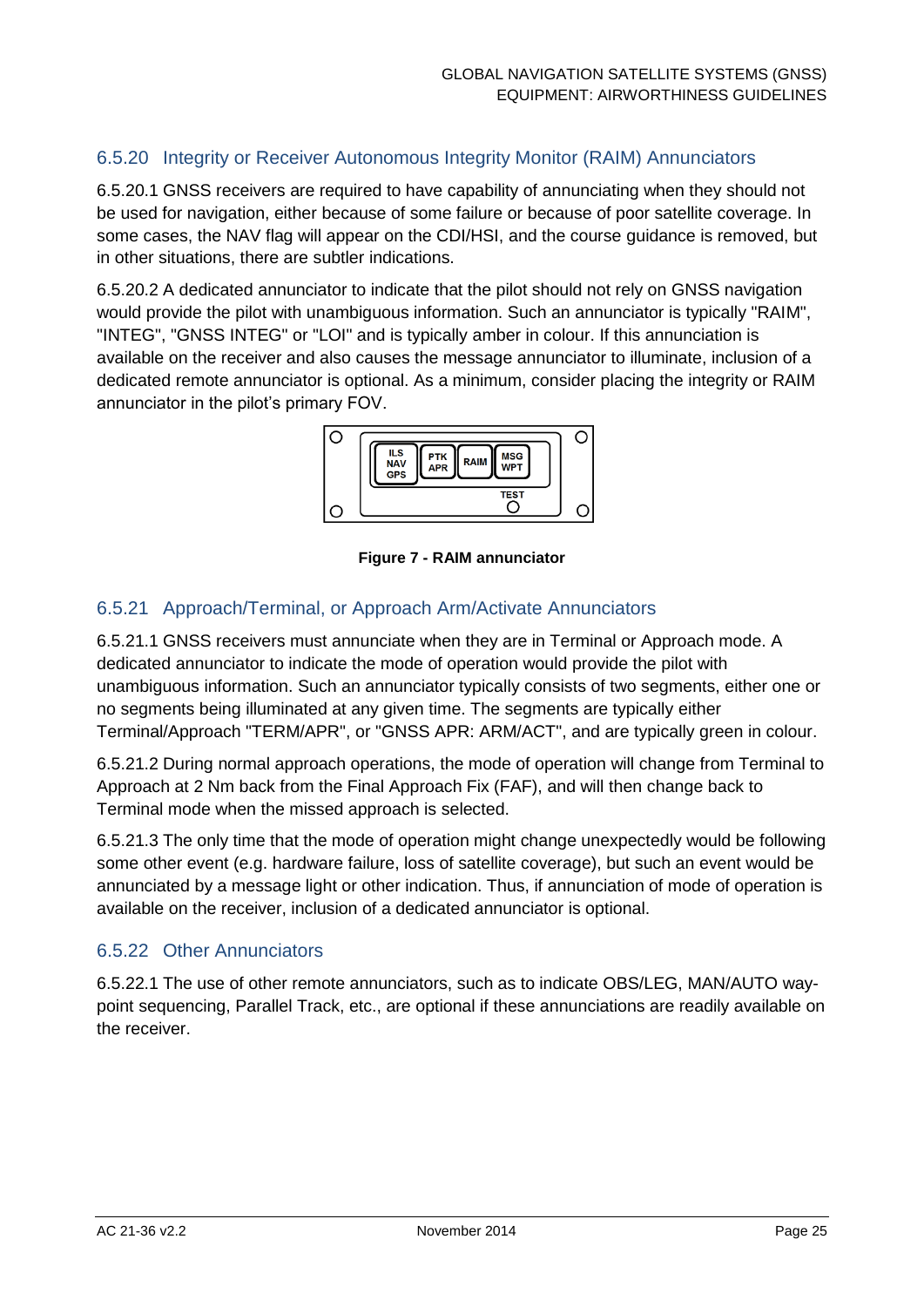### <span id="page-26-0"></span>**6.6 Installations in Electronic Flight Instrument Systems Equipped Aircraft**

6.6.1 Installations of panel-mounted GNSS receivers, in aircraft equipped with EFIS, requires special considerations. Generally, remote annunciations should be provided on the EFIS display, whenever possible.

6.6.2 It is assumed that the navigation source and GNSS distance-to-go are always capable of being available on the EFIS display, but some older or simpler EFIS may not allow for annunciation of GNSS messages and other alerts. In such a situation, it is strongly recommended that, as a minimum, provide a GNSS message annunciator in the pilot's primary FOV, even if the constraints of section paragraph 6.5.4 of this are met. If the constraints of paragraph 6.5.4 of this AC are not met, then include the requirements for remote annunciators, in the pilot's primary FOV as detailed in paragraph 6.5.5 of this AC.

#### <span id="page-26-1"></span>**6.7 Multi-Function Displays**

6.7.1 Installations that utilise generic multi-function displays that receive and display input from a variety of sources (e.g. combined RMI/TCAS/GPS Track/GPS Moving Map etc.) need evaluation to confirm the priority of display of the various inputs. This is to ensure that necessary flight information is not removed during critical phases of flight.

#### <span id="page-26-2"></span>**6.8 Autopilot Interfaces**

6.8.1 When a GNSS system is interfaced to an autopilot to provide a navigation steering capability, the aircraft steering function must meet airworthiness criteria. The steering function must allow the aircraft to intercept and capture a flight plan leg, maintain a flight plan leg within the Total System Error limits for the designated performance requirement, transition between flight plan legs using fly-by and fly-over transitions without undue delay or S-turning. To meet these requirements, "roll-steering" is necessary.

6.8.2 To obtain adequate autopilot response, it is not acceptable to change the CDI scaling from the default full scale values (5 NM (TSO-C129 systems) or 2 NM (TSO-C146 systems) en route, 1 NM terminal and 0.3 NM for approach.

6.8.3 Some navigation systems provide a capability to limit bank angle. It is recommended not to use this capability since there is a potential for bank angle limits to cause the aircraft to not comply with the navigation accuracy requirements.

#### <span id="page-26-3"></span>**6.9 Installations in Aircraft Operated by Two Crew**

6.9.1 For aircraft approved for single pilot operations in the Type Certificate, there is no requirement to provide any indicators or annunciators on the co-pilot's side.

6.9.2 An operator may choose to provide GNSS navigation information on the co-pilot's side, either as back-up information, or to allow the pilot in the co-pilot's seat to perform all flying and navigating duties.

6.9.3 If GNSS guidance is provided to a CDI/HSI on the co-pilot's side, it is strongly recommended to install the required annunciators noted above for the co-pilot, if the constraints of paragraph [6.5.14](#page-21-1) of this AC are difficult to meet. Otherwise, it may require a limitation in the flight, that GNSS approaches flown require the pilot in the pilot's seat.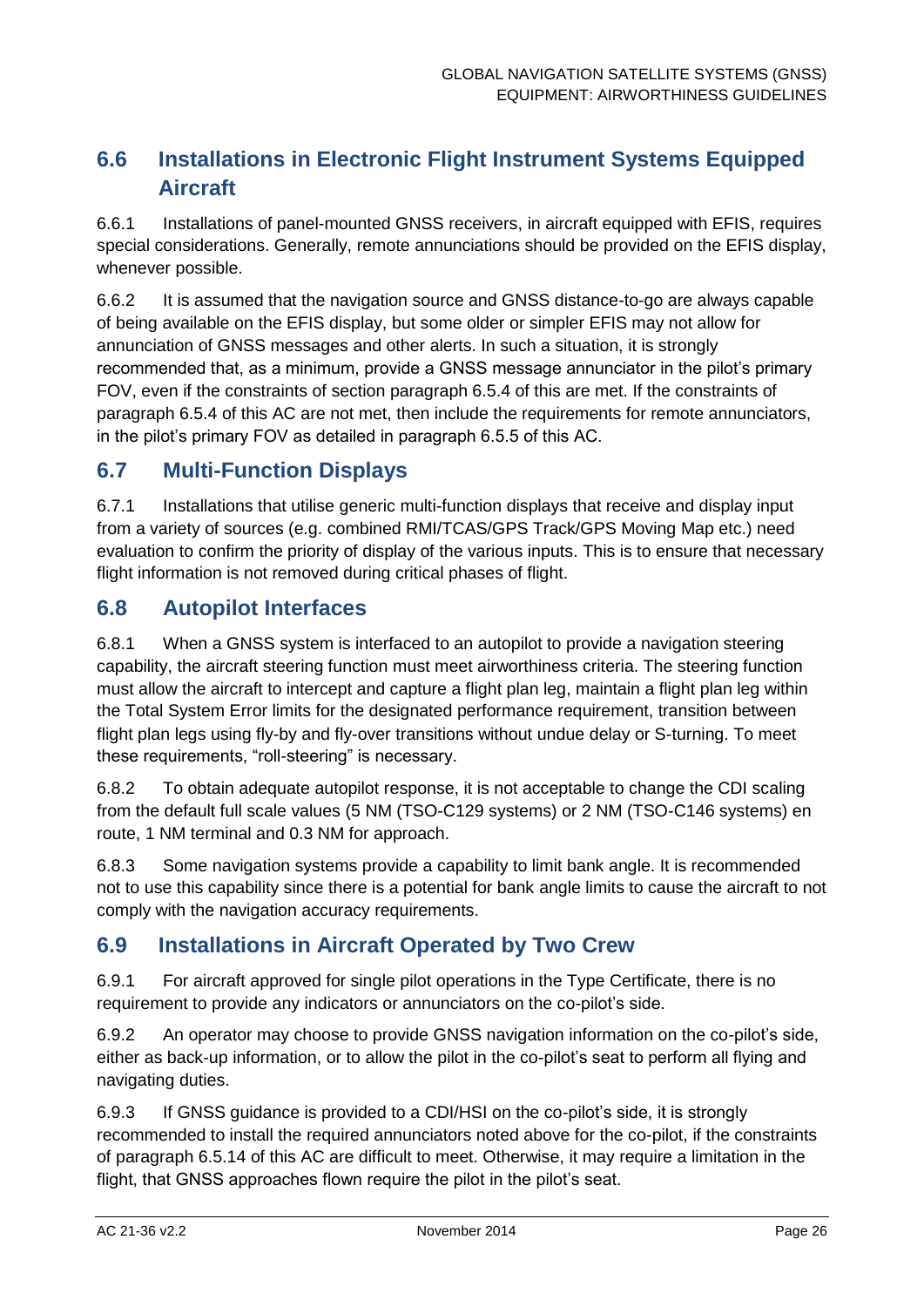6.9.4 When an aircraft requires operation by two pilots by the Type Certificate, additional installation requirements apply so that either pilot can operate the system, monitor the systems and provide cross-checking.

6.9.5 When a single system is installed, it is important to locate the control/display for the system where it can be viewed and operated with minimal head movement for either pilot.

6.9.6 The displays required within the pilot's primary FOV require replication for both pilots. To meet the criteria, with the pilot's seat adjusted to the normal flying position with the harness firmly fastened and the shoulder harness locked, the pilot capably operate the furthermost controls without straining and all display areas on the Control Display Unit CDU visible.

6.9.7 Dual independent systems are an acceptable means of meeting the above requirement, but either pilot should be able to select either system to their primary instrument displays. In dual installations, the primary (No. 1 systems) should connect to an electrical power source that is unlikely to fail or shed in the event of an electrical power generations system failure.

6.9.8 For CDU installations to meet acceptable criteria (for both single and dual installations), adjust the pilot's seat to the normal flying position with the harness firmly fastened and the shoulder harness locked; the pilot is required to operate the furthermost controls without straining and all display elements on the CDU visible. For single CDU installations, this criterion is required for both pilots; for dual CDU installations, this criterion is required or the on-side pilot only.

#### <span id="page-27-0"></span>**6.10 Alternative Installations**

6.10.1 When situations arise that are beyond the scope of the installations discussed in this AC, obtain further guidance from your local CASA Office on the acceptability of the installation.

#### <span id="page-27-1"></span>**6.11 Performance-Based Navigation**

6.11.1 PBN is being implemented globally; in Australia, PBN will be predicated on GNSS.

6.11.2 [CAO 20.91](http://www.comlaw.gov.au/Details/F2012L01570) contains the details for all PBN navigation specifications except for RNAV 10 (RNP 10) and RNP 4, which are in Manual of Standards [subpart 91.U.](http://www.comlaw.gov.au/Details/F2005L04061) [CAO 20.18](http://www.comlaw.gov.au/Details/F2013C00121) specifies the requirements for the installation of GNSS equipment in all IFR aircraft by 4 February 2016. For further information see the applicable AC 91U series.

#### <span id="page-27-2"></span>**6.12 Automatic Dependent Surveillance Broadcasting**

6.12.1 Position and other flight parameters derived from GNSS are critical to the effective operation of ADS-B. [AC 21-45](http://www.casa.gov.au/wcmswr/_assets/main/rules/1998casr/021/021c45.pdf) v2.1 provides the detailed parameters necessary for compliance with ADS-B regulations published in paragraph 9B of [CAO 20.18.](http://www.comlaw.gov.au/Details/F2013C00121) Refer to [FAA AC 20-138D](http://rgl.faa.gov/Regulatory_and_Guidance_Library/rgAdvisoryCircular.nsf/0/87bee4061f1c8d4086257caf006b0c2c/$FILE/20-138D.pdf) for information on functional testing.

6.12.2 It should be noted that the [CAO 20.18](http://www.comlaw.gov.au/Details/F2013C00121) requirements for ADS-B specify TSO-C145a, TSO-C146a or TSO-C196 GNSS but the requirements for GNSS navigation specify TSO-C129, TSO-C145, TSO-C146 or TSO-C196.

6.12.3 The requirements for ADS-B are more stringent than the navigation requirement, so TSO-C145a, TSO-C146a or TSO-C196 are the minimum standards acceptable for IFR aircraft.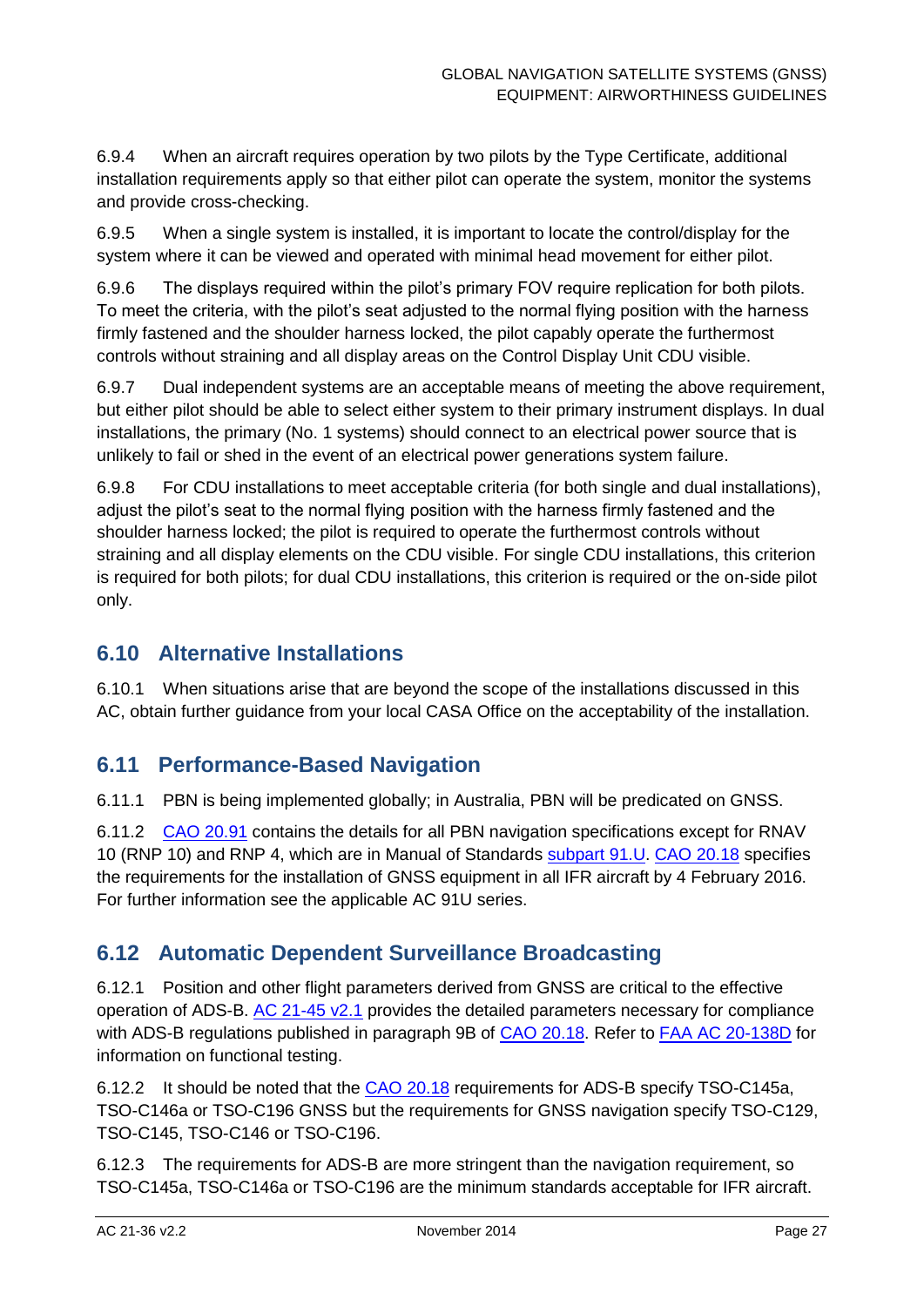## <span id="page-28-0"></span>**7 Aircraft Flight Manual Supplement (AFM Supp)**

#### <span id="page-28-1"></span>**7.1 AFM Supp requirements**

7.1.1 The approved AFM Supp provides the operational capability information and restrictions for the pilot to confirm what operations the aircraft is approved for. Submit an appropriate AFM Supp containing the limitations and referencing the GNSS manufacturer's operating procedures applicable to the equipment, as installed, to CASA or an Authorised Person for approval.

Note: Except for stand-alone GNSS equipment fitted only as a supplemental aid for VFR navigation.

7.1.2 Some imported Supplemental Type Certificates (STC) contain approvals for features or procedures that are available or relevant only within the approving country's airspace. There is no requirement to amend the approved AFM Supp to remove these features.

7.1.3 If the installed GNSS equipment does not have an appropriate TSOA or equivalent, then a limitation placard installed in clear view of, and easily readable, by the pilot is required stating the restrictions detailed in the Australian Aeronautical Information Package (AIP).

#### <span id="page-28-2"></span>**7.2 Layout**

7.2.1 The layout for an AFM Supp (see Appendix 5 of **FAA AC 20-138D)** should follow the format of the approved flight manual and include the following:

#### 7.2.2 Section 1 - General

7.2.2.1 This section should contain an appropriate statement to describe the TSO equipment type, capability and the type/s of procedures available e.g. IFR RNAV, Oceanic RNAV etc. See A5-4 in [FAA AC 20-138D](http://rgl.faa.gov/Regulatory_and_Guidance_Library/rgAdvisoryCircular.nsf/0/87bee4061f1c8d4086257caf006b0c2c/$FILE/20-138D.pdf) for further details.

Note: Full technical details of the system installed in the aircraft, including reference to the subpart 21.M or subpart 21.J approval documentation controlling the incorporation, are contained in the aircraft log book.

#### 7.2.3 Section 2 - Limitations

7.2.3.1 Any airworthiness or operational limitations on the use of the system resulting from the design or equipment capability.

7.2.3.2 The limitations section should include:

- part number of equipment and revision date
- software version details
- if equipment TSO-C129(AR) or TSO-C196(AR) is installed, then supply details on other operational, approved navigation equipment installed appropriate to the operation
- TSO-C number and revisions used.

7.2.3.3 The limitations section should also list each of the navigation specifications the aircraft meets, airworthiness requirements and the document used to determine compliance. There must also be a statement that these approvals do not constitute an operational approval to conduct those operations.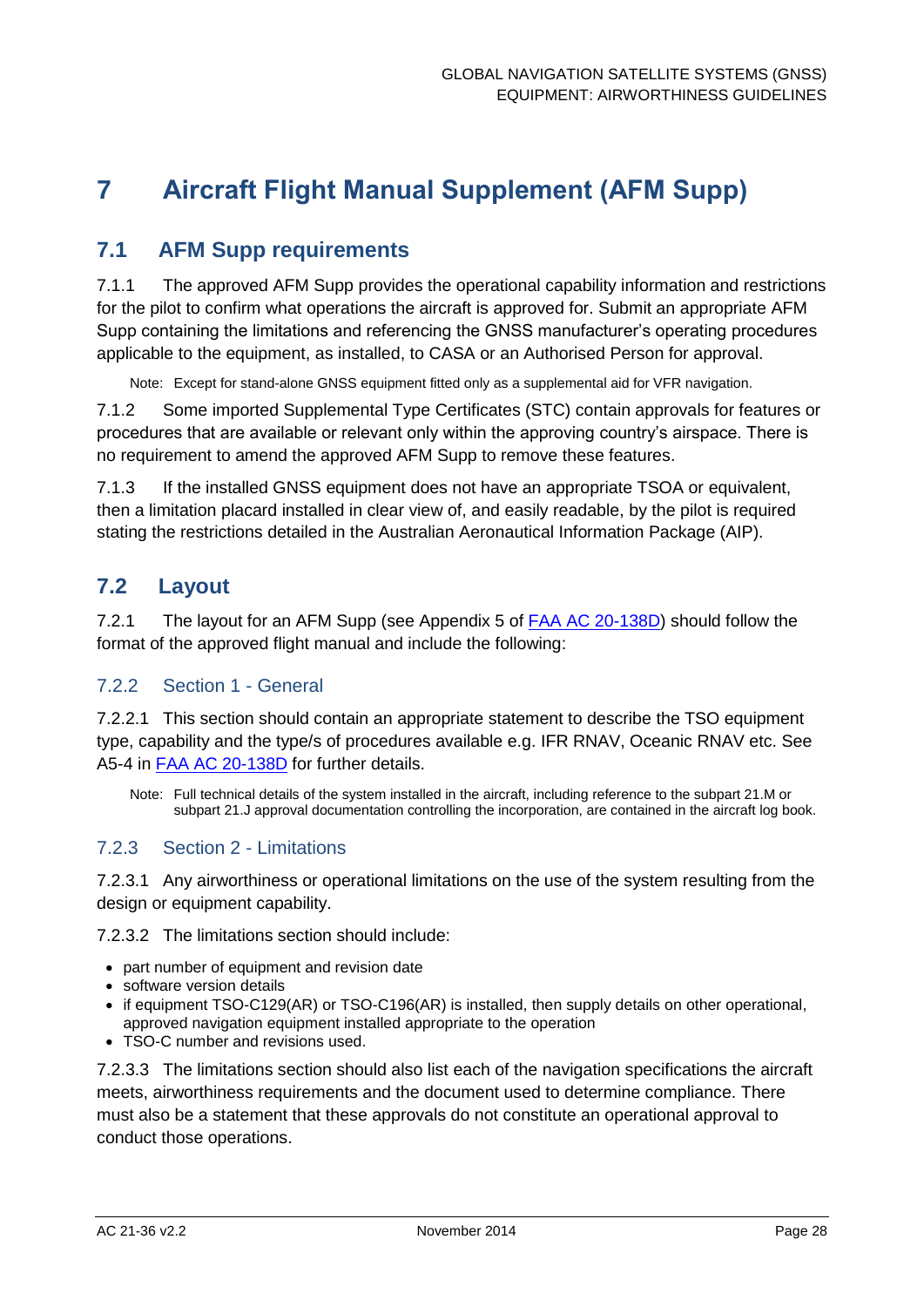7.2.3.4 If the equipment does not have the capability to carry out Radius to Fix legs or Fixed Radius Transitions (FRT), there must be a statement in the Limitations section that states the equipment cannot be used for procedures that include RF legs or FRT.

#### 7.2.4 Section 3 - Emergency/Abnormal Procedures

- i. Emergency Procedures: detail of changes to published aircraft emergency procedures introduced with the installation of the new equipment.
- ii. Abnormal Procedures: details of procedures to be followed in the event that GNSS derived information are identified as invalid or are no longer available. Procedures detailed in the manufacturer's handbook would be sufficient.

#### 7.2.5 Section 4 - Normal Procedures

7.2.5.1 This section contains either operating procedures in terms of manufacturer's instructions or reference to the manufacturer's operating manual. When the operating instructions refer to the manufacturer's instructions, there must be a flight manual statement stating that the document must be carried in the aircraft and accessible to the flight crew at all times whilst in flight.

7.2.5.2 Details are to be provided explaining all the functions and indications provided by the system annunciators, system switches, pilot's display, flight director/autopilot coupled operation and any other procedure necessary for the efficient and effective operation of the installed equipment.

#### 7.2.6 Section 5 - Performance

7.2.6.1 Any change in performance to the basic Aircraft Flight Manual.

#### 7.2.7 Section 6 - Weight and Balance

7.2.7.1 Revised weight and balance data (if applicable) from the basic Aircraft Flight Manual.

#### 7.2.8 Section 7 - System Description

7.2.8.1 Provide a brief description of the system, its operation, installation and other relevant elements required for description.

#### <span id="page-29-0"></span>**7.3 Evaluation of Installed Equipment**

7.3.1 A suggested post installation evaluation sheet is attached at [Appendix B](#page-33-0) of this AC and an installation checklist is attached at [Appendix C](#page-35-0) of this AC. The procedure is designed for follow-on installations carried out in accordance with an approved data set

Note: This could be a Subpart 21.M or 21.J of CASR approval or STC.

7.3.2 Variations to the approved data set necessitated by a different aircraft configuration will need evaluation for impact and may require additional approval. This could call for additional inclusion of items to include in the test procedure to evaluate the differences.

7.3.3 First of Type or First of Model GNSS installation may also require a more comprehensive testing procedure to evaluate the GNSS/Aircraft interface.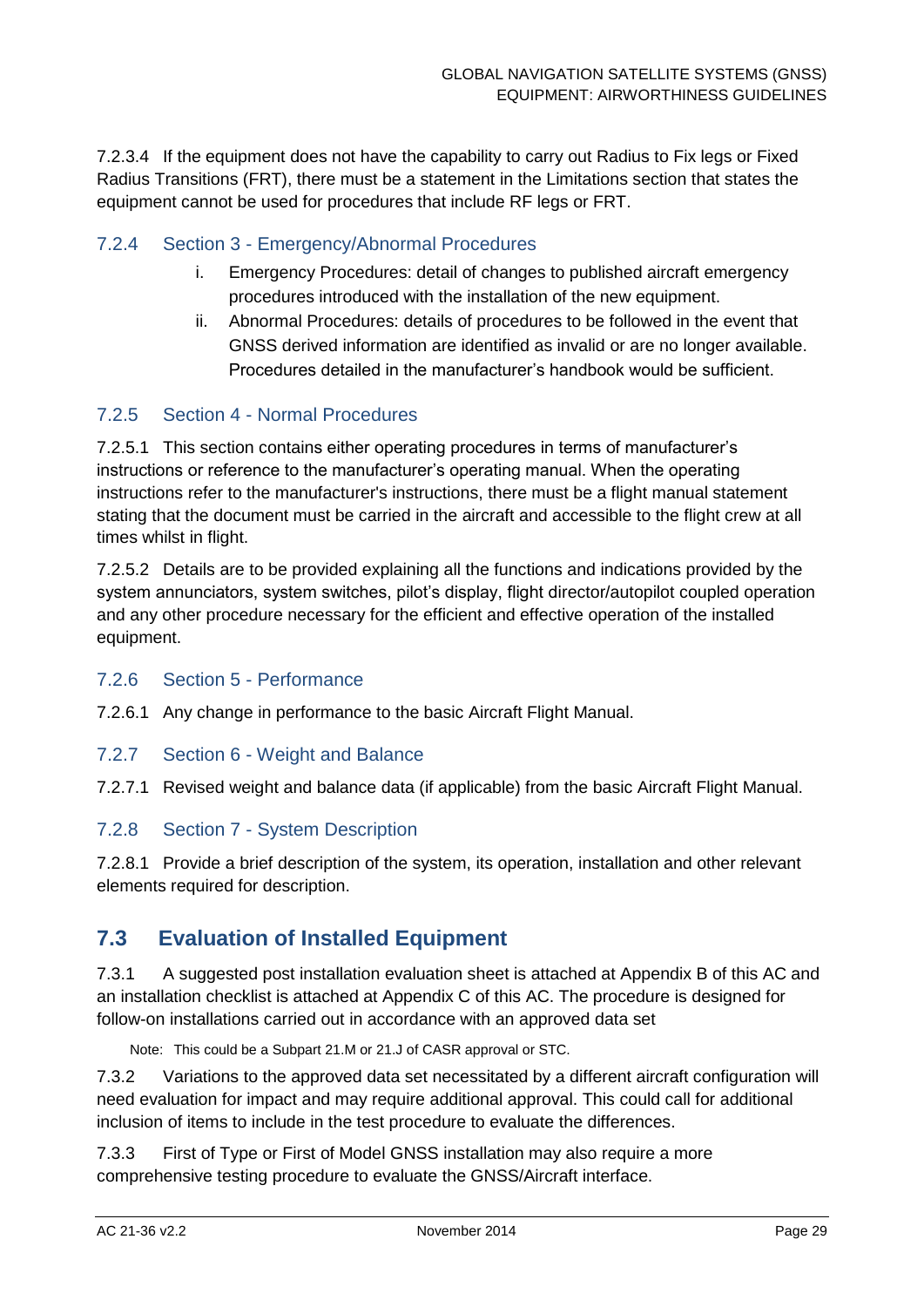## <span id="page-30-0"></span>**8 Continued Airworthiness**

8.1.1 To obtain a navigation authorisation, the aircraft operator must demonstrate that the aircraft meets the airworthiness requirements for each authorisation sought, and that the aircraft will be maintained compliant with the airworthiness requirements and conforming to its type design.

8.1.2 For GNSS installations, the following aspects require addressing:

- Analyse the aircraft electrical load in accordance with  $AC$  21-38 to meet all regulatory requirements and aircraft manufacturer limits. The ELA is particularly important for older aircraft that were originally equipped with air-driven instruments that have subsequently been replaced with electronic display systems.
- System installation configuration. Most GNSS systems have an extensive configuration capability to enable interfacing to a broad range of aircraft systems. This installation configuration forms part of the type design of the aircraft and require inclusion in the instructions for continuing airworthiness (ICA). For easy reference, it is acceptable to include a copy of the configuration table as an Appendix in the AFM Supp.
- The ICA must provide instructions for the removal and installation of system components, system configuration, system testing and troubleshooting procedures. The installation description must identify the location of all system components. Installation wiring diagrams are required that shows all interface wiring and the interface of the navigation system to other aircraft systems.
- Software configuration management. The configuration of the aircraft software requires management so that it remains current and compliant. The software is managed in accordance with the approved equipment manufacturer's instructions. The same amendment status is required for installed software on multiple installations and this is verified by cross-checking of installed software versions between duplicate systems.
- Navigation databases. Navigation authorisations require the current navigation database in GNSS systems if the aircraft is operated under IFR. Navigation databases are obtained from suppliers that hold a regulatory Letter of Approval.

Executive Manager Standards Division November 2014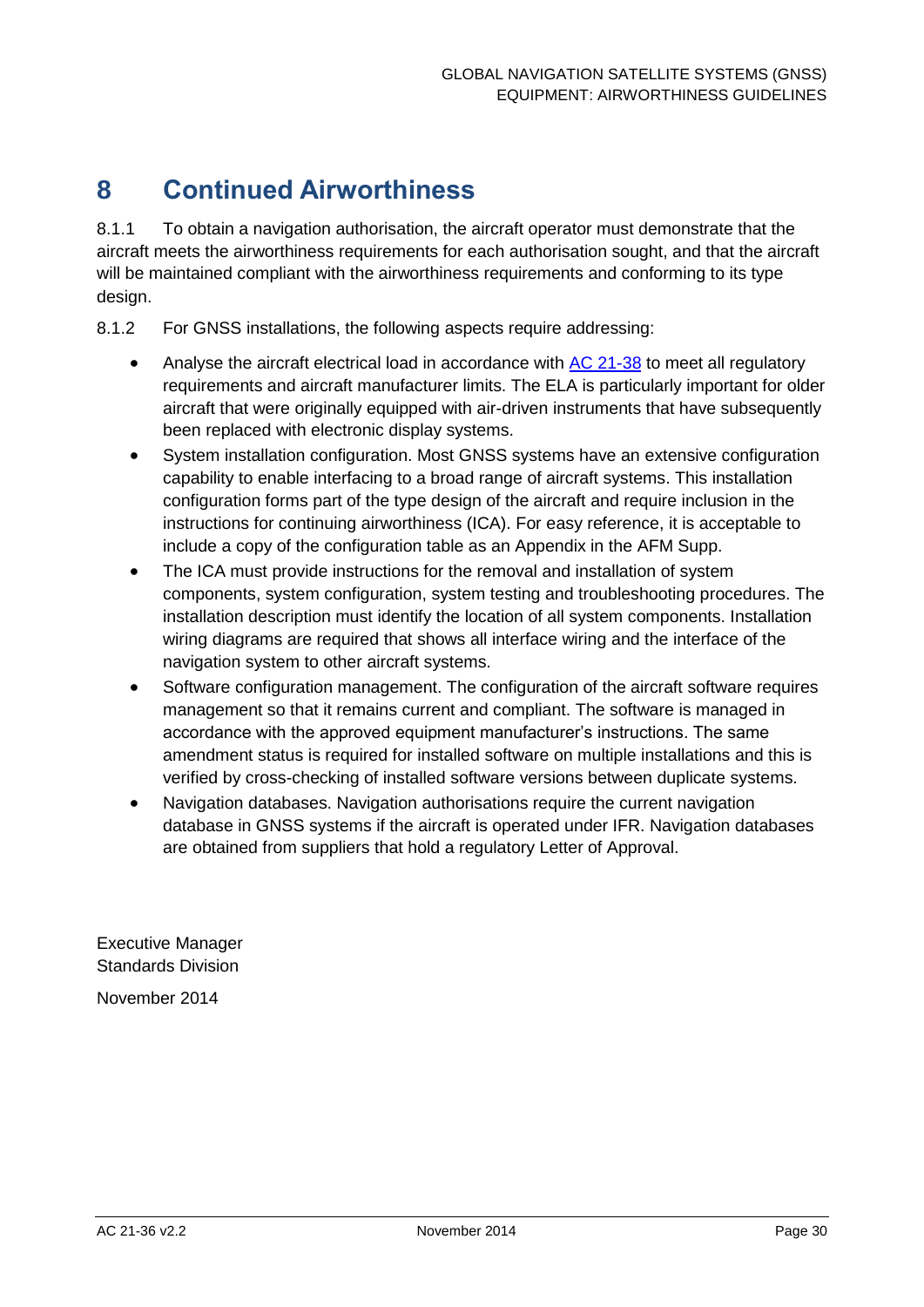## **Appendix A**

## <span id="page-31-0"></span>**Approved GNSS equipment**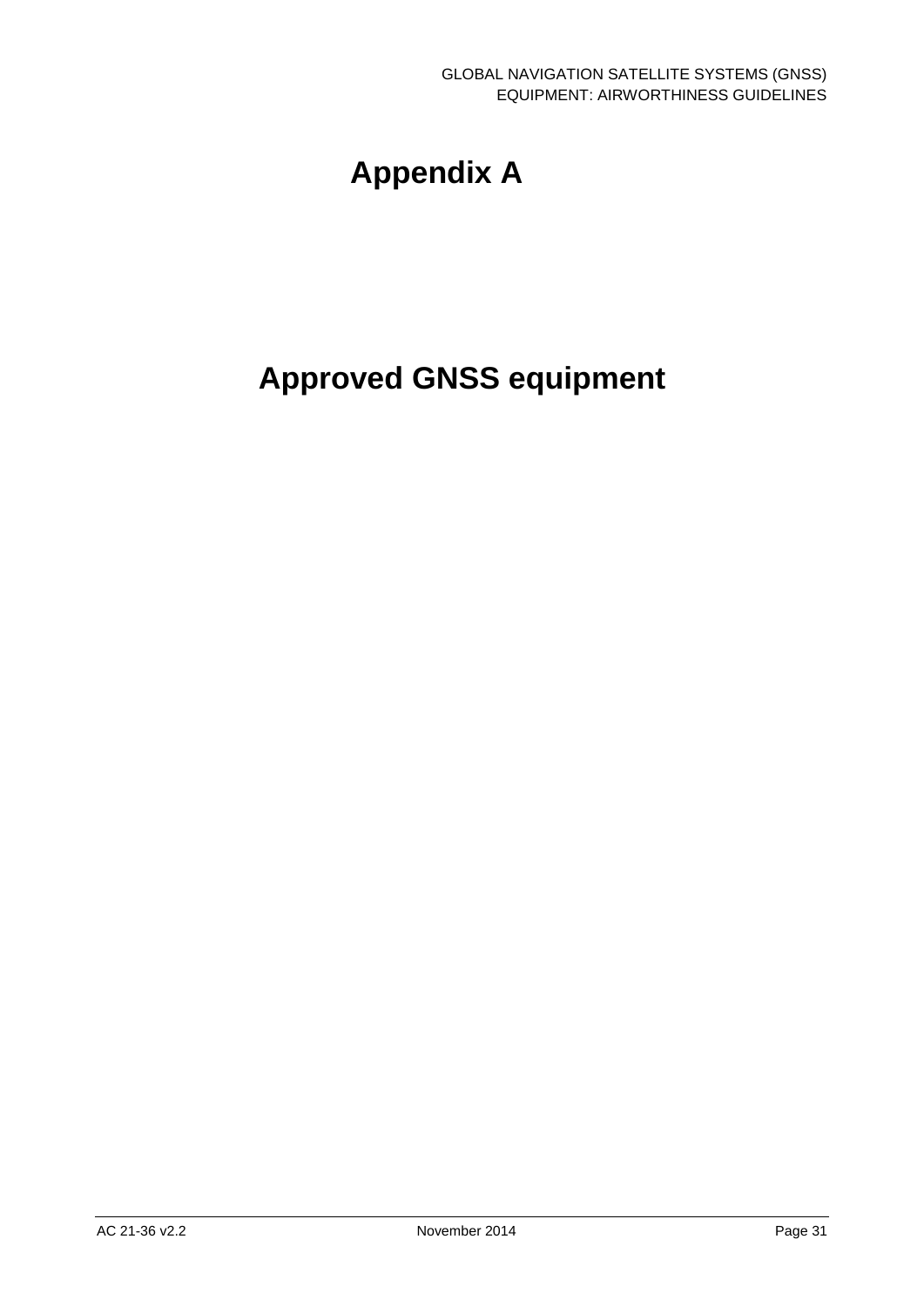#### **A.1 Approved GNSS equipment**

A.1.1 At the present time there are eight Technical Standard Orders (TSO) that are accepted by CASA for airborne GNSS equipment:

- FAA TSO-C129/C129a or EASA ETSO-C129a (Cancelled) Airborne Supplemental Navigation Equipment using the Global Positioning system (GPS). TSO-C129a is cancelled, but this does not affect equipment with an existing TSOA/LODA.
- FAA TSO-C145(AR) or EASA ETSO-C145(AR) Airborne Navigation Sensors Using the Global Positioning System (GPS) Augmented by the Wide Area Augmentation System (WAAS).
- FAA TSO-C146(AR) or EASA ETSO-C146(AR) Stand-alone Airborne Navigation Equipment Using the Global Positioning System (GPS) Augmented by the Wide Area Augmentation System (WAAS).
- FAA TSO-C161(AR) or ETSO-C161(AR) Ground Based Augmentation System Positioning and Navigation Equipment (incorporating TSO C162(AR) or ETSO-C162(AR) Ground Based Augmentation System Very High Frequency Data Broadcast Equipment).
- FAA TSO-C196(AR) or ETSO-C196(AR) Airborne Navigation Sensors for Global Positioning Systems using ABAS.
- FAA TSO-C204(AR) Circuit Card Assembly Functional Sensors using Satellite-Based Augmentation System (SBAS) for Navigation and Non-Navigation Position/Velocity/Time Output
- FAA TSO-C205(AR) Circuit Card Assembly Functional Class Delta Equipment Using The Satellite-Based Augmentation System For Navigation Applications
- FAA TSO-C206(AR) Circuit Card Assembly Functional Sensors using Aircraft-Based Augmentation for Navigation and Non-Navigation Position/Velocity/Time Output

A.1.2 Further detailed information on the minimum performance specifications for individual types of equipment is found in the relevant [FAA TSO on the FAA website](http://rgl.faa.gov/Regulatory_and_Guidance_Library/rgTSO.nsf/MainFrame?OpenFrameset) or [EASA website](http://easa.europa.eu/system/files/dfu/agency-measures-docs-certification-specifications-CS-ETSO-ETSO-Index.xls) for standards on ETSO equipment.

A.1.3 It is possible for CASA to accept equipment that does not have a FAA TSO or equivalent approval, provided sufficient data is provided to enable evaluation against the equivalent TSO.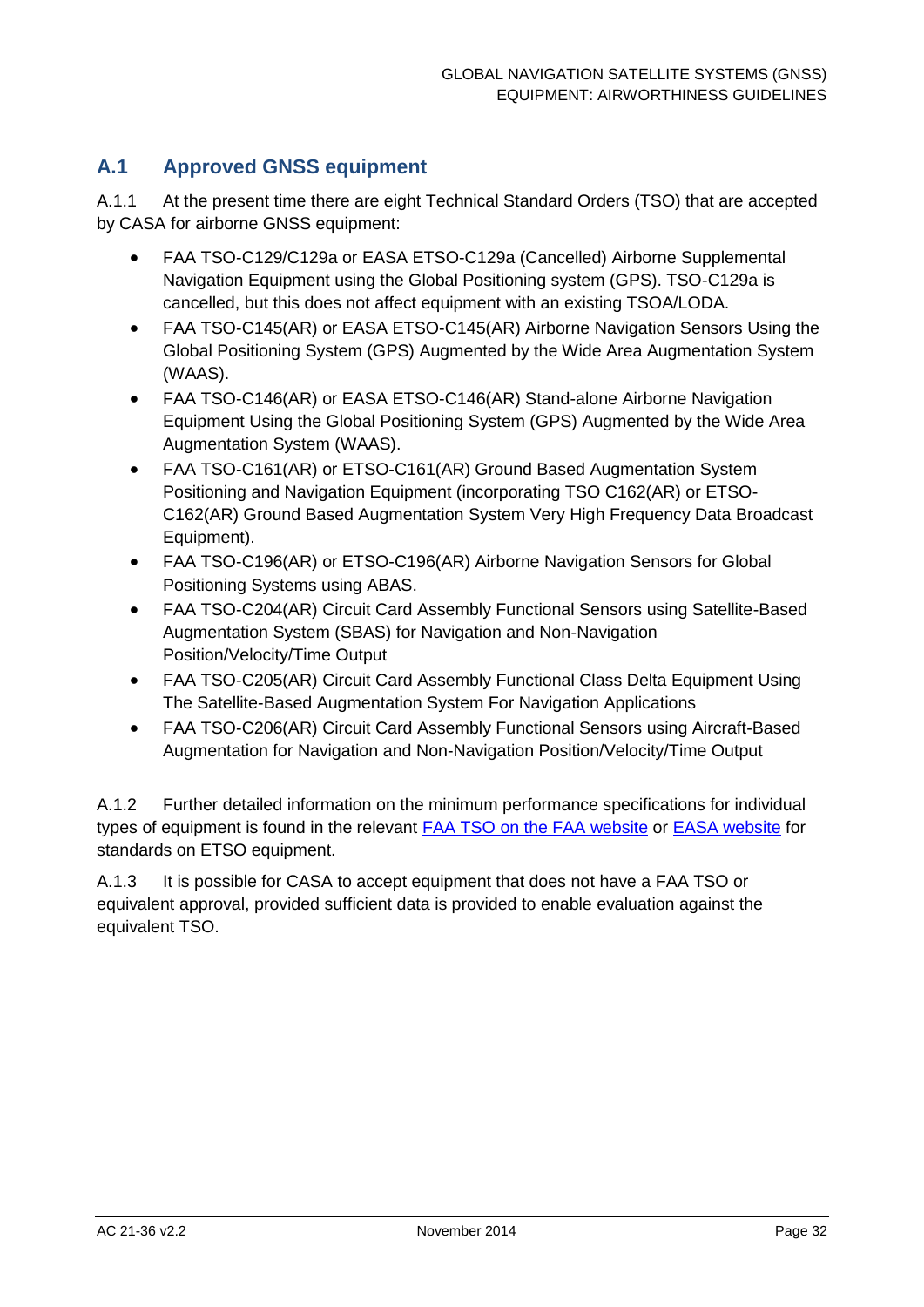## **Appendix B**

## <span id="page-33-0"></span>**Post installation evaluation sheet**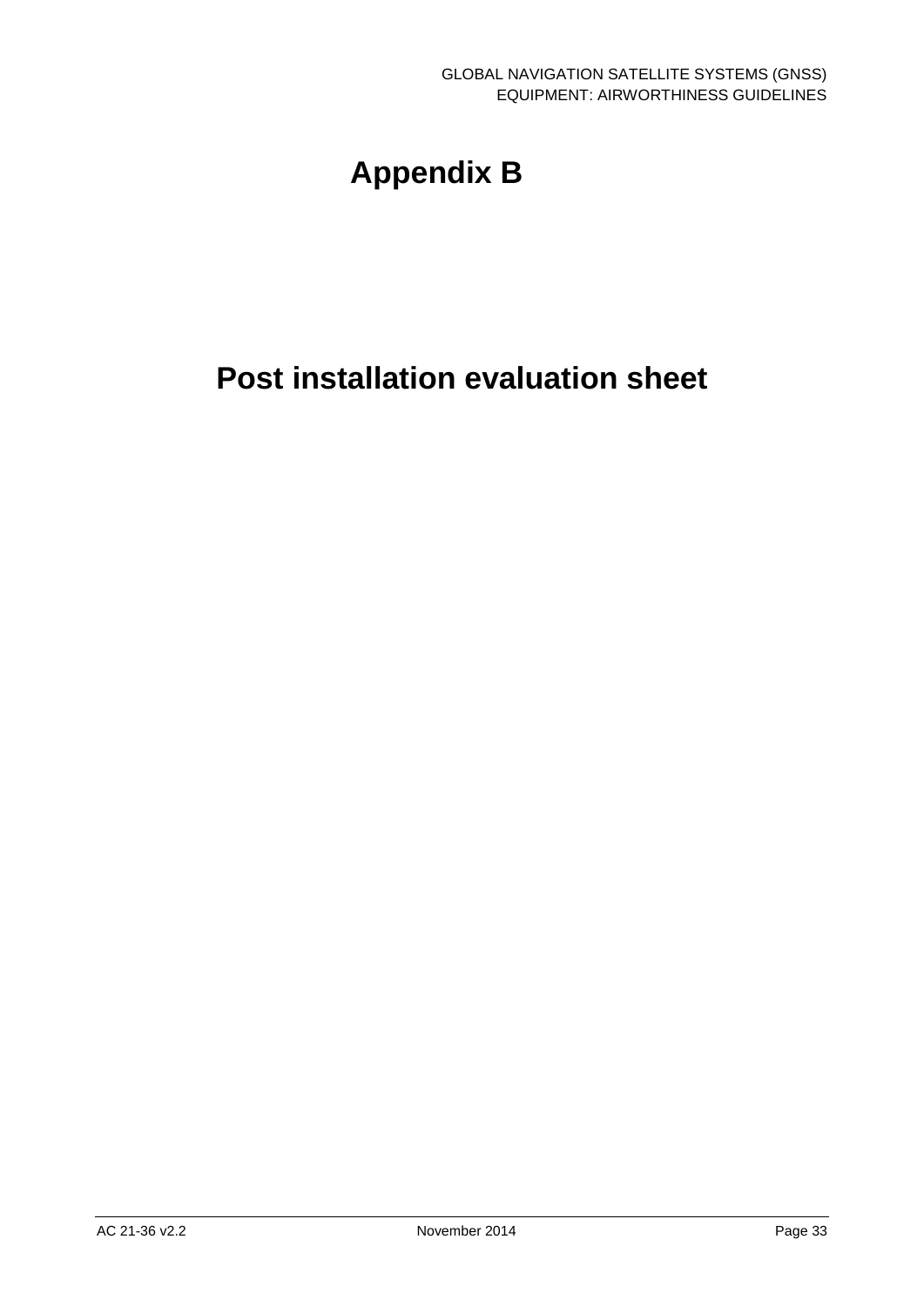#### **B.1 Post installation evaluation sheet**

| <b>AIRCRAFT TYPE</b>       |                      |  |
|----------------------------|----------------------|--|
| <b>Model</b>               |                      |  |
| <b>Registration VH</b>     |                      |  |
| <b>GNSS Equipment type</b> |                      |  |
| <b>Model Part Number</b>   | <b>Serial number</b> |  |
| <b>TSO-C number</b>        |                      |  |
| <b>RNP operations</b>      |                      |  |

#### **B.2 Introduction**

B.2.1 This document is a suggested ground/flight evaluation procedure designed to confirm the functions and serviceability of the GNSS equipment installed in the aircraft in accordance with the approved technical data.

B.2.2 An appropriately rated LAME/check pilot is to initial the entry identifying the outcome of the evaluation of each item and, when completed, finalise and certify the checklist in the certification box at the bottom of the document.

B.2.3 Types of operation that equipment will be used for should be stated under RNP operations.

| Approved data package used in this installation:                        |                   |  |  |  |
|-------------------------------------------------------------------------|-------------------|--|--|--|
| Check pilot signature (Flight test only):                               |                   |  |  |  |
| Licence number:                                                         |                   |  |  |  |
| <b>Certification:</b> The GNSS installation has found to                |                   |  |  |  |
|                                                                         | <b>COMPLY</b>     |  |  |  |
|                                                                         | <b>NOT COMPLY</b> |  |  |  |
| with the functionality requirements of current version of CASA AC 21-36 |                   |  |  |  |
| <b>LAME Signature:</b>                                                  |                   |  |  |  |
| Licence number:                                                         |                   |  |  |  |
| Certificate of approval:                                                |                   |  |  |  |
| Date:                                                                   |                   |  |  |  |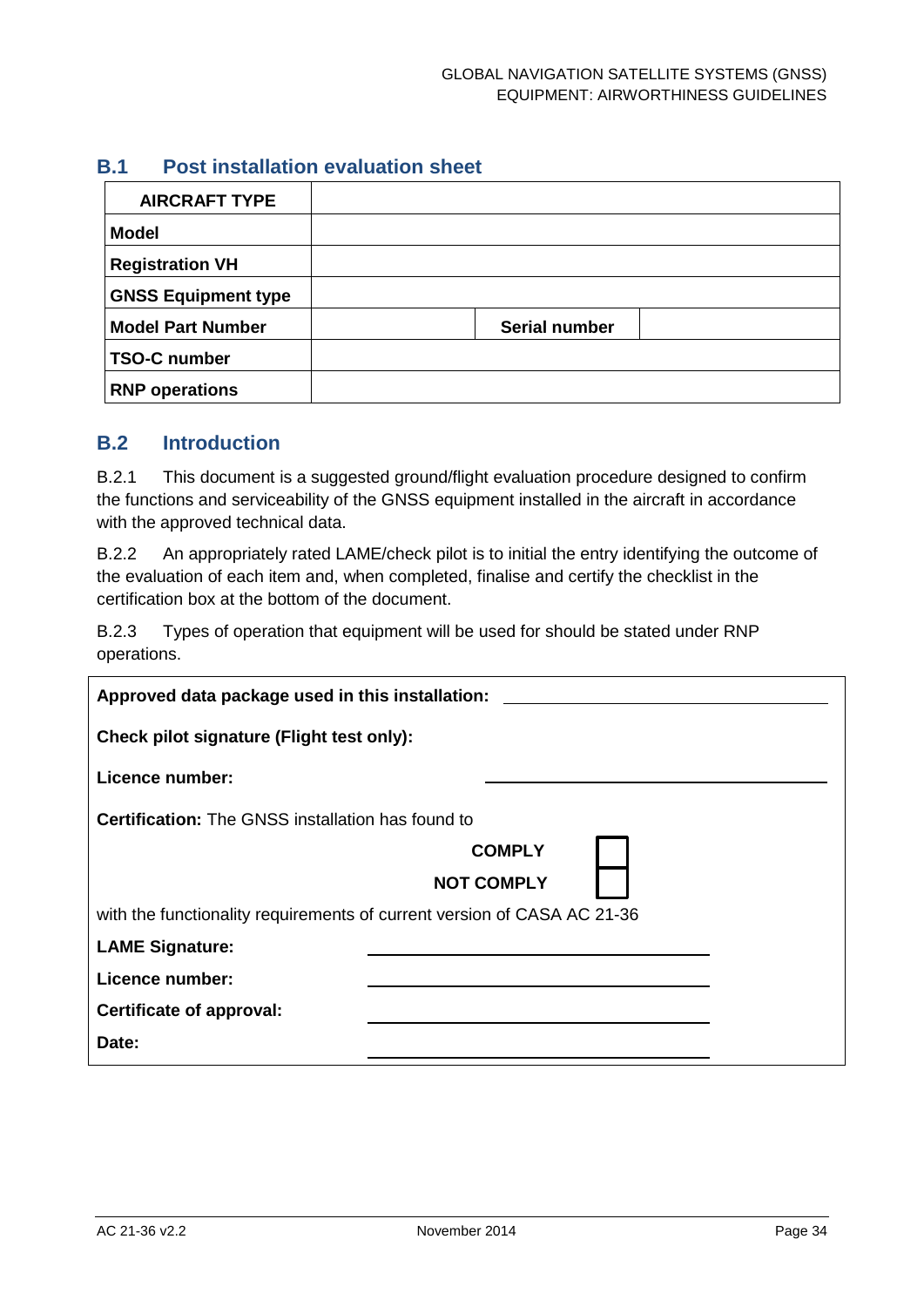## **Appendix C**

## <span id="page-35-0"></span>**Installation Checks**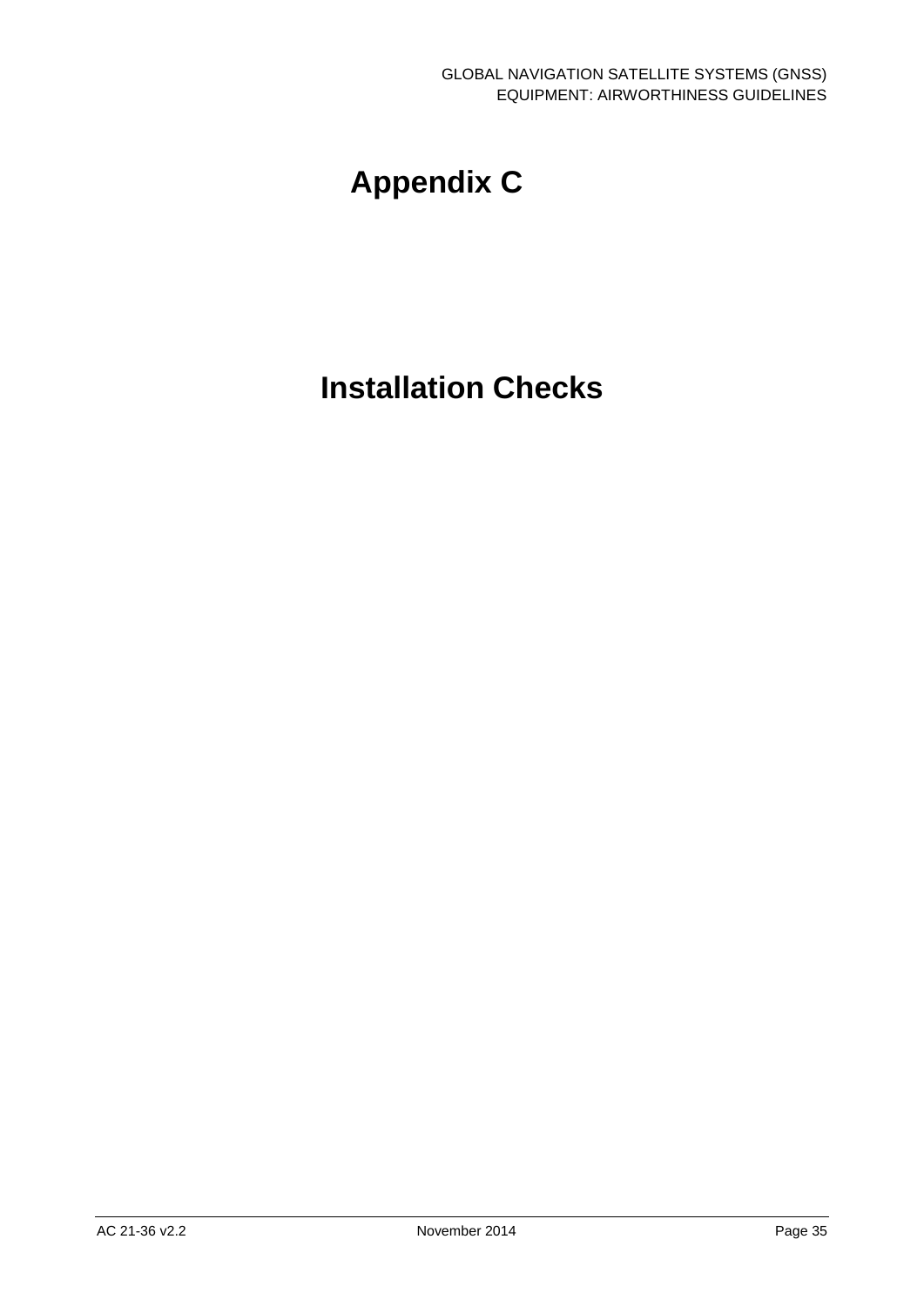#### **C.1 Installation Checks Part A – Installation Evaluation: Ground Check**

|       | <b>Test Instructions</b>                                                                                                                                                                                                                                                                                                                                                                                                                                                                                                                                                                                                                                                                                                                                                                                                                                                               | <b>Pass</b> | Fail | <b>N/A</b> |
|-------|----------------------------------------------------------------------------------------------------------------------------------------------------------------------------------------------------------------------------------------------------------------------------------------------------------------------------------------------------------------------------------------------------------------------------------------------------------------------------------------------------------------------------------------------------------------------------------------------------------------------------------------------------------------------------------------------------------------------------------------------------------------------------------------------------------------------------------------------------------------------------------------|-------------|------|------------|
| C.1.1 | Verify that the installation of the equipment is in<br>accordance with the approved drawings and related<br>data, consistent with the type of approval sought<br>(VFR/IFR) and meets the aircraft requirements for the<br>applicable navigation specifications for which a<br>navigation authorisation will be sought.                                                                                                                                                                                                                                                                                                                                                                                                                                                                                                                                                                 |             |      |            |
| C.1.2 | System documentation should support maintenance of<br>Flight Technical Error (FTE) (95% of flying time) during<br>straight and curved path segments, for each phase of<br>flight and each autopilot and/or FD mode.                                                                                                                                                                                                                                                                                                                                                                                                                                                                                                                                                                                                                                                                    |             |      |            |
| C.1.3 | Provide an electrical load analysis to verify that the total<br>electrical load requirements are within the capabilities of<br>the aircraft's electrical generating system in conjunction<br>with guidance in CASA AC 21-38.                                                                                                                                                                                                                                                                                                                                                                                                                                                                                                                                                                                                                                                           |             |      |            |
| C.1.4 | Evaluate the GNSS installation from the pilot's normal<br>seating position, in accordance with the guidelines<br>detailed in CASA AC 21-36 general design<br>considerations, for:<br>• acceptable location of equipment controls, switches,<br>etc<br>• acceptable location of related annunciators,<br>indicators, displays<br>Note: If movement of the upper torso, from a normal<br>seated position, is required to see all or part of the<br>receiver or display, its location is not acceptable.<br>• correct placarding and identification of all relevant<br>components (if required)<br>• correct switch functions and dimmer operation.<br>If the navigation system is capable of RF legs or FRT,<br>verify that the aircraft is equipped with a map display<br>that depicts the intended aircraft flight path and<br>applicable circuit breakers (labels and accessibility). |             |      |            |
| C.1.5 | Verify the visibility and operation of the controls,<br>displays, and annunciators relating to the GNSS<br>installation under day and night conditions are<br>consistent with the guidelines detailed in CASA<br>AC 21-36.                                                                                                                                                                                                                                                                                                                                                                                                                                                                                                                                                                                                                                                             |             |      |            |
| C.1.6 | Verify that the night lighting associated with the GNSS<br>equipment is consistent with other cockpit lighting with<br>no distracting cockpit glare or reflections evident.                                                                                                                                                                                                                                                                                                                                                                                                                                                                                                                                                                                                                                                                                                            |             |      |            |
| C.1.7 | Verify that all switching and transfer functions affecting<br>the GNSS equipment installation are assessed. This<br>includes but is not limited to:<br>• electrical bus switching<br>equipment selector switches and<br>• remote switches including navigation source<br>selector switches.                                                                                                                                                                                                                                                                                                                                                                                                                                                                                                                                                                                            |             |      |            |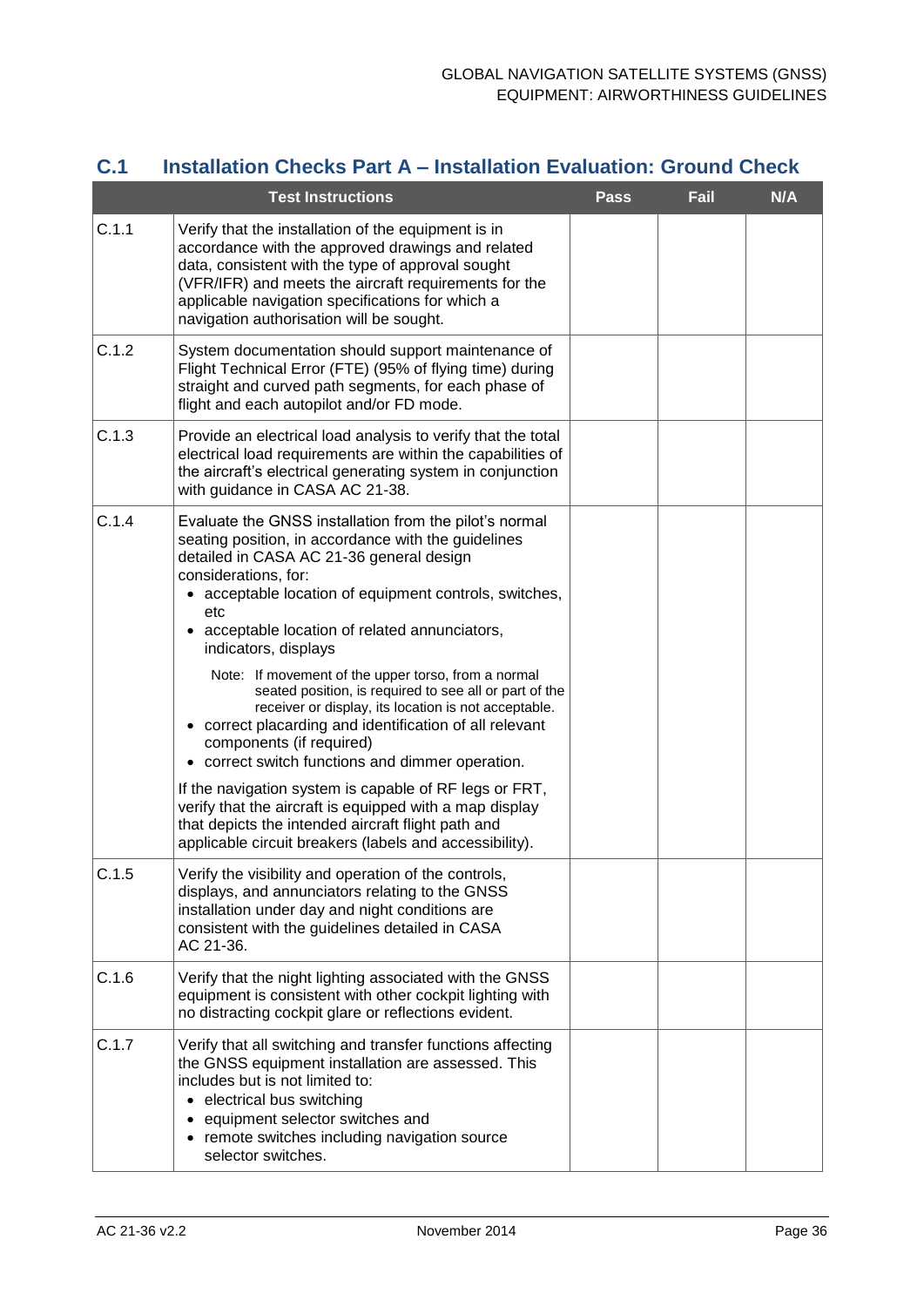|        | <b>Test Instructions</b>                                                                                                                                                                                                                                                                                                                                                                                 | <b>Pass</b> | Fail | <b>N/A</b> |
|--------|----------------------------------------------------------------------------------------------------------------------------------------------------------------------------------------------------------------------------------------------------------------------------------------------------------------------------------------------------------------------------------------------------------|-------------|------|------------|
|        | Ensure that the expected aircraft system response<br>during switching to all alternate navigation sources is<br>accomplished as expected, and the switching itself does<br>not induce any inaccurate guidance indications.                                                                                                                                                                               |             |      |            |
| C.1.8  | Verify that the correct software version is displayed on<br>the relevant data page.<br>Record software version(s):                                                                                                                                                                                                                                                                                       |             |      |            |
|        | Record software version date(s):                                                                                                                                                                                                                                                                                                                                                                         |             |      |            |
| C.1.9  | With GNSS derived data displayed on each relevant<br>display, verify proper display of deviations, To/From<br>flags, bearing to way-point, desired track and distance<br>to way-point.                                                                                                                                                                                                                   |             |      |            |
| C.1.10 | Verify the various failure modes and associated<br>annunciations, such as:<br>• loss of electrical power<br>• loss of signal reception<br>• GNSS equipment failure<br>• FMS equipment failure<br>• Display equipment failures or other display<br>anomalies<br>• autopilot/flight director response to flags, etc by<br>simulating the appropriate fault condition<br>• loss of barometric-aiding input. |             |      |            |
| C.1.11 | Confirm the lack of RFI from VHF radio transmissions<br>by tuning each VHF transmitter to the frequencies listed<br>below and transmitting for a period of 35 seconds while<br>observing the signal status of each satellite being<br>received.<br>Note: Degradation of individually received satellite<br>signals below a point where navigation is no<br>longer possible is not acceptable.            |             |      |            |
|        | 121.150 MHz                                                                                                                                                                                                                                                                                                                                                                                              |             |      |            |
|        | 121.175 MHz                                                                                                                                                                                                                                                                                                                                                                                              |             |      |            |
|        | 121.175 MHz                                                                                                                                                                                                                                                                                                                                                                                              |             |      |            |
|        | 121.185 MHz (8.33 kHz channel spacing)                                                                                                                                                                                                                                                                                                                                                                   |             |      |            |
|        | 121.190 MHz (8.33 kHz channel spacing)                                                                                                                                                                                                                                                                                                                                                                   |             |      |            |
|        | 121.200 MHz                                                                                                                                                                                                                                                                                                                                                                                              |             |      |            |
|        | 130.285 MHz (8.33 kHz channel spacing)                                                                                                                                                                                                                                                                                                                                                                   |             |      |            |
|        | 131.250 MHz                                                                                                                                                                                                                                                                                                                                                                                              |             |      |            |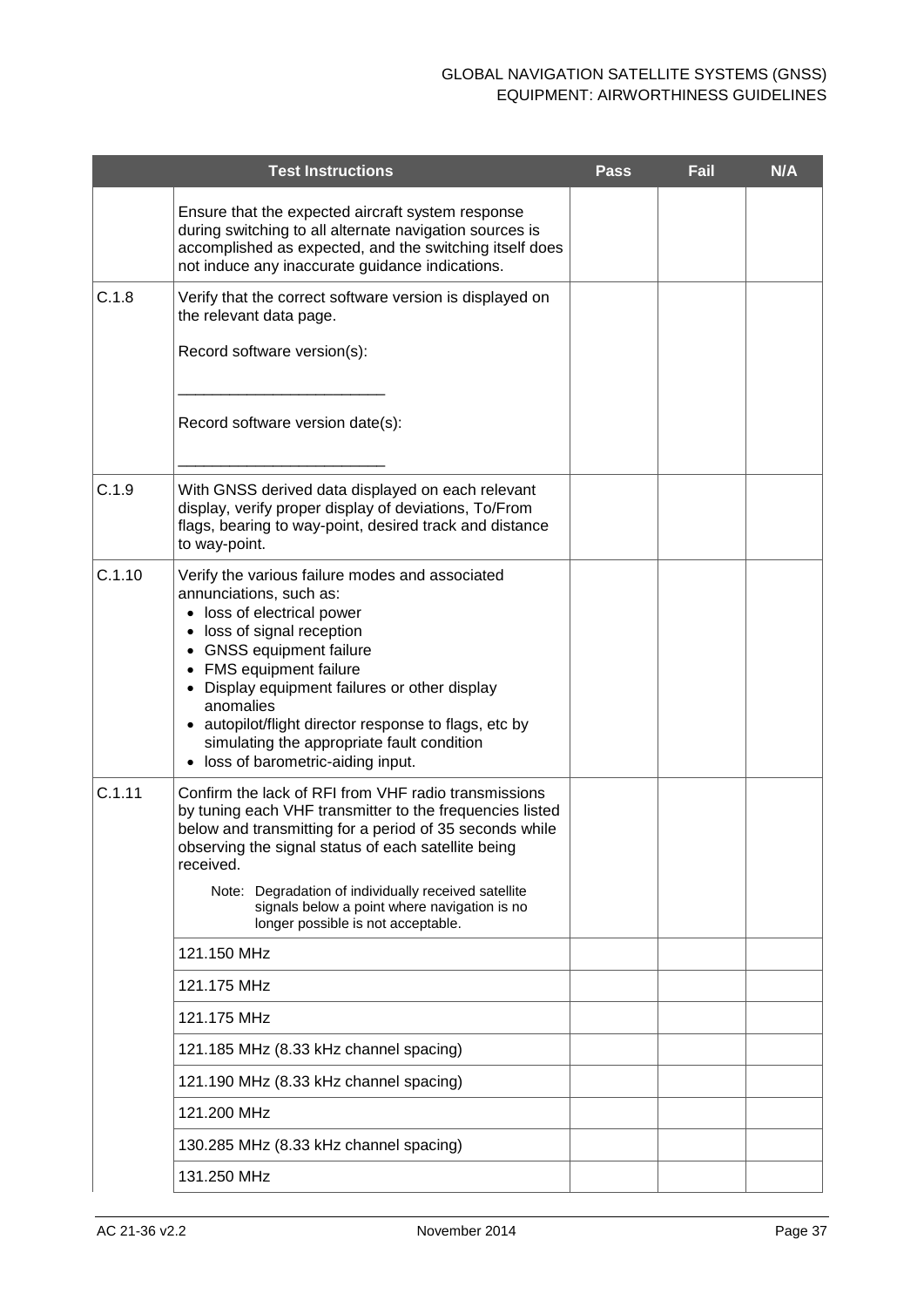|        | <b>Test Instructions</b>                                                                                                                                                                                                                                                                                                                                                               | <b>Pass</b> | Fail | <b>N/A</b> |
|--------|----------------------------------------------------------------------------------------------------------------------------------------------------------------------------------------------------------------------------------------------------------------------------------------------------------------------------------------------------------------------------------------|-------------|------|------------|
|        | 131.275 MHz                                                                                                                                                                                                                                                                                                                                                                            |             |      |            |
|        | 131.290 MHz (8.33 kHz channel spacing)                                                                                                                                                                                                                                                                                                                                                 |             |      |            |
|        | 131.300 MHz                                                                                                                                                                                                                                                                                                                                                                            |             |      |            |
|        | For installations on rotorcraft, confirm that the rotor<br>blades do not degrade the received GNSS signals<br>sufficiently to affect the GNSS receiver functions.                                                                                                                                                                                                                      |             |      |            |
|        | Note: This may require a ground run to confirm                                                                                                                                                                                                                                                                                                                                         |             |      |            |
| C.1.12 | Confirm correct function of the GNSS equipment by<br>comparing the displayed position with the actual<br>position when the aircraft is located at a known<br>surveyed location.<br>Note: The accuracy of GNSS equipment is not a<br>function of the installation, and need not be<br>evaluated for each installation. The accuracy of<br>the equipment has been demonstrated under the |             |      |            |
|        | evaluation of the sensor, typically as part of the<br>TSOA.                                                                                                                                                                                                                                                                                                                            |             |      |            |
| C.1.13 | Verify that a warning associated with loss of navigation<br>is accompanied by a visible indication within the pilot's<br>primary field of view as defined in CASA AC 21-36.                                                                                                                                                                                                            |             |      |            |
| C.1.14 | Verify the navigation data presented corresponds to that<br>displayed on the flight instruments by reviewing the<br>appropriate GNSS equipment.                                                                                                                                                                                                                                        |             |      |            |
| C.1.15 | For TSO-C129 or 129a or TSO-C196a certified<br>equipment:<br>• de-select satellites and confirm appropriate<br>annunciation<br>• verify all appropriate warning flags appear on the<br>flight instruments<br>• reselect satellites<br>• verify the warning and flag conditions clear.                                                                                                  |             |      |            |
|        | Note: Shielding of the antenna may be required in order<br>to block the GNSS signals and then observe the<br>displays.                                                                                                                                                                                                                                                                 |             |      |            |
| C.1.16 | Fail the GNSS receiver by opening the appropriate<br>system circuit breaker. Verify the flight instrument NAV<br>flags come into view.                                                                                                                                                                                                                                                 |             |      |            |
| C.1.17 | Fail the air data inputs (if fitted) by opening the<br>appropriate system circuit breakers.<br>Monitor the relevant GNSS status pages and verify that                                                                                                                                                                                                                                  |             |      |            |
|        | True Air Speed (TAS), Indicated Air Speed, and ALT<br>fields (as applicable) are cleared.                                                                                                                                                                                                                                                                                              |             |      |            |
|        | Enter the data manually.                                                                                                                                                                                                                                                                                                                                                               |             |      |            |
|        | Verify proper manual data entry is achieved.                                                                                                                                                                                                                                                                                                                                           |             |      |            |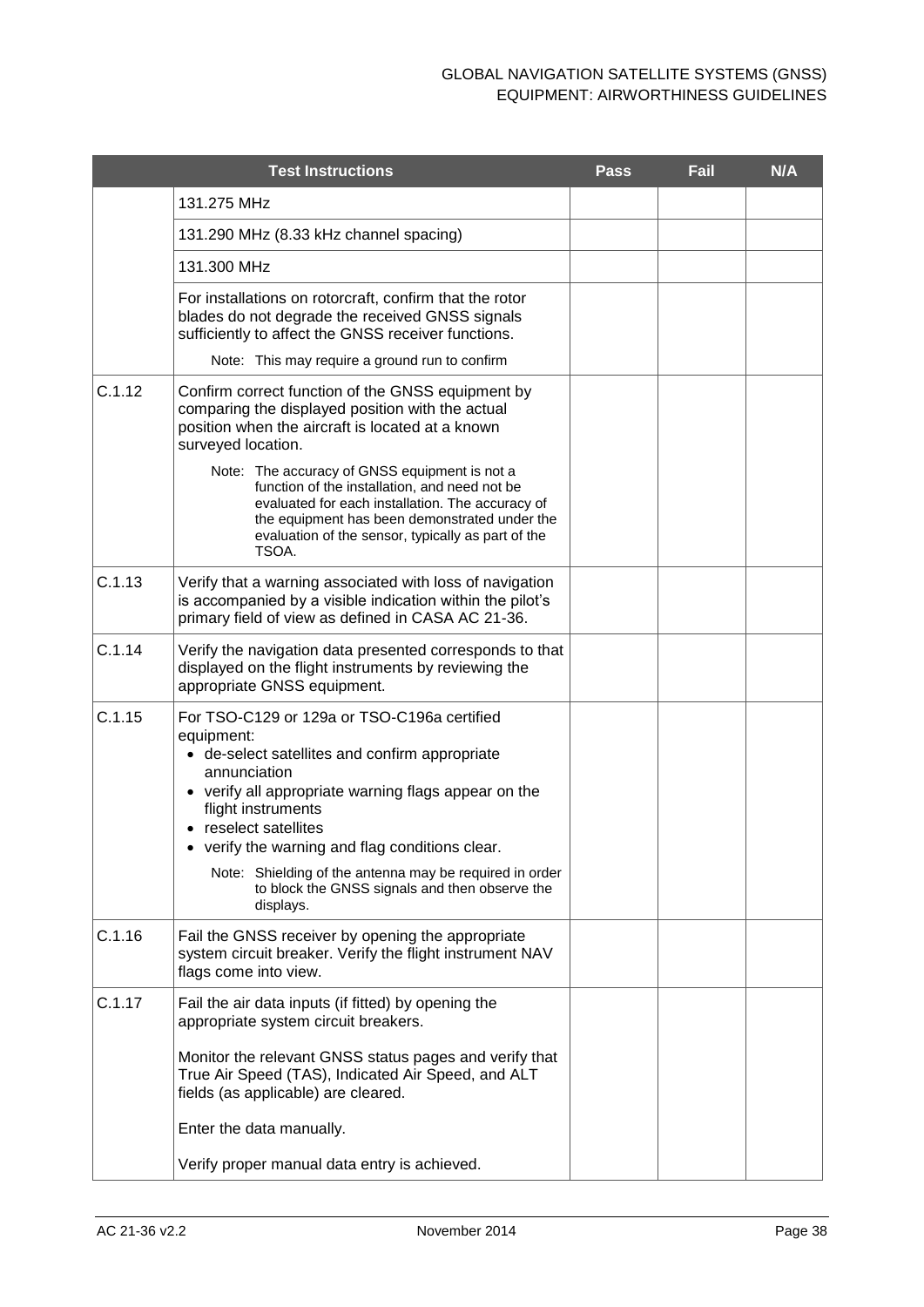|        | <b>Test Instructions</b>                                                                                                                                                                         | <b>Pass</b> | Fail | N/A |
|--------|--------------------------------------------------------------------------------------------------------------------------------------------------------------------------------------------------|-------------|------|-----|
| C.1.18 | Verify no objectionable Electromagnetic Interference or<br>RFI exists between the GNSS equipment and the other<br>aircraft systems and vice versa by the conduct of a<br>tailored test sequence. |             |      |     |
|        | A copy of the test program, including the list of installed<br>equipment tested, should be attached to this Evaluation<br>sheet.                                                                 |             |      |     |
| C.1.19 | Verify that operation of the GNSS and the description of<br>the system are accurately presented in the AFM Supp.                                                                                 |             |      |     |
| C.1.20 | Verify that the RAIM Prediction System, where separate<br>from the receiver, matches the receiver.                                                                                               |             |      |     |
| C.1.21 | Verify that any equipment fitted to the aircraft that<br>utilises data derived from the new installation functions<br>correctly (eg. FMS, ADS-B etc).                                            |             |      |     |
|        | Note: A list of all affected equipment should be<br>provided.                                                                                                                                    |             |      |     |